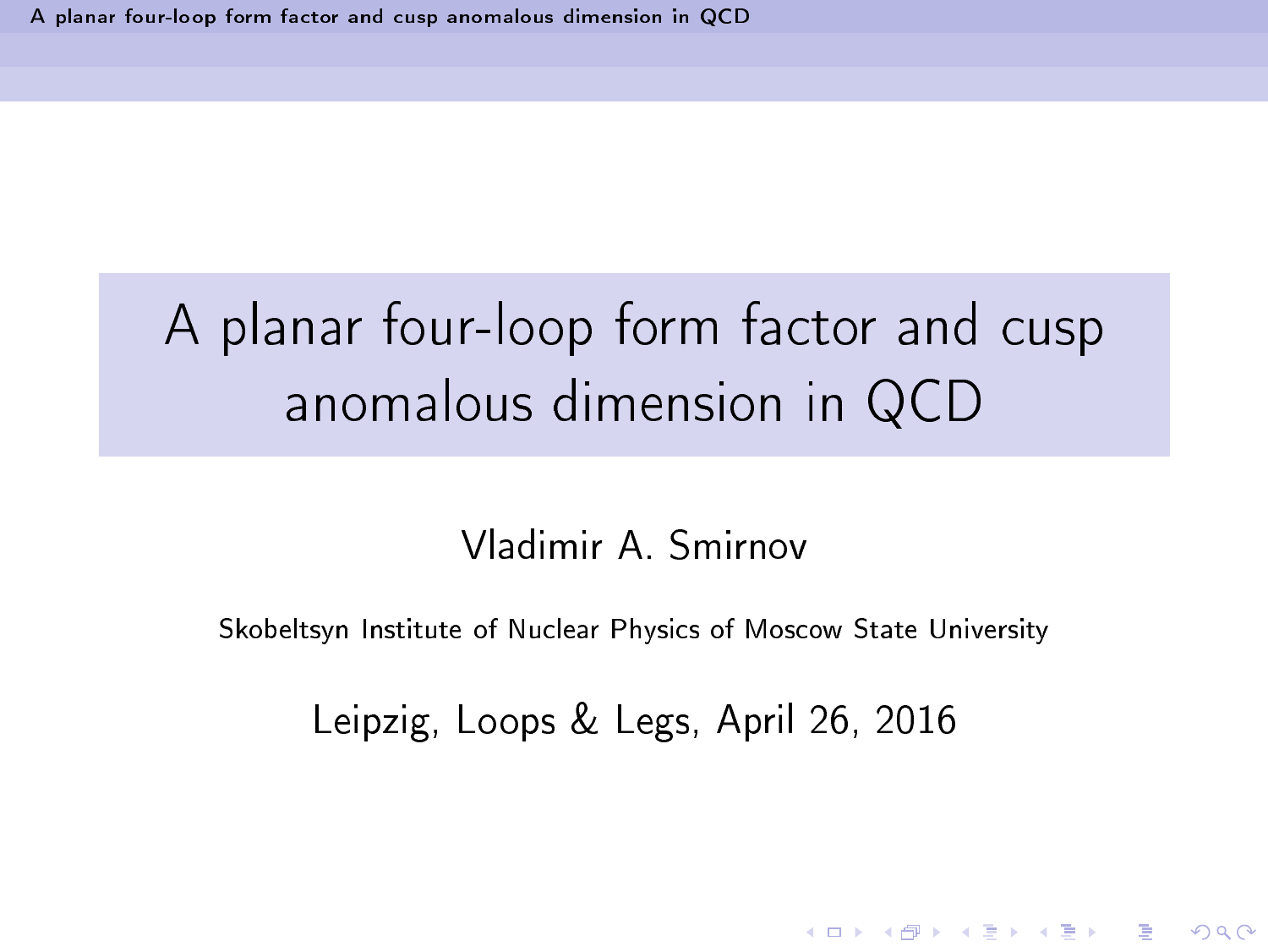The first next-to-next-to-next-to-next-to-leading order  $(N^4LO)$ LO) contribution to a three-point function within QCD.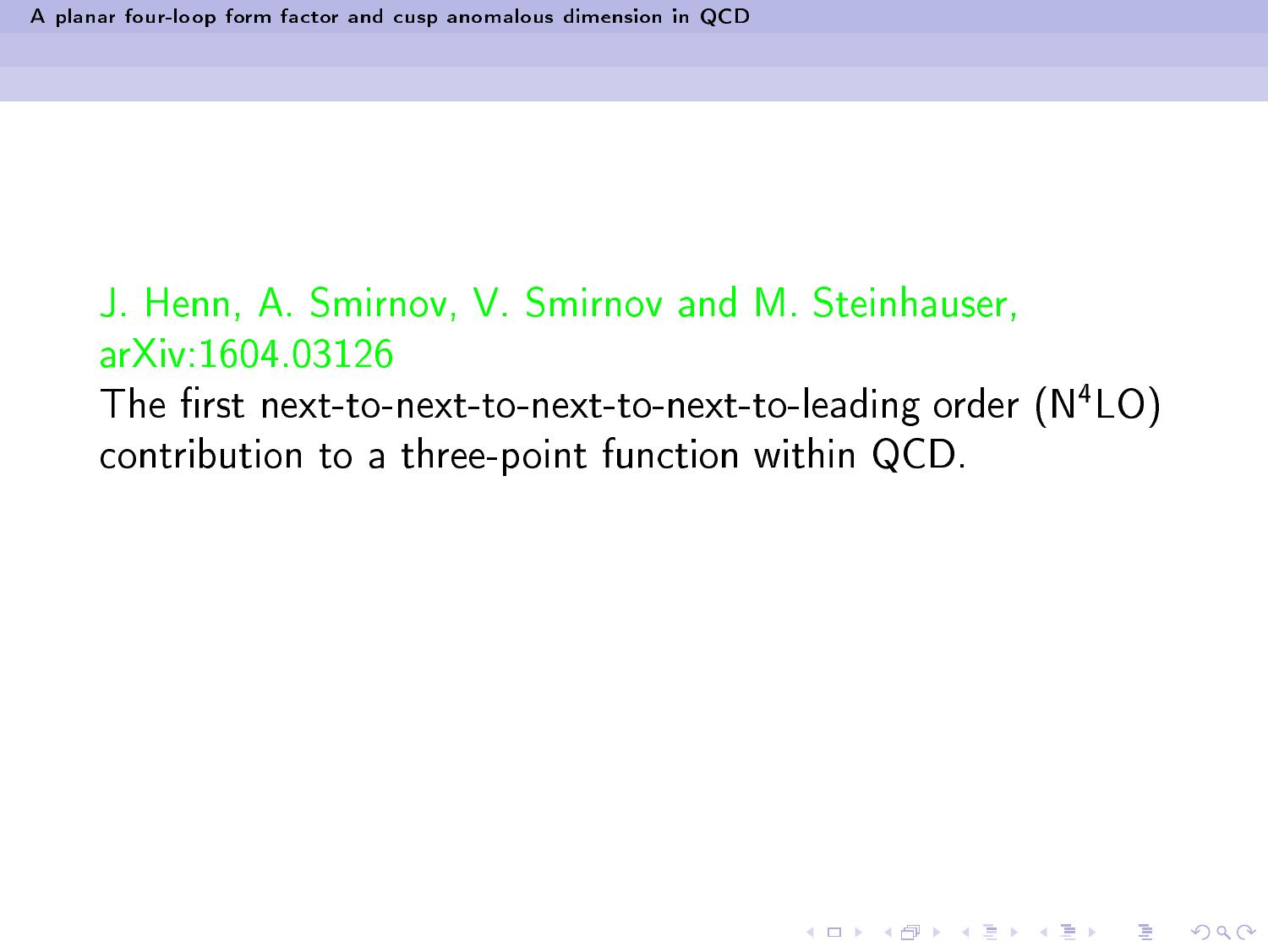The first next-to-next-to-next-to-next-to-leading order  $(N^4LO)$ LO) contribution to a three-point function within QCD.

K □ ▶ K @ ▶ K 할 X X 할 X 및 할 X 9 Q @

■ Evaluating four-loop QCD form factors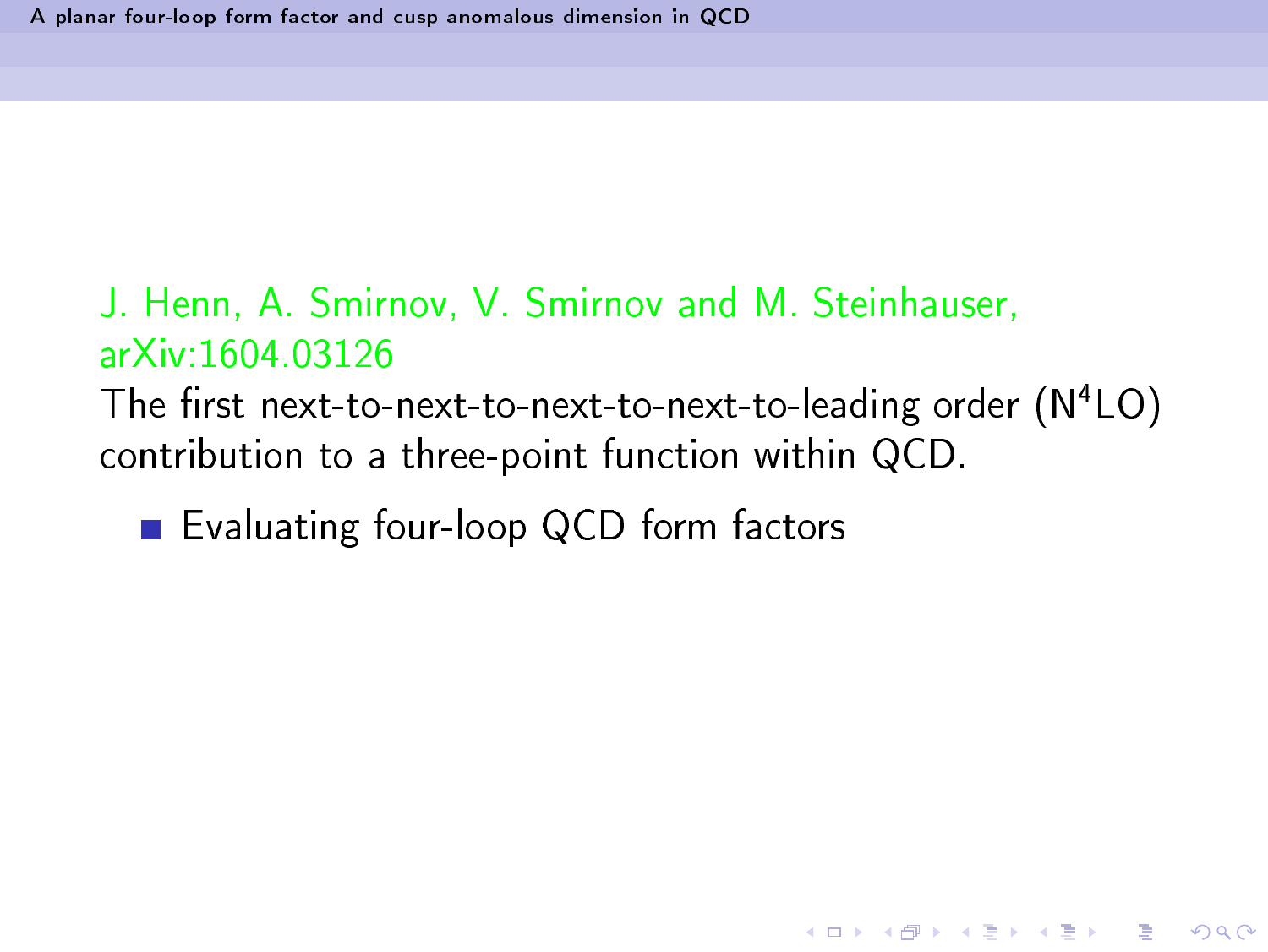The first next-to-next-to-next-to-next-to-leading order  $(N^4LO)$ LO) contribution to a three-point function within QCD.

- Evaluating four-loop QCD form factors
- **Massless planar four-loop vertex integrals**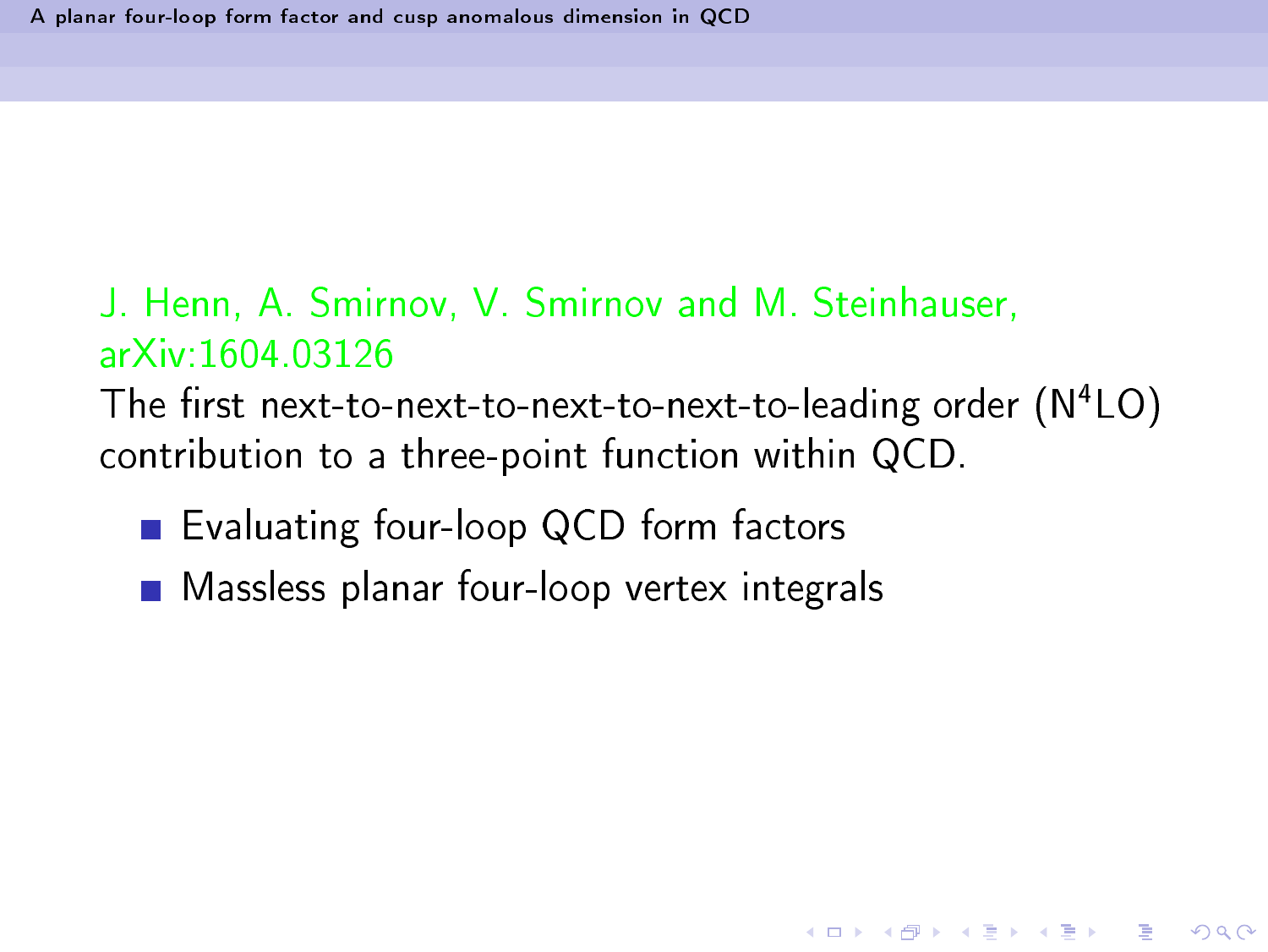The first next-to-next-to-next-to-next-to-leading order  $(N^4LO)$ LO) contribution to a three-point function within QCD.

**KORK EX KEY KEY YOUR** 

- Evaluating four-loop QCD form factors
- **Massless planar four-loop vertex integrals**
- **Perspectives**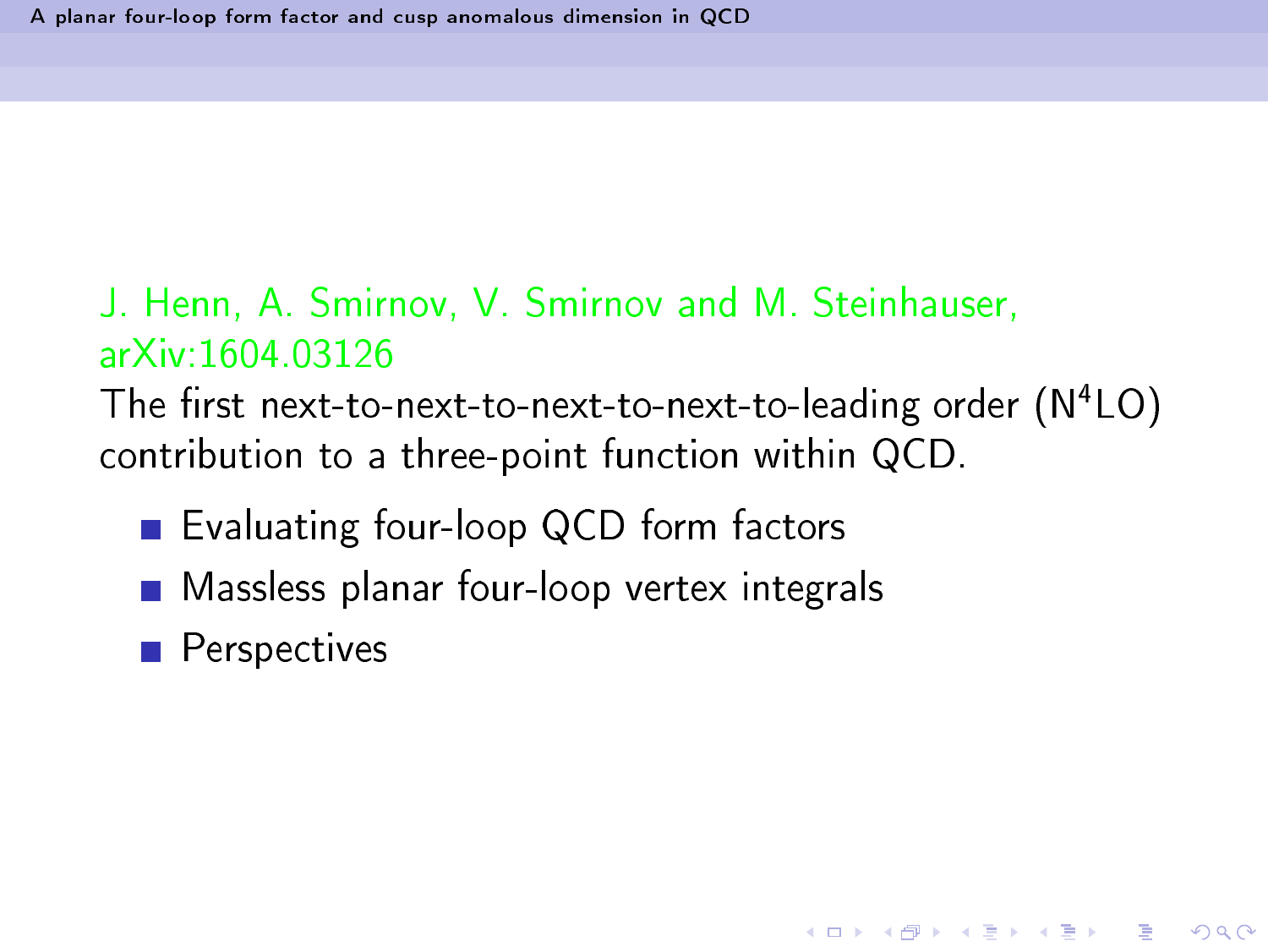<span id="page-5-0"></span>The photon-quark form factor, which is a building block for  $N<sup>4</sup>$ LO cross sections

K ロ ▶ K 레 ≯ K X B → K 코 ≯ L B → Y Q Q O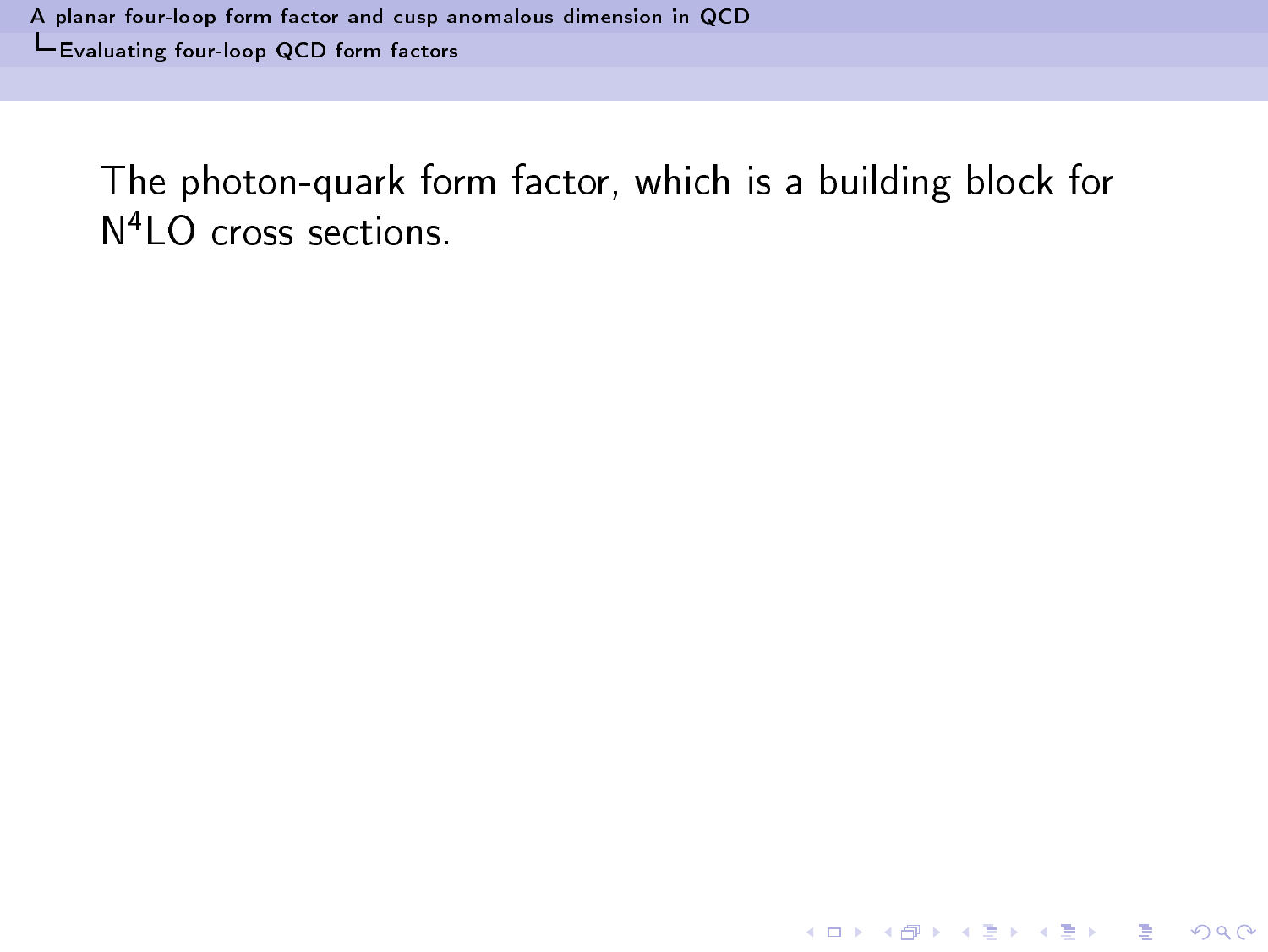The photon-quark form factor, which is a building block for The photon-quark form fa
tor, whi
h is a building blo
k for  $N<sup>4</sup>$  C cross sections

<span id="page-6-0"></span>It is a gauge-invariant part of virtual forth-order corrections for the process  $e^+e^- \rightarrow 2$  jets, or for Drell-Yan production at hadron colliders.

**A DIA K RIA K B A SHA K RIA K DIA K**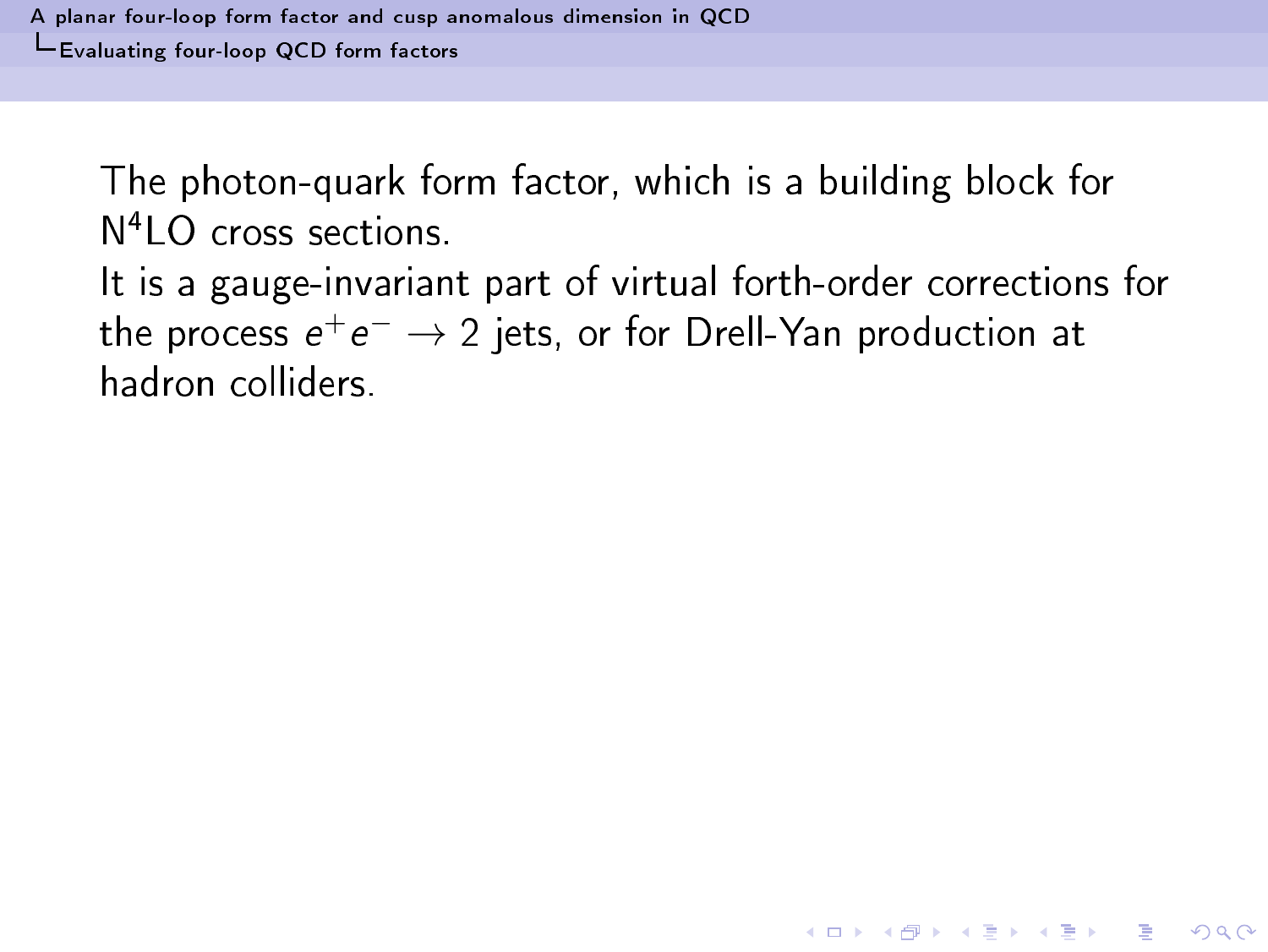The photon-quark form factor, which is a building block for The photon-quark form fa
tor, whi
h is a building blo
k for  $N<sup>4</sup>$  C cross sections

It is a gauge-invariant part of virtual forth-order corrections for the process  $e^+e^- \rightarrow 2$  jets, or for Drell-Yan production at hadron colliders.

Let  $\Gamma_q^{\mu}$  be the photon-quark vertex function. The scalar form factor is

$$
F_q(q^2) = -\frac{1}{4(1-\epsilon)q^2} \text{Tr} \left( \rlap{/}{p_2} \Gamma_q^{\mu} \rlap{/}{p_1} \gamma_{\mu} \right) ,
$$

<span id="page-7-0"></span>where  $D = 4 - 2\epsilon$ ,  $q = p_1 + p_2$  and  $p_1$  ( $p_2$ ) is the incoming (anti-)quark momentum.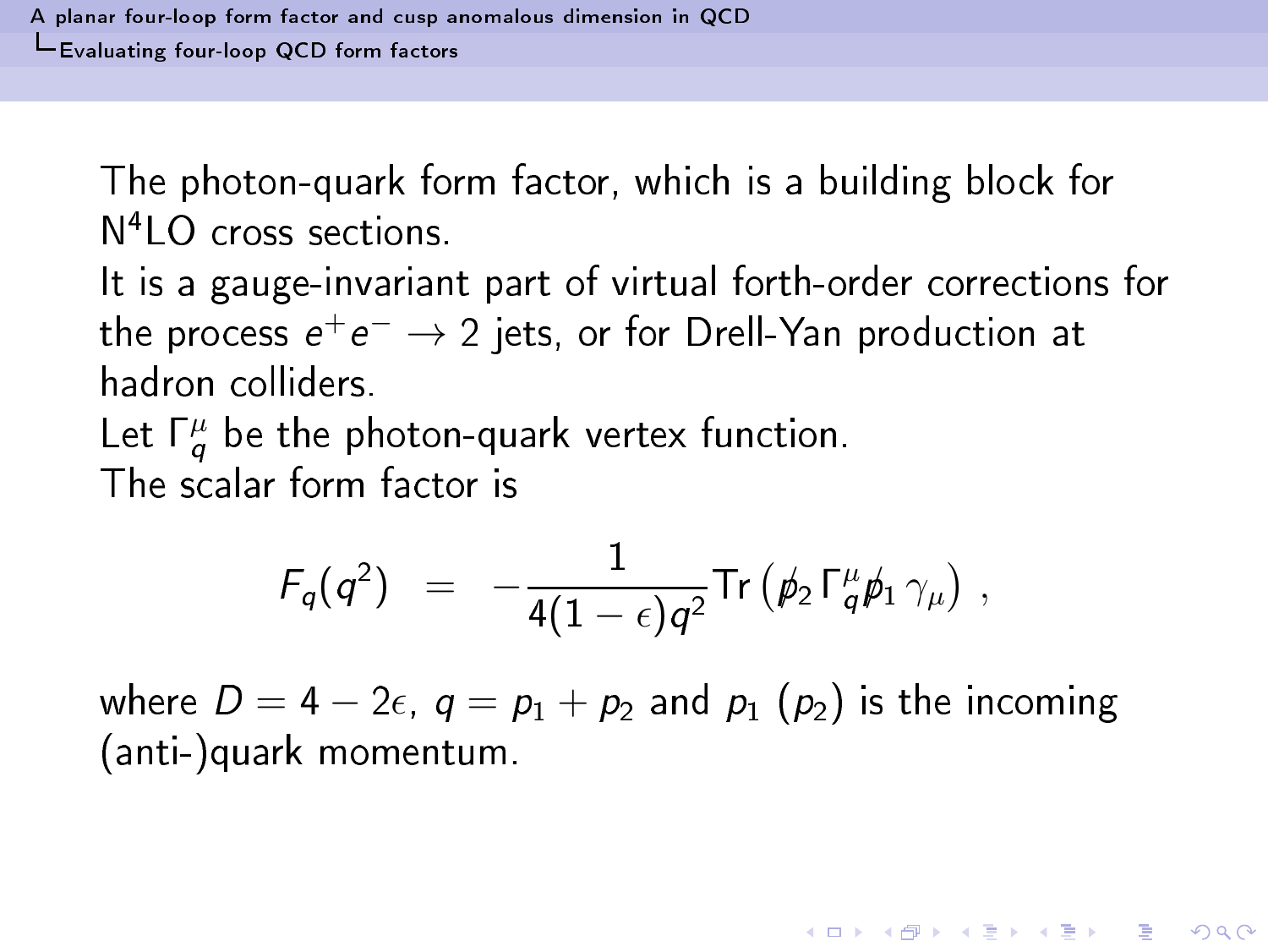The photon-quark form factor, which is a building block for The photon-quark form fa
tor, whi
h is a building blo
k for  $N<sup>4</sup>$  C cross sections

It is a gauge-invariant part of virtual forth-order corrections for the process  $e^+e^- \rightarrow 2$  jets, or for Drell-Yan production at hadron colliders.

Let  $\Gamma_q^{\mu}$  be the photon-quark vertex function. The scalar form factor is

$$
F_q(q^2) = -\frac{1}{4(1-\epsilon)q^2} \text{Tr} \left( \rlap{/}{p}_2 \, \Gamma_q^{\mu} \rlap{/}{p}_1 \, \gamma_{\mu} \right) \, ,
$$

<span id="page-8-0"></span>where  $D = 4 - 2\epsilon$ ,  $q = p_1 + p_2$  and  $p_1$  ( $p_2$ ) is the incoming (anti-)quark momentum. The large- $N_c$  asymptotics of  $F_q(q^2) \rightarrow$  planar Feynman diagrams.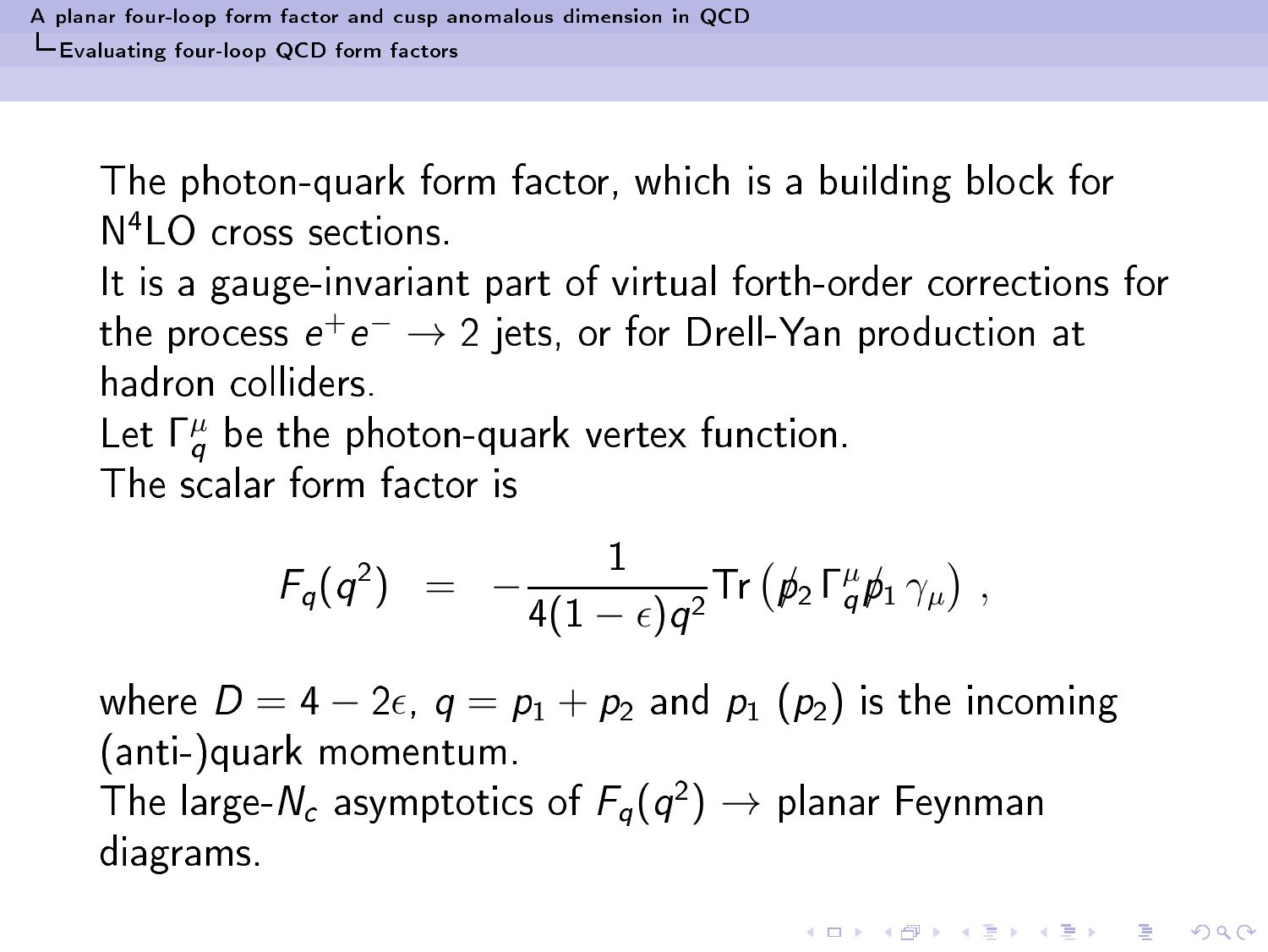#### Three-loop results The experimental control of the experimental control of the experimental control of the experimental control of

[P. A. Baikov, K. G. Chetyrkin, A. V. Smirnov, V. A. Smirnov and M. Steinhauser'09,

**KORK EX KEY KEY YOUR** 

- T. Gehrmann, E. W. N. Glover, T. Huber, N. Ikizlerli, and
- <span id="page-9-0"></span>C. Studerus'10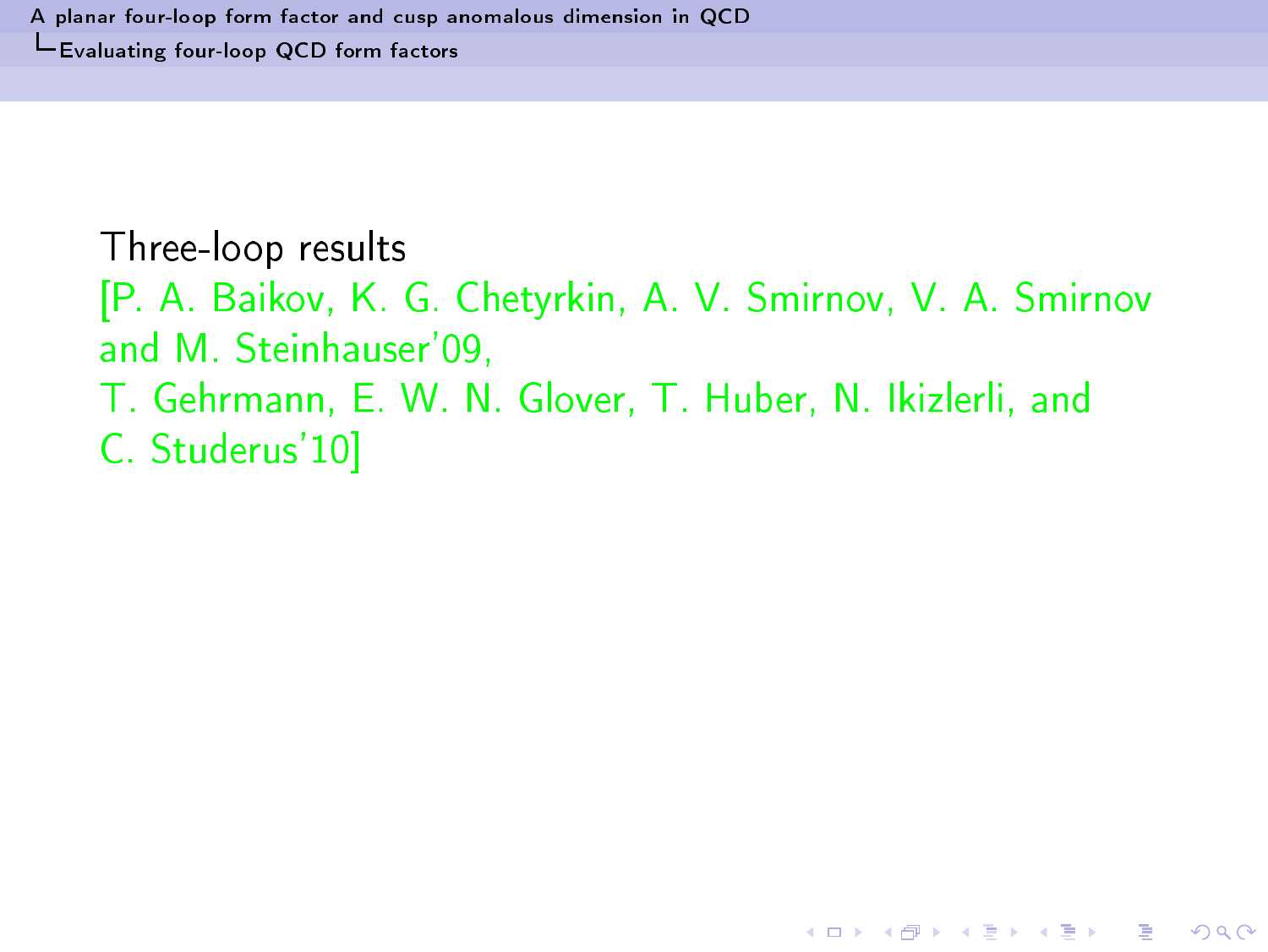Three-loop results The experimental control of the experimental control of the experimental control of the experimental control of

[P. A. Baikov, K. G. Chetyrkin, A. V. Smirnov, V. A. Smirnov and M. Steinhauser'09,

**KORK EX KEY KEY YOUR** 

- T. Gehrmann, E. W. N. Glover, T. Huber, N. Ikizlerli, and
- C. Studerus'10
- Analytic results for the three missing coefficients
- <span id="page-10-0"></span>[R. N. Lee, A. V. Smirnov and V. A. Smirnov'10]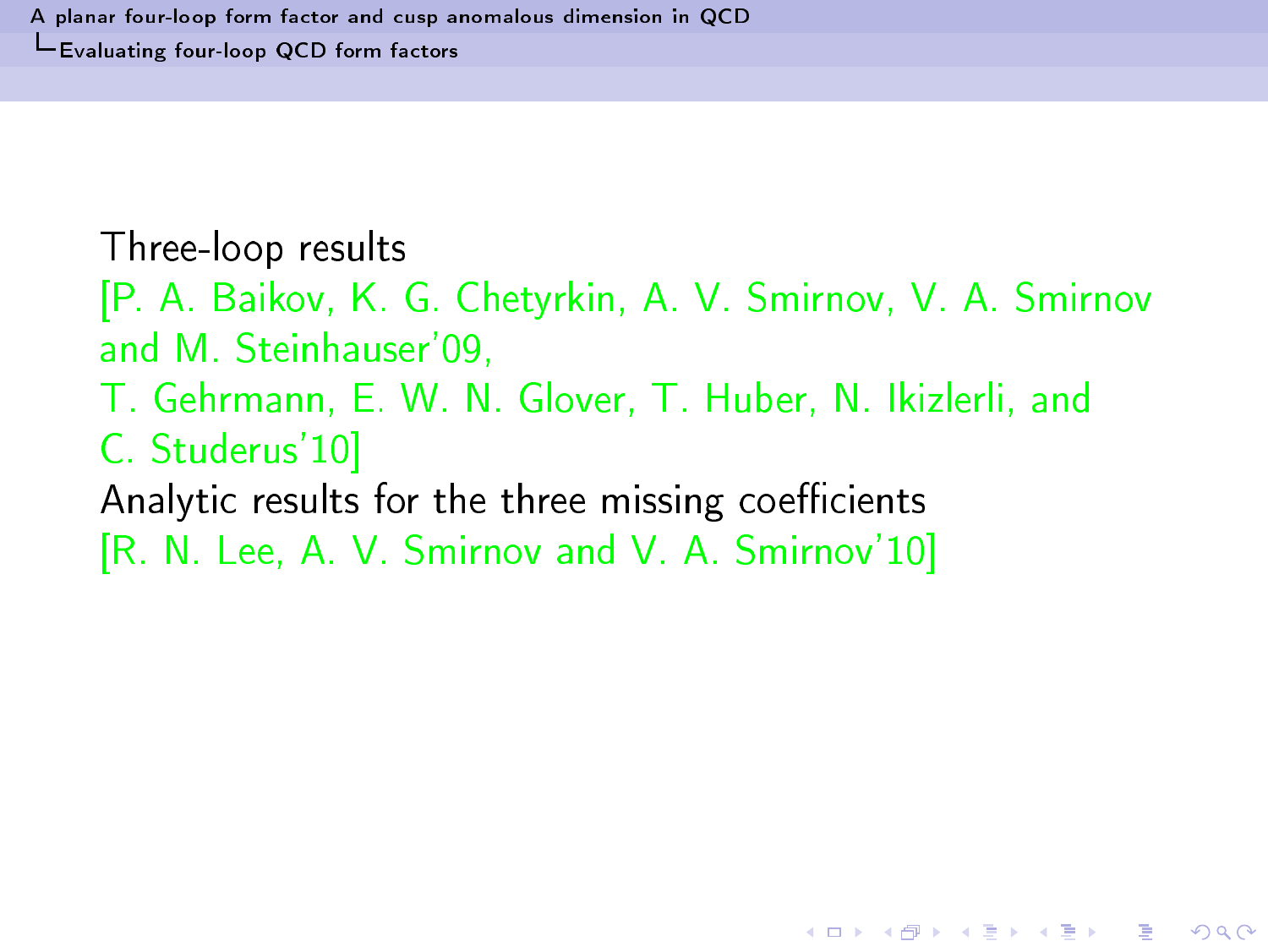Three-loop results The experimental control of the experimental control of the experimental control of the experimental control of

[P. A. Baikov, K. G. Chetyrkin, A. V. Smirnov, V. A. Smirnov and M. Steinhauser'09,

- T. Gehrmann, E. W. N. Glover, T. Huber, N. Ikizlerli, and
- C. Studerus'10

Analytic results for the three missing coefficients

[R. N. Lee, A. V. Smirnov and V. A. Smirnov'10]

Analytic results for the three-loop master integrals up to weight 8

**KORK EX KEY KEY YOUR** 

 $[R. N. Lee and V. A. Smirnov'10]$ 

<span id="page-11-0"></span>motivated by a future four-loop calculation.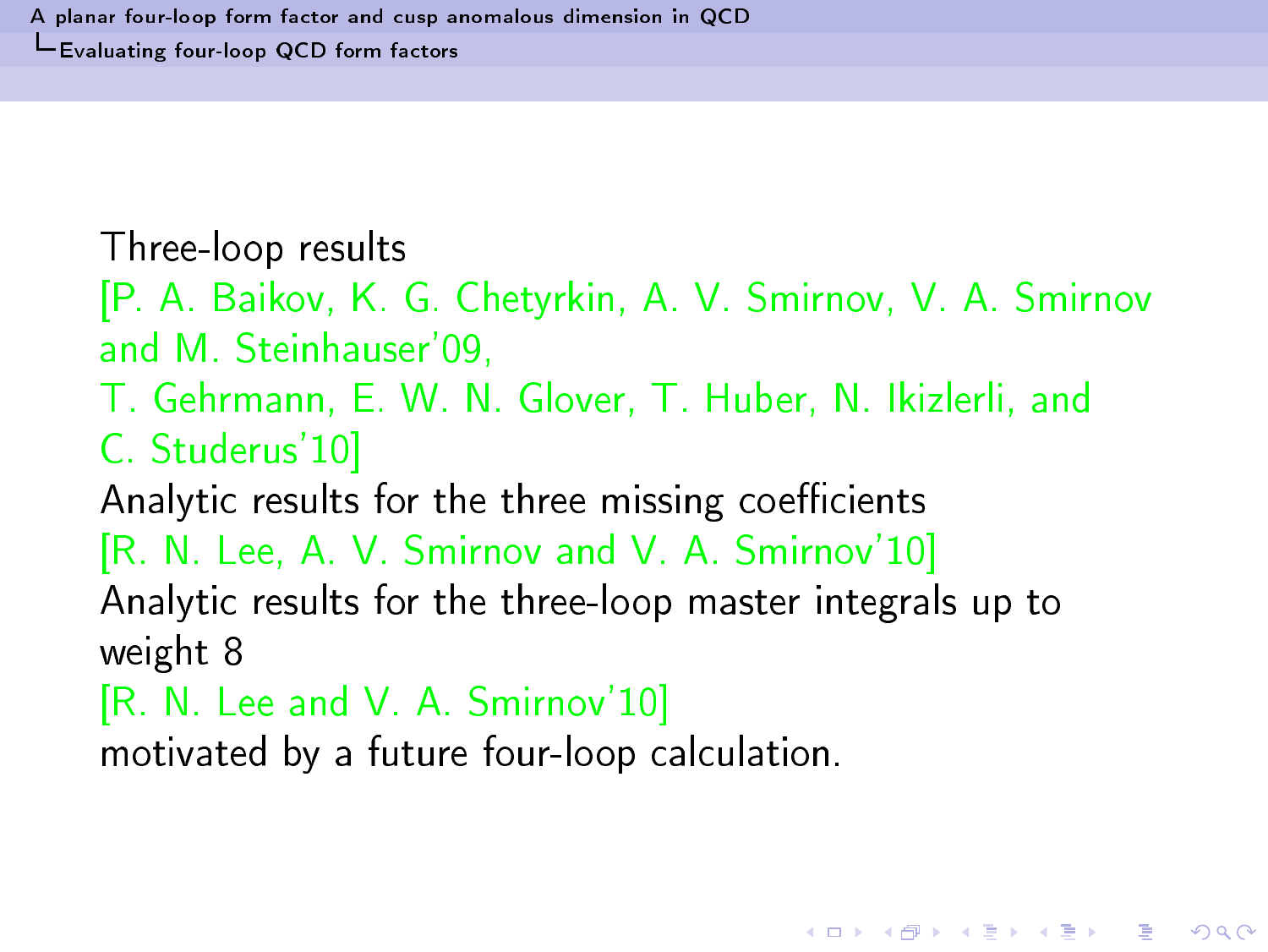A planar four-loop form fa
tor and usp [anomalous](#page-0-0) dimension in QCD [Evaluating](#page-12-0) four-loop QCD form fa
tors

The fermionic corrections ( $\sim n_f$ ) to  $F_q$  in the large- $N_c$  limit, to the four-loop order.

<span id="page-12-0"></span>

 $\left\{ \begin{array}{ccc} 1 & 0 & 0 \\ 0 & 1 & 0 \end{array} \right.$ 

 $QQ$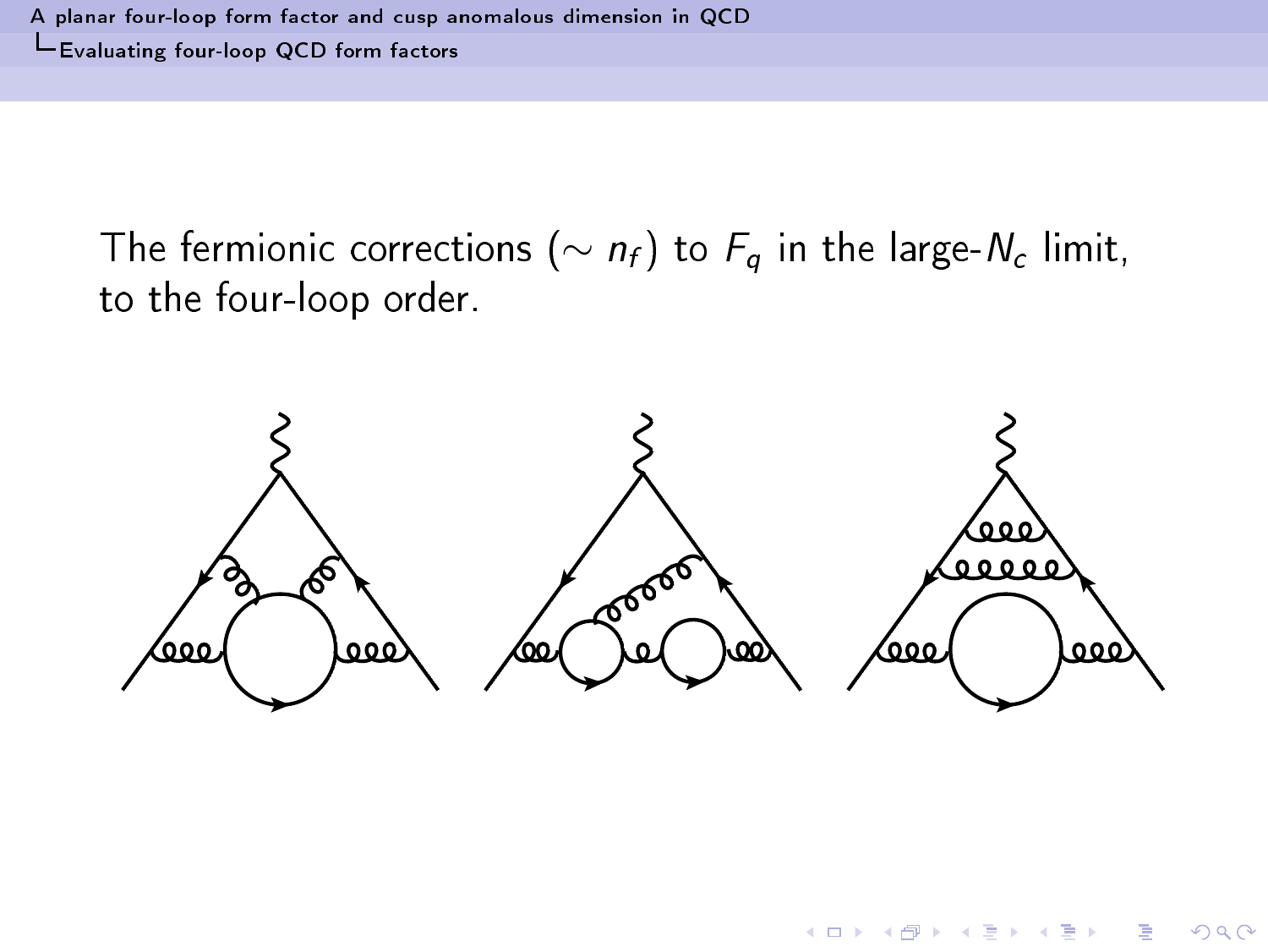### <span id="page-13-0"></span>Numerical four-loop calculations [R. H. Boels, B. A. Kniehl, O. V. Tarasov & G. Yang'13,16]

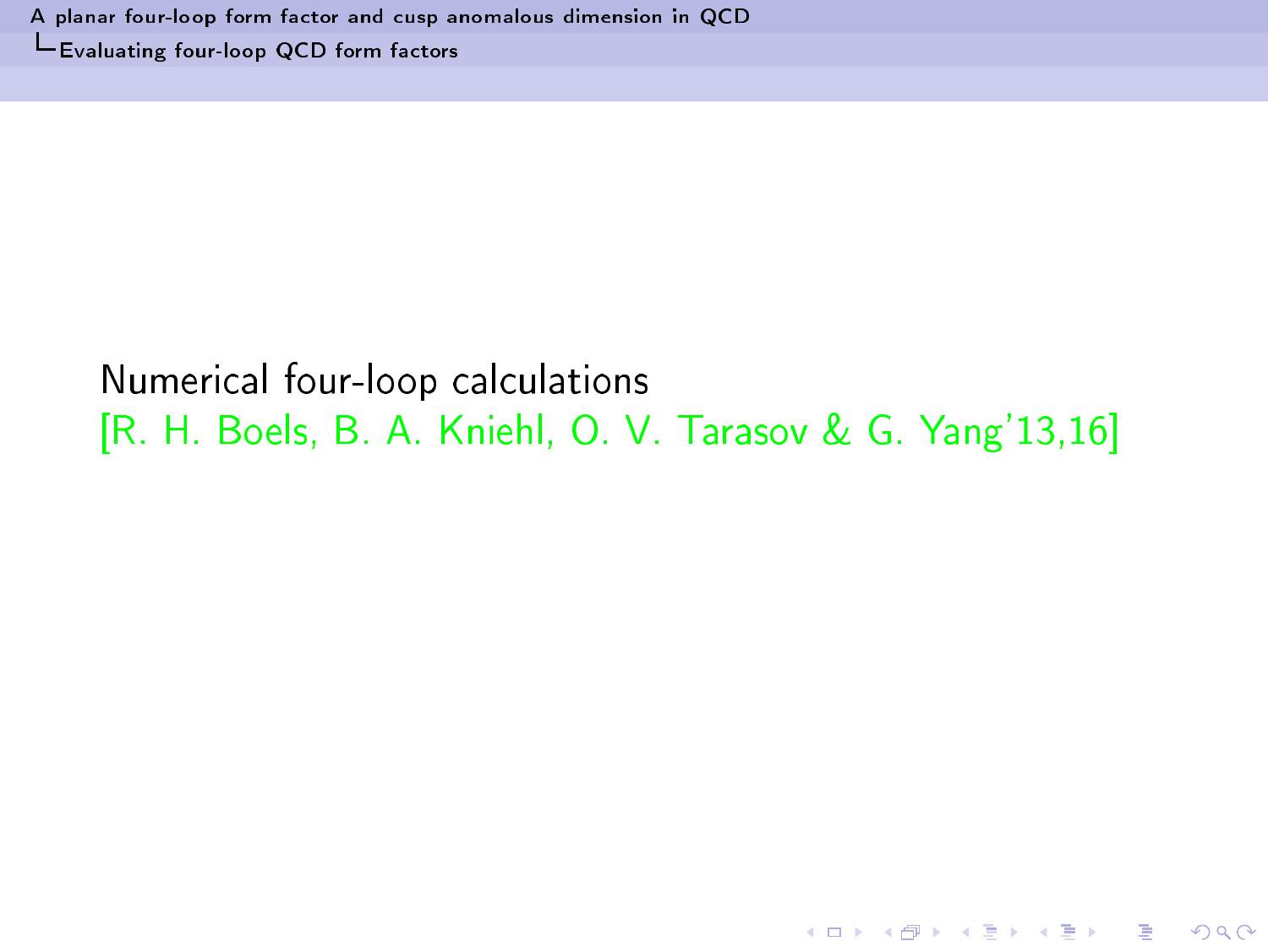## <span id="page-14-0"></span>Numerical four-loop calculations [R. H. Boels, B. A. Kniehl, O. V. Tarasov & G. Yang'13,16] Results for some individual integrals in an analytical form [A. von Manteuffel, E. Panzer & R. M. Schabinger'15]

K □ ▶ K @ ▶ K 할 X X 할 X 및 할 X 9 Q @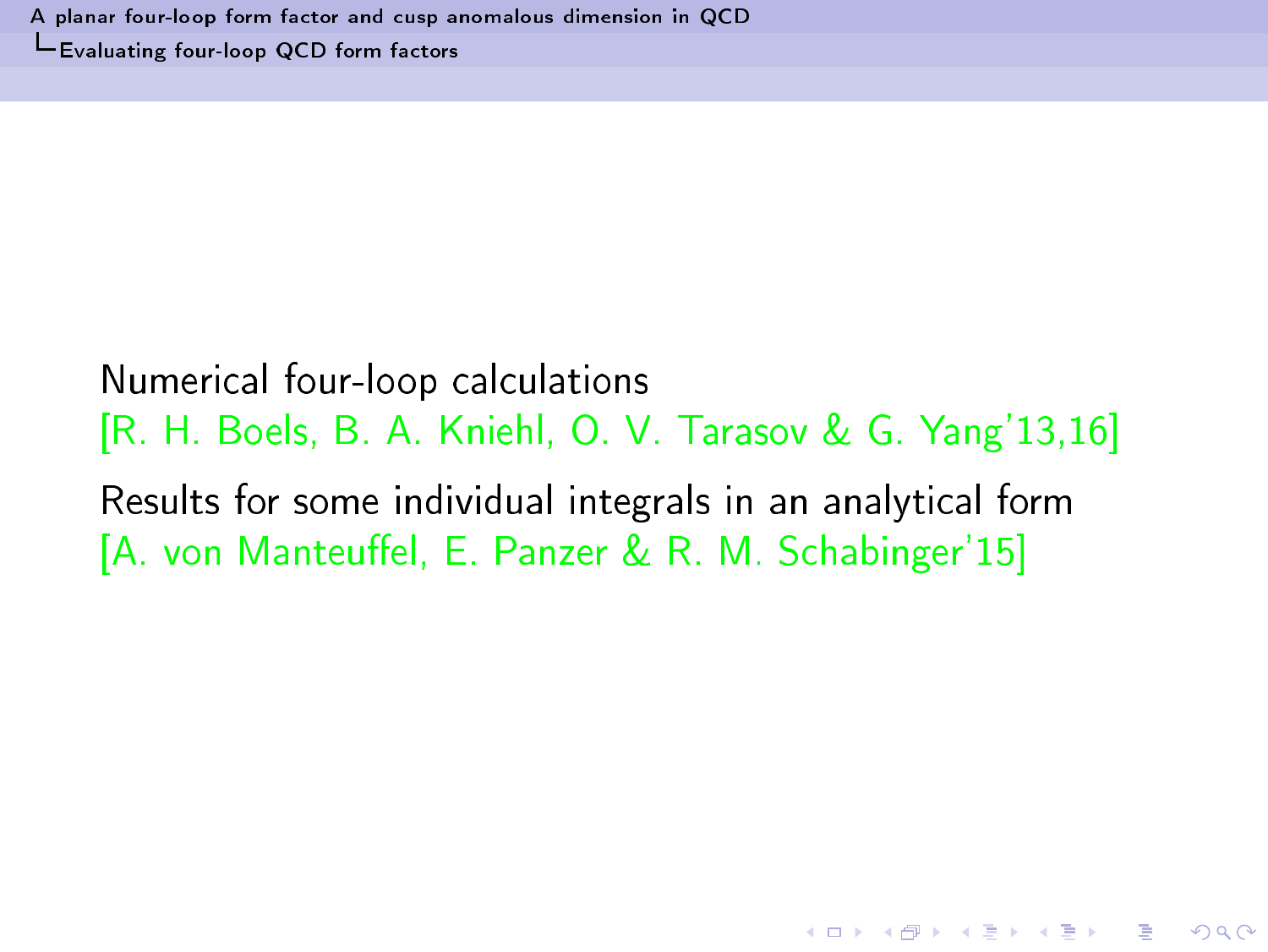A planar four-loop form factor and cusp [anomalous](#page-0-0) dimension in QCD [Evaluating](#page-15-0) four-loop QCD form fa
tors

We apply

<span id="page-15-0"></span>**q** qgraf for the generation of Feynman amplitudes;

K ロ ▶ K 레 ≯ K X B → K 코 ≯ L B → Y Q Q O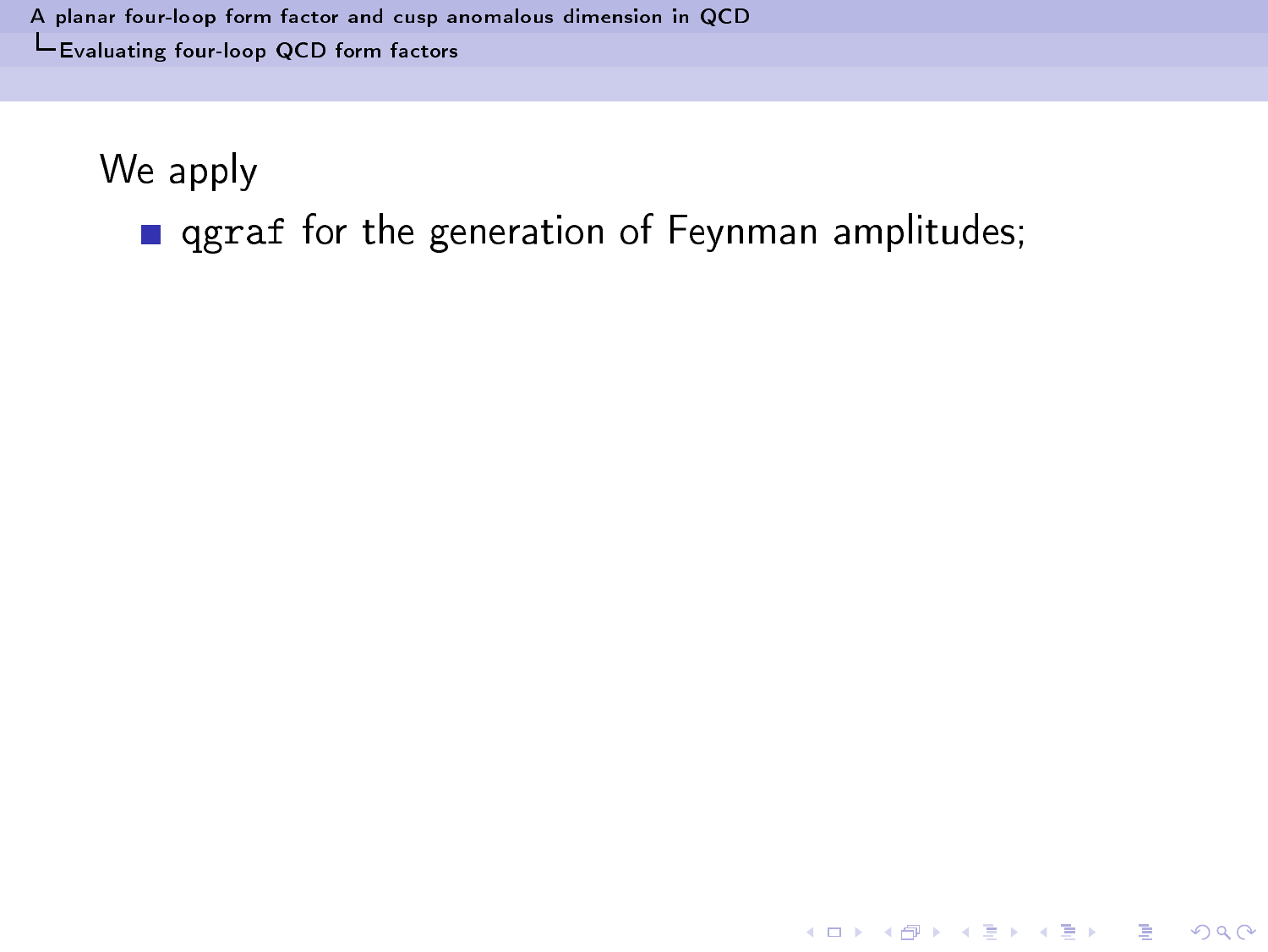- **q** qgraf for the generation of Feynman amplitudes;
- <span id="page-16-0"></span>q2e and exp for writing down form factors in terms of Feynman integrals

**A DIA K RIA K B A SHA K RIA K DIA K**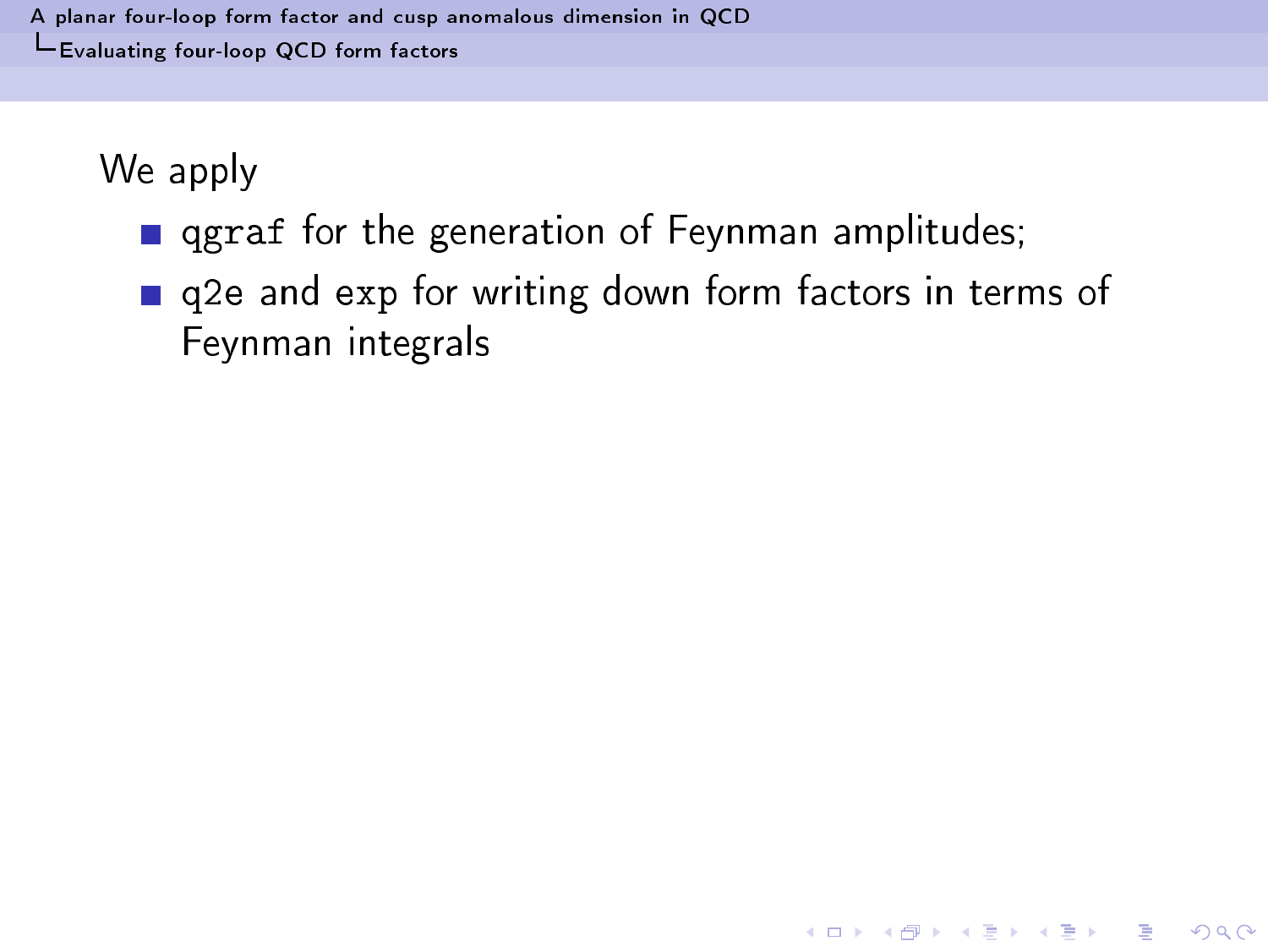- $\mathbf{f}$  for the generation of  $\mathbf{f}$
- q2e and exp for writing down form factors in terms of Feynman integrals

**A DIA K RIA K B A SHA K RIA K DIA K** 

<span id="page-17-0"></span>FIRE and LiteRed for the IBP reduction to master integrals.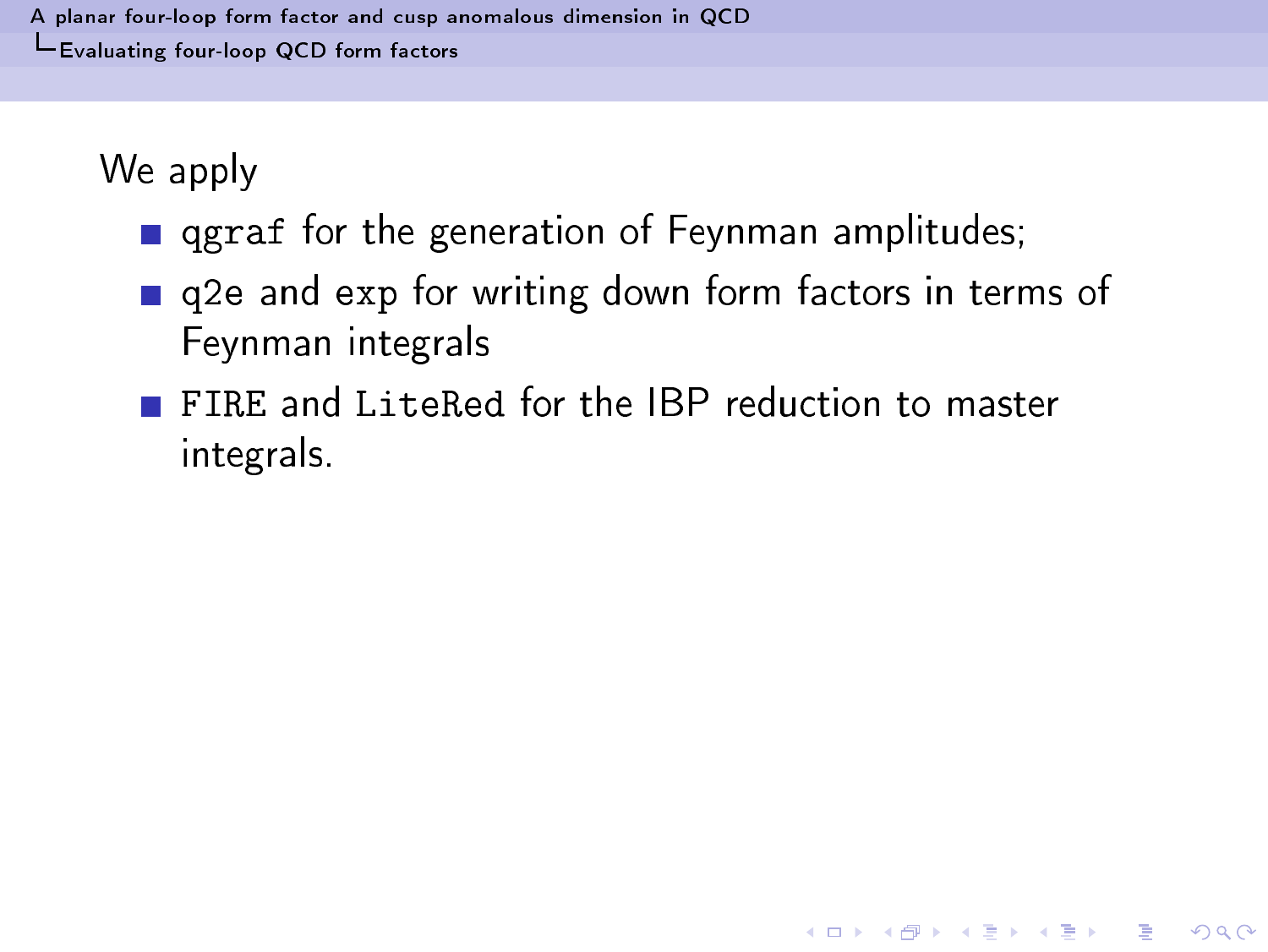- $\mathbf{f}$  for the generation of  $\mathbf{f}$
- g2e and exp for writing down form factors in terms of  $\mathbf{r}$  and experimental tors in terms of  $\mathbf{r}$ Feynman integrals

- FIRE and LiteRed for the IBP reduction to master integrals.
- <span id="page-18-0"></span>Calculations in generic  $\xi$ -gauge for checks.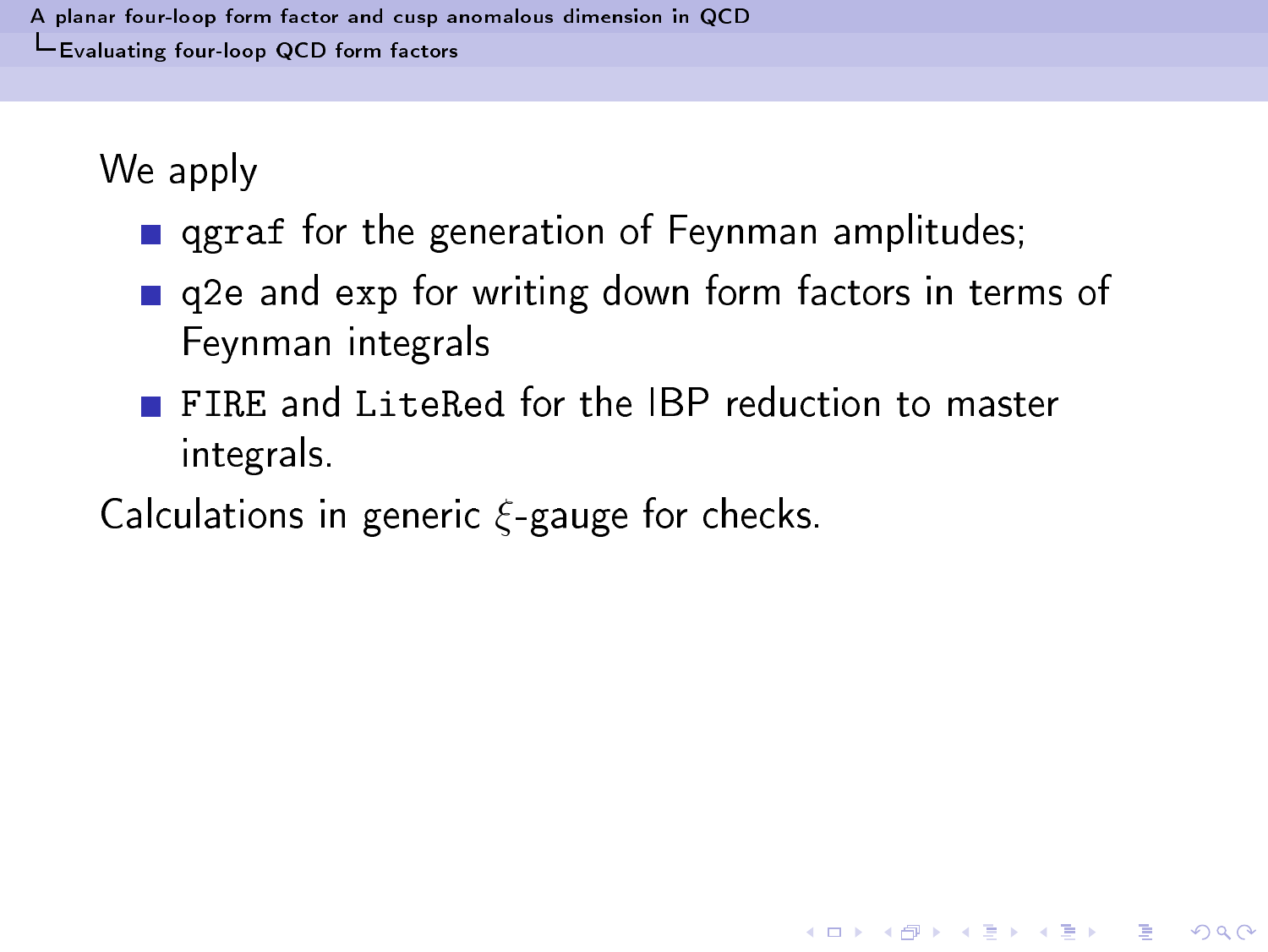- $\mathbf{f}$  for the generation of  $\mathbf{f}$
- g2e and exp for writing down form factors in terms of  $\mathbf{r}$  and experimental tors in terms of  $\mathbf{r}$ Feynman integrals
- FIRE and LiteRed for the IBP reduction to master integrals.

Calculations in generic  $\xi$ -gauge for checks.

<span id="page-19-0"></span>
$$
F_q = 1 + \sum_{n \geq 1} \left( \frac{\alpha_s^0}{4\pi} \right)^n \left( \frac{\mu^2}{-q^2} \right)^{(n\epsilon)} F_q^{(n)}.
$$

K □ ▶ K @ ▶ K 할 X X 할 X 및 할 X 9 Q @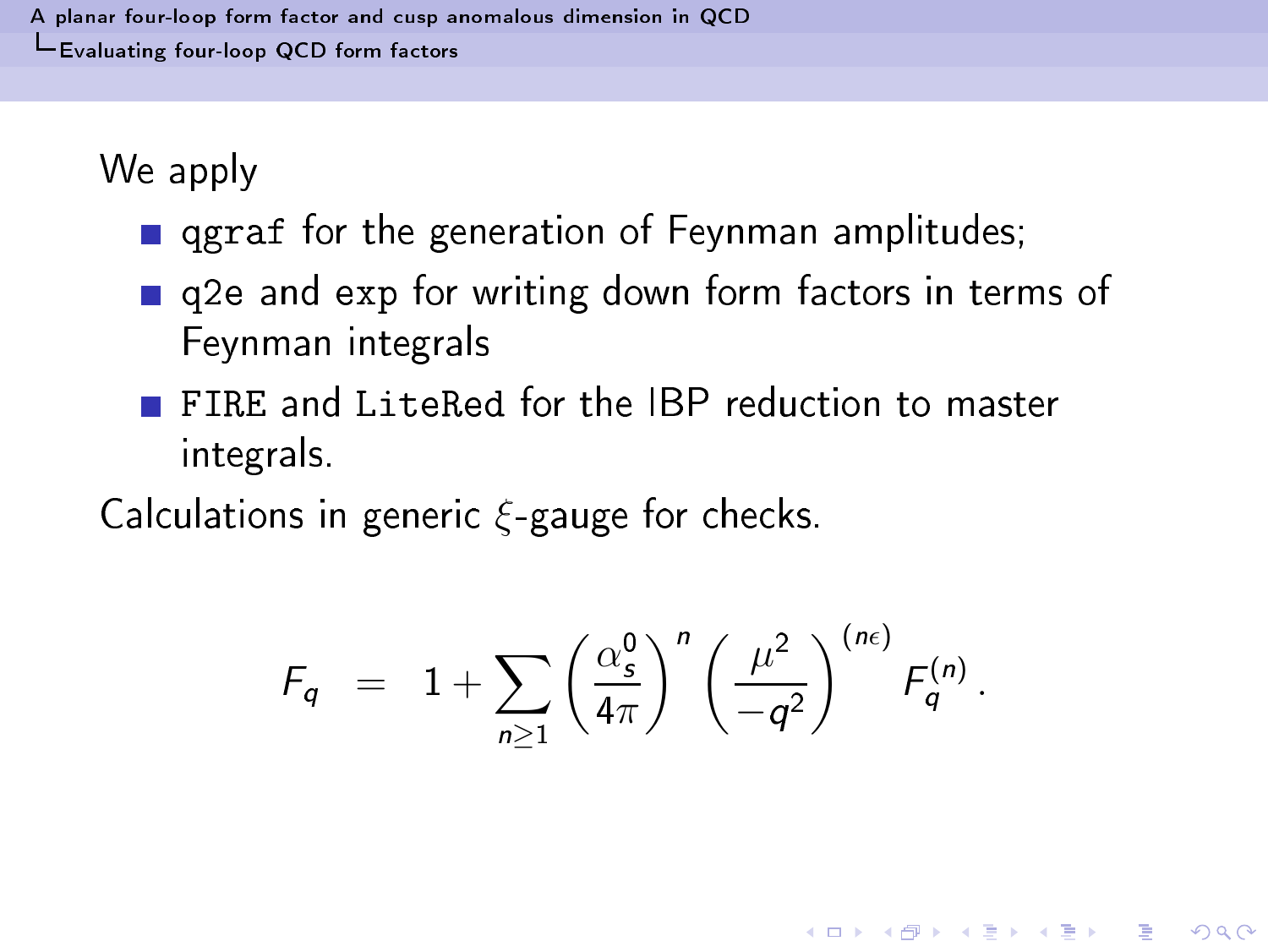- $\mathbf{f}$  for the generation of  $\mathbf{f}$
- g2e and exp for writing down form factors in terms of  $\mathbf{r}$  and experimental tors in terms of  $\mathbf{r}$ Feynman integrals
- FIRE and LiteRed for the IBP reduction to master integrals.

Calculations in generic  $\xi$ -gauge for checks.

$$
F_q = 1 + \sum_{n \geq 1} \left(\frac{\alpha_s^0}{4\pi}\right)^n \left(\frac{\mu^2}{-q^2}\right)^{(n\epsilon)} F_q^{(n)}.
$$

<span id="page-20-0"></span>Our result is the fermionic contribution to  $F_q^{(4)}$  in the large-N<sub>c</sub> limit.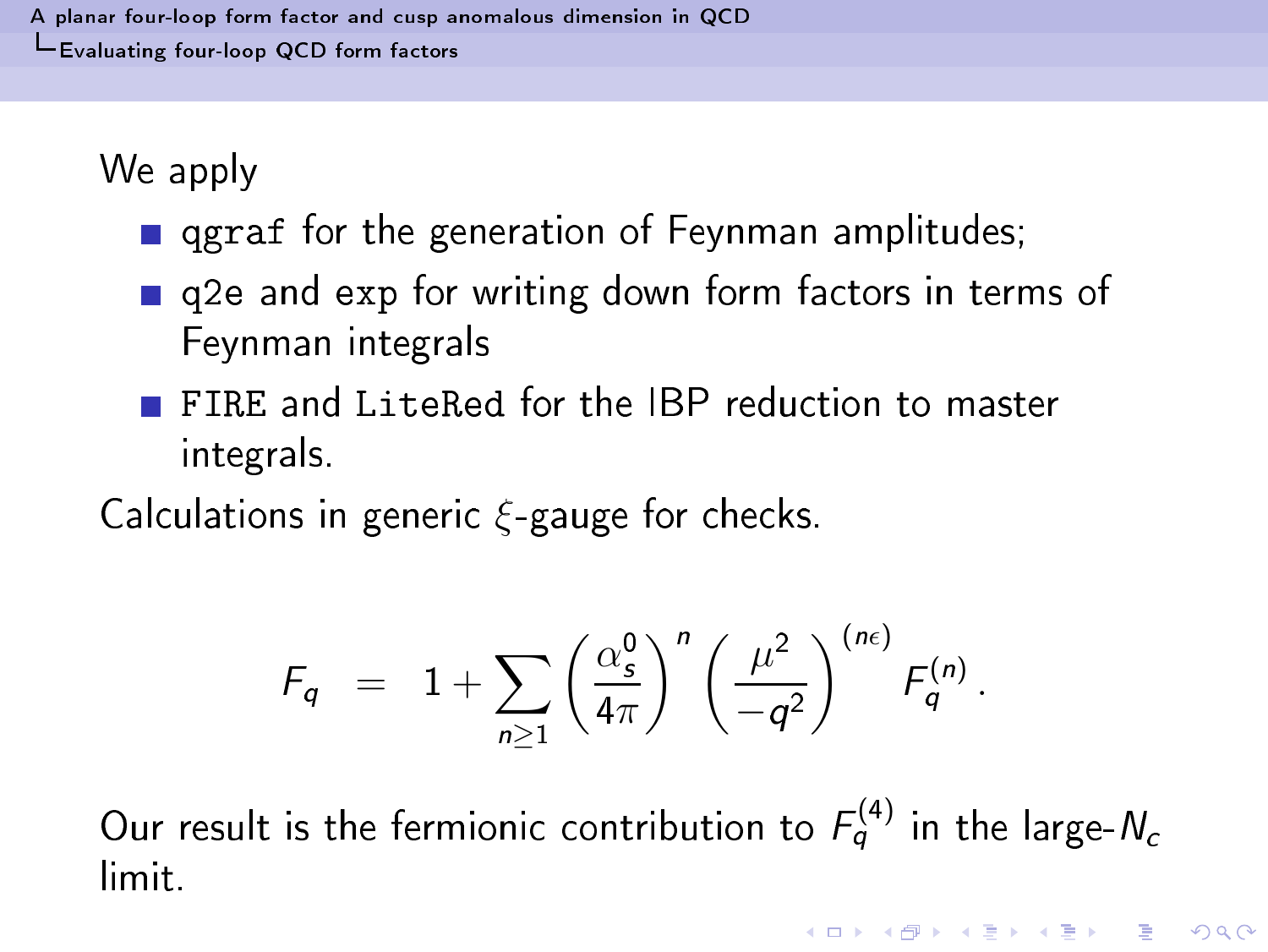A planar four-loop form factor and cusp anomalous dimension in QCD LEvaluating four-loop QCD form factors

<span id="page-21-0"></span>
$$
\frac{1}{\epsilon^7} \left[ \frac{1}{12} N_c^3 n_f \right] + \frac{1}{\epsilon^6} \left[ \frac{41}{648} N_c^2 n_f^2 - \frac{37}{648} N_c^3 n_f \right] + \frac{1}{\epsilon^5} \left[ \frac{1}{54} N_c n_f^3 + \frac{277}{972} N_c^2 n_f^2 \right]
$$
  
+  $\left( \frac{41\pi^2}{648} - \frac{6431}{3888} \right) N_c^3 n_f \right] + \frac{1}{\epsilon^4} \left[ \left( \frac{215\zeta_3}{108} - \frac{72953}{7776} - \frac{227\pi^2}{972} \right) N_c^3 n_f \right]$   
+  $\frac{11}{54} N_c n_f^3 + \left( \frac{5}{24} + \frac{127\pi^2}{1944} \right) N_c^2 n_f^2 \right] + \frac{1}{\epsilon^3} \left[ \left( \frac{229\zeta_3}{486} - \frac{630593}{69984} + \frac{293\pi^2}{2916} \right) N_c^2 n_f^2 \right]$   
+  $\left( \frac{2411\zeta_3}{243} - \frac{1074359}{69984} - \frac{2125\pi^2}{1296} + \frac{413\pi^4}{3888} \right) N_c^3 n_f + \left( \frac{127}{81} + \frac{5\pi^2}{162} \right) N_c n_f^3 \right]$   
+  $\frac{1}{\epsilon^2} \left[ \left( -\frac{41\zeta_3}{81} + \frac{29023}{2916} + \frac{55\pi^2}{162} \right) N_c n_f^3 + \left( \frac{11684\zeta_3}{729} - \frac{41264407}{419904} - \frac{155\pi^2}{72} \right)$   
+  $\frac{2623\pi^4}{29160} N_c^2 n_f^2 + \left( -\frac{537625\zeta_3}{11664} - \frac{599\pi^2\zeta_3}{486} + \frac{12853\zeta_5$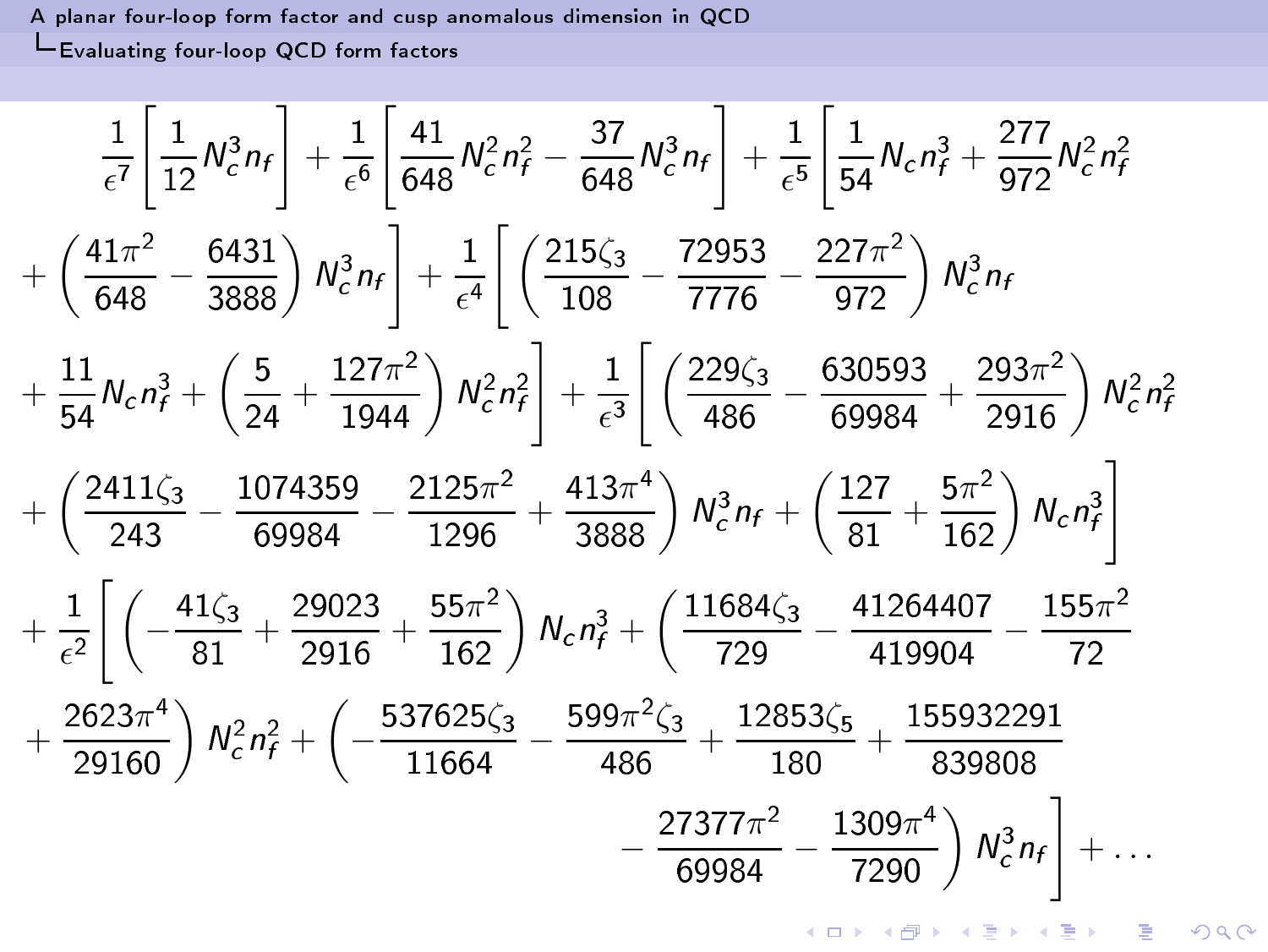A planar four-loop form factor and cusp [anomalous](#page-0-0) dimension in QCD [Evaluating](#page-22-0) four-loop QCD form fa
tors

<span id="page-22-0"></span>The coefficients of the cusp and collinear anomalous dimensions

$$
\gamma_{x} = \sum_{n\geq 0} \left(\frac{\alpha_{s}(\mu^{2})}{4\pi}\right)^{n} \gamma_{x}^{n},
$$

K ロ ▶ K 레 ≯ K X B → K 코 ≯ L B → Y Q Q O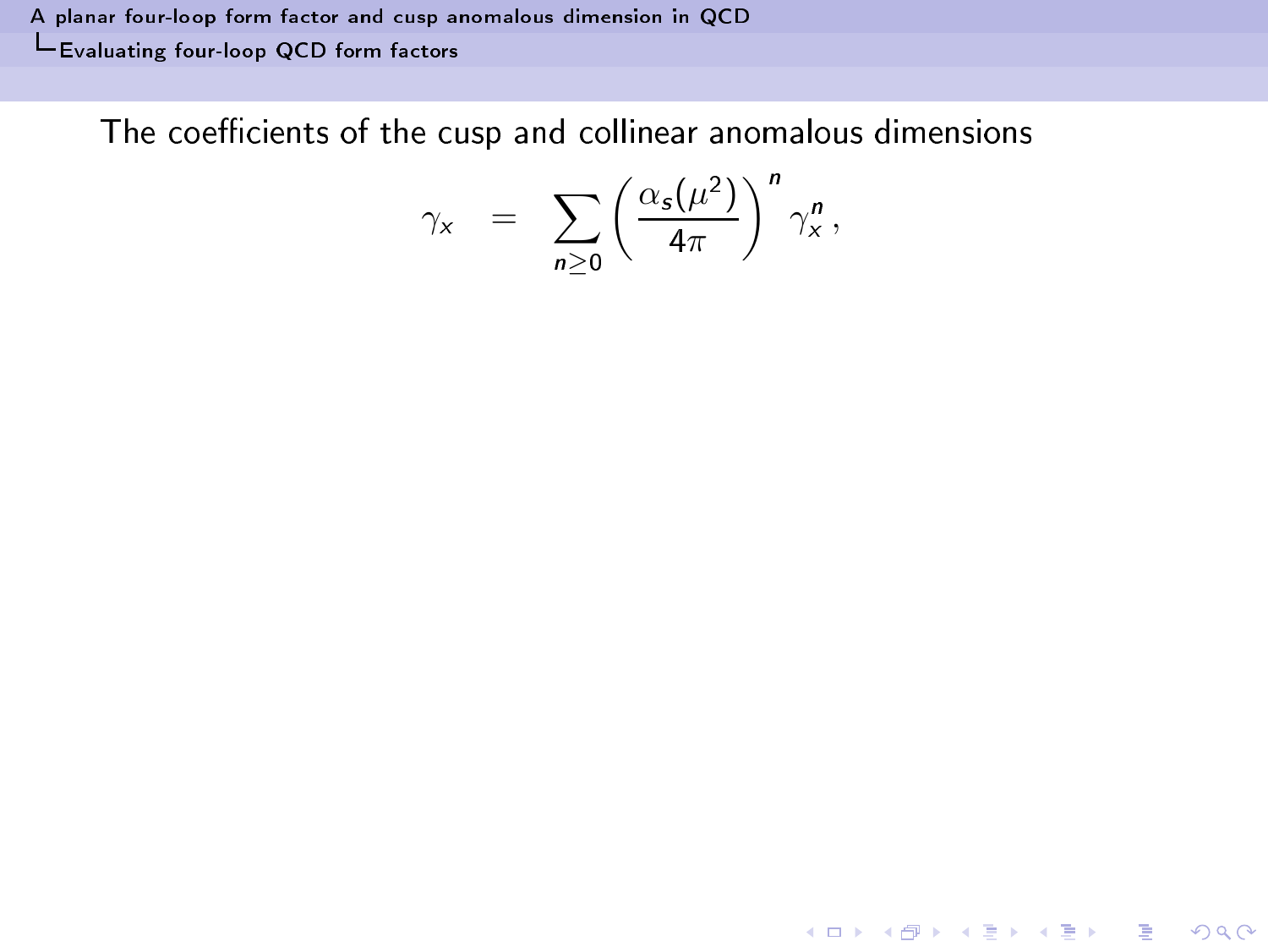A planar four-loop form factor and cusp [anomalous](#page-0-0) dimension in QCD L[Evaluating](#page-23-0) four-loop QCD form factors

The coefficients of the cusp and collinear anomalous dimensions

$$
\gamma_{x} = \sum_{n \geq 0} \left( \frac{\alpha_{s}(\mu^{2})}{4\pi} \right)^{n} \gamma_{x}^{n},
$$

with  $x \in \{\text{cusp}, q\}$ .

<span id="page-23-0"></span>
$$
\gamma_{\text{cusp}}^{0} = 4,
$$
\n
$$
\gamma_{\text{cusp}}^{1} = \left(-\frac{4\pi^{2}}{3} + \frac{268}{9}\right) N_{c} - \frac{40n_{f}}{9},
$$
\n
$$
\gamma_{\text{cusp}}^{2} = \left(\frac{44\pi^{4}}{45} + \frac{88\zeta_{3}}{3} - \frac{536\pi^{2}}{27} + \frac{490}{3}\right) N_{c}^{2}
$$
\n
$$
+ \left(-\frac{64\zeta_{3}}{3} + \frac{80\pi^{2}}{27} - \frac{1331}{27}\right) N_{c} n_{f} - \frac{16n_{f}^{2}}{27},
$$
\n
$$
\gamma_{\text{cusp}}^{3} = \left(-\frac{32\pi^{4}}{135} + \frac{1280\zeta_{3}}{27} - \frac{304\pi^{2}}{243} + \frac{3463}{81}\right) N_{c} n_{f}^{2} + \left(\frac{128\pi^{2}\zeta_{3}}{9} + 224\zeta_{5}\right)
$$
\n
$$
- \frac{44\pi^{4}}{27} - \frac{16252\zeta_{3}}{27} + \frac{13346\pi^{2}}{243} - \frac{60391}{81}\right) N_{c}^{2} n_{f} + \left(\frac{64\zeta_{3}}{27} - \frac{32}{81}\right) n_{f}^{3} + \dots
$$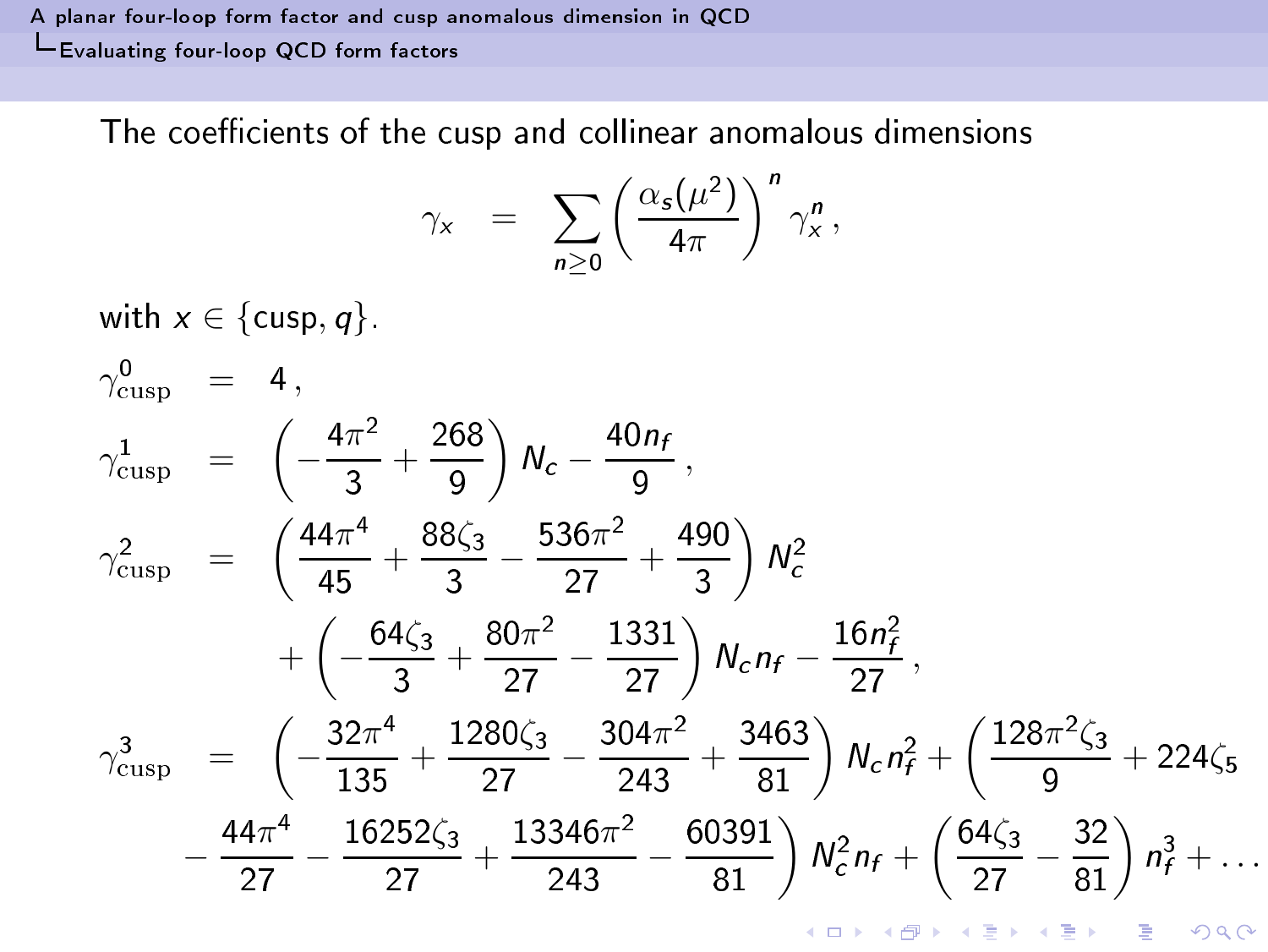A planar four-loop form factor and cusp [anomalous](#page-0-0) dimension in QCD L[Evaluating](#page-24-0) four-loop QCD form factors

<span id="page-24-0"></span>
$$
\gamma_q^0 = -\frac{3N_c}{2}, \quad \gamma_q^1 = \left(\frac{\pi^2}{6} + \frac{65}{54}\right) N_c n_f + \left(7\zeta_3 - \frac{5\pi^2}{12} - \frac{2003}{216}\right) N_c^2,
$$
\n
$$
\gamma_q^2 = \left(-\frac{\pi^4}{135} - \frac{290\zeta_3}{27} + \frac{2243\pi^2}{972} + \frac{45095}{5832}\right) N_c^2 n_f + \left(-\frac{4\zeta_3}{27} - \frac{5\pi^2}{27} + \frac{2417}{1458}\right)
$$
\n
$$
+ N_c^3 \left(-68\zeta_5 - \frac{22\pi^2\zeta_3}{9} - \frac{11\pi^4}{54} + \frac{2107\zeta_3}{18} - \frac{3985\pi^2}{1944} - \frac{204955}{5832}\right),
$$
\n
$$
\gamma_q^3 = N_c^3 \left[\left(-\frac{680\zeta_3^2}{9} - \frac{1567\pi^6}{20412} + \frac{83\pi^2\zeta_3}{9} + \frac{557\zeta_5}{9} + \frac{3557\pi^4}{19440} - \frac{94807\zeta_3}{972} + \frac{354343\pi^2}{17496} + \frac{145651}{1728}\right) n_f\right] + \left(-\frac{8\pi^4}{1215} - \frac{356\zeta_3}{243} - \frac{2\pi^2}{81} + \frac{18691}{13122}\right) N_c n_f^3
$$
\n
$$
+ \left(-\frac{2}{3}\pi^2\zeta_3 + \frac{166\zeta_5}{9} + \frac{331\pi^4}{2430} - \frac{2131\zeta_3}{243} - \frac{68201\pi^2}{17496} - \frac{82181}{69984}\right) N_c^2 n_f^2 + \dots
$$

**K ロ X (日) X X B X X B X 2 B X 9 Q Q Y**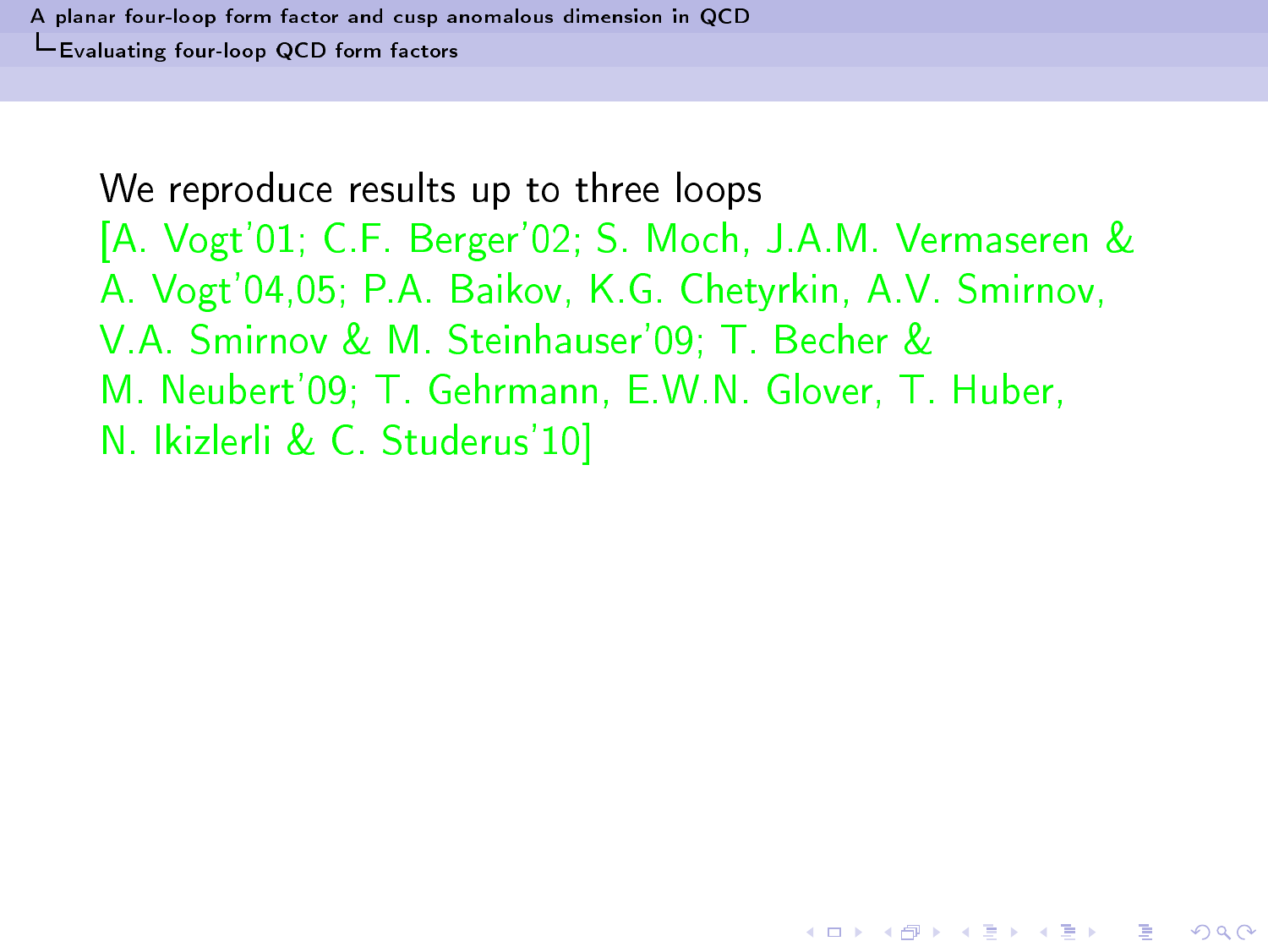<span id="page-26-0"></span>The  $N_c^3n_f^3$  term of  $\gamma_{\mathsf{cusp}}^3$  agrees with [M. Beneke & V.M. Braun'94]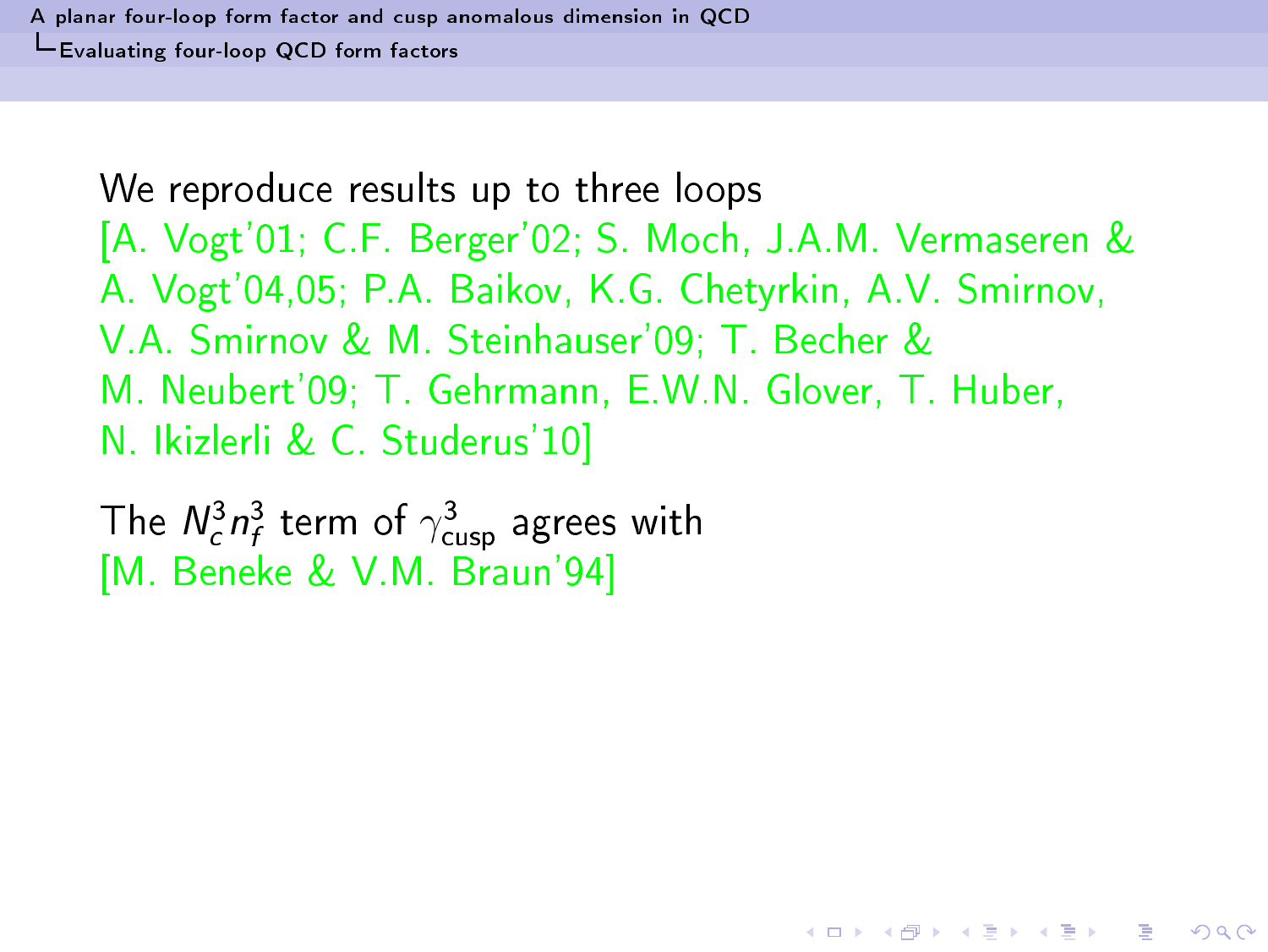The  $N_c^3n_f^3$  term of  $\gamma_{\mathsf{cusp}}^3$  agrees with [M. Beneke & V.M. Braun'94]

<span id="page-27-0"></span>Agreement of the  $n_{\epsilon}$  term with [Davies, B. Ruijl, T.Ueda, J. Vermaseren & A. Vogt] talk by A. Vogt on Thursday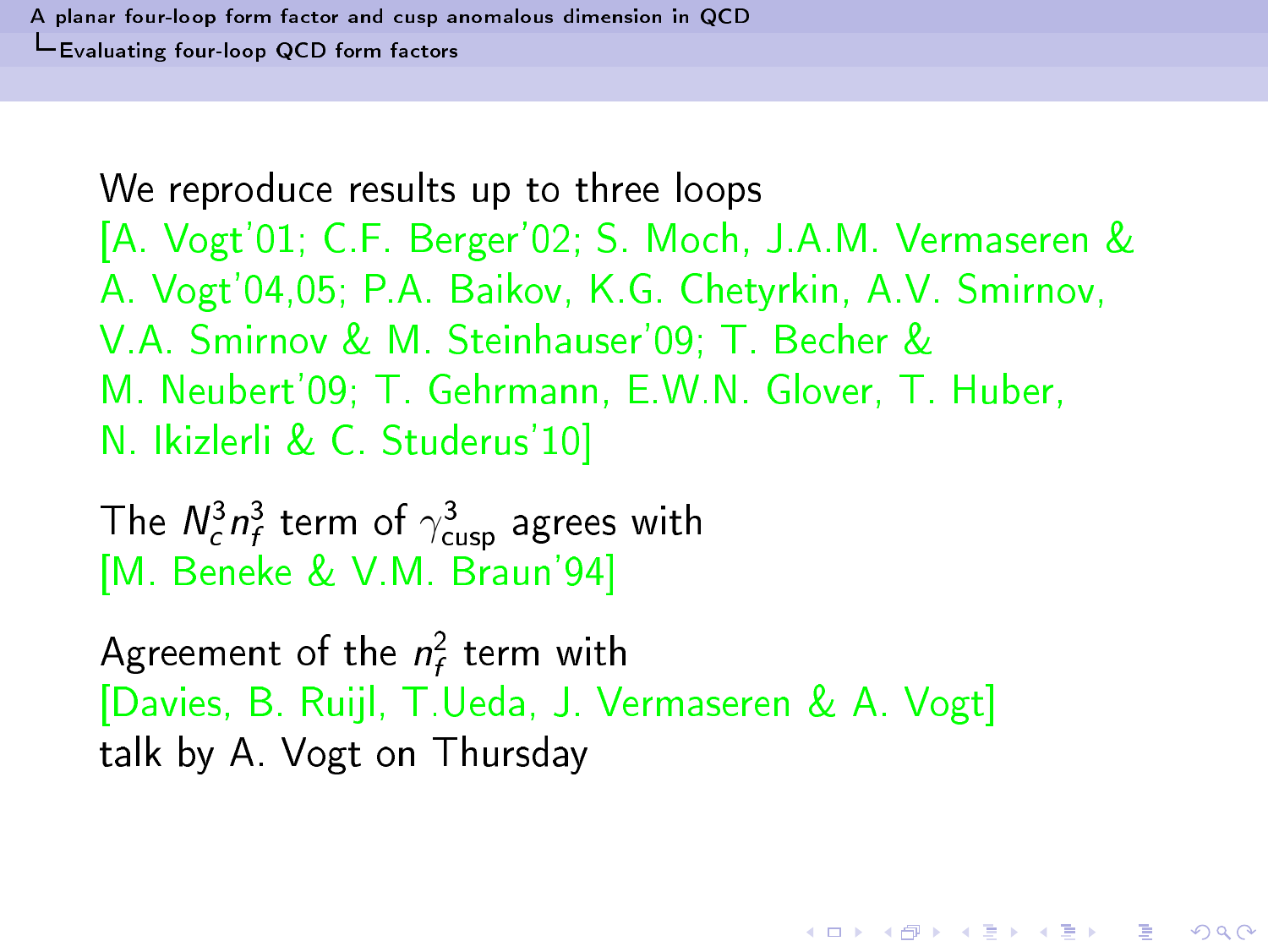The  $N_c^3n_f^3$  term of  $\gamma_{\mathsf{cusp}}^3$  agrees with [M. Beneke & V.M. Braun'94]

Agreement of the  $n_{\epsilon}$  term with [Davies, B. Ruijl, T.Ueda, J. Vermaseren & A. Vogt] talk by A. Vogt on Thursday

<span id="page-28-0"></span>All the other four-loop terms in  $\gamma_{\mathsf{cusp}}^3$  and  $\gamma_{\mathsf{a}}^3$  are new.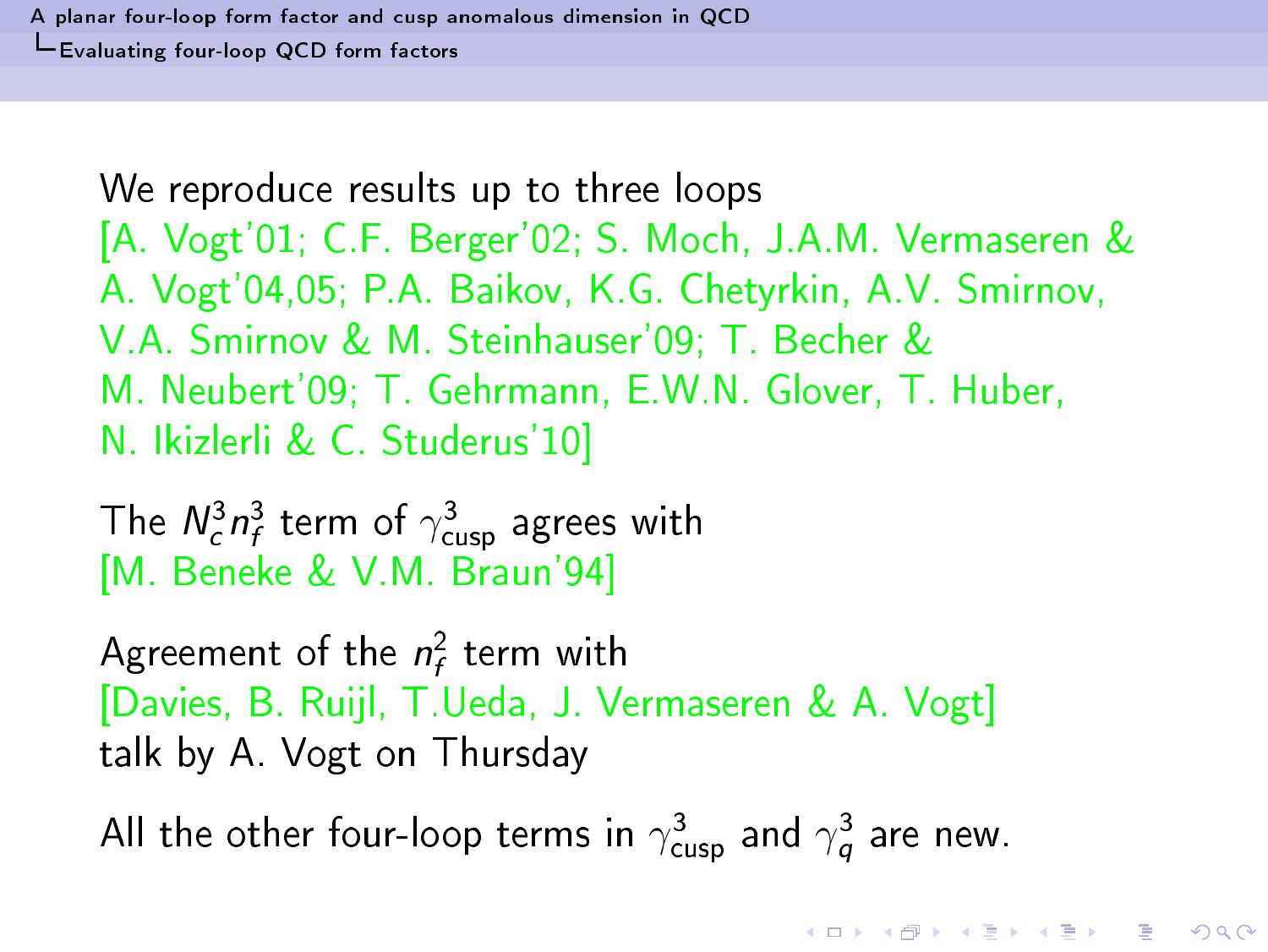All planar four-loop on-shell form-factor integrals with 
$$
p_1^2 = p_2^2 = 0
$$
, with  $q^2 \equiv p_3^2 = (p_1 + p_2)^2$ 

<span id="page-29-0"></span>
$$
F_{a_1,\ldots,a_{18}} = \int \ldots \int \frac{d^D k_1 \ldots d^D k_4}{(-(k_1 + \rho_1)^2)^{a_1}(-(k_2 + \rho_1)^2)^{a_2}(-(k_3 + \rho_1)^2)^{a_3}} \times \frac{1}{(-(k_4 + \rho_1)^2)^{a_4}(-(k_1 - \rho_2)^2)^{a_5}(-(k_2 - \rho_2)^2)^{a_6}(-(k_3 - \rho_2)^2)^{a_7}} \times \frac{1}{(-(k_4 - \rho_2)^2)^{a_8}(-(k_1^2)^{a_9}(-(k_2^2)^{a_{10}}(-(k_3^2)^{a_{11}} - k_4^2)^{a_{12}}}\times \frac{1}{(-(k_1 - k_2)^2)^{-a_{13}}(-(k_1 - k_3)^2)^{-a_{14}}(-(k_1 - k_4)^2)^{-a_{15}}} \times \frac{1}{(-(k_2 - k_3)^2)^{-a_{16}}(-(k_2 - k_4)^2)^{-a_{17}}(-(k_3 - k_4)^2)^{-a_{18}}}\,.
$$

K ロ ▶ K 레 ▶ K 회 ▶ K 회 ▶ X 회 → 이익단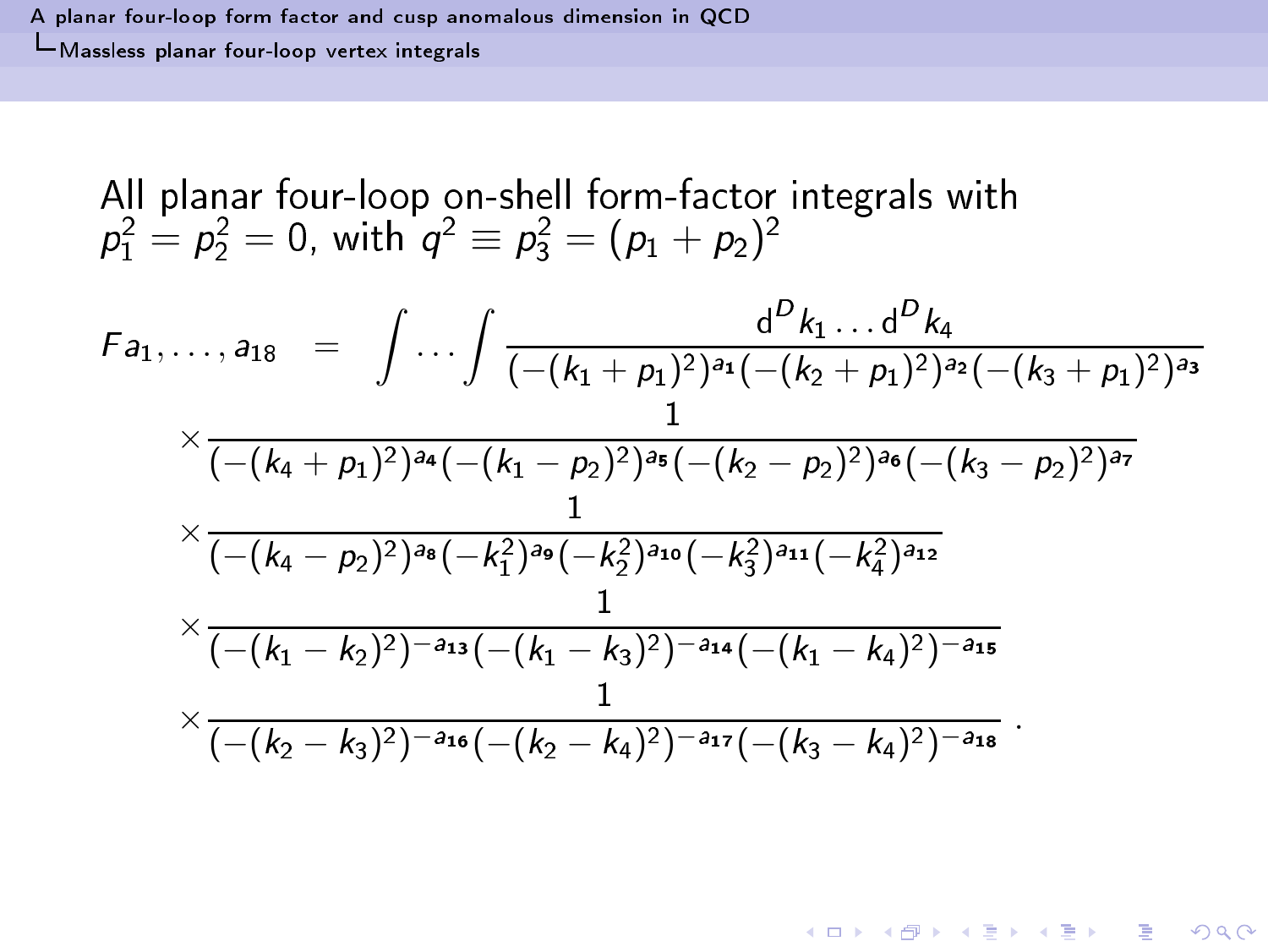All planar four-loop on-shell form-factor integrals with 
$$
p_1^2 = p_2^2 = 0
$$
, with  $q^2 \equiv p_3^2 = (p_1 + p_2)^2$ 

$$
F_{a_1,\ldots,a_{18}} = \int \ldots \int \frac{d^D k_1 \ldots d^D k_4}{(-(k_1 + p_1)^2)^{a_1}(-(k_2 + p_1)^2)^{a_2}(-(k_3 + p_1)^2)^{a_3}} \\
\times \frac{1}{(-(k_4 + p_1)^2)^{a_4}(-(k_1 - p_2)^2)^{a_5}(-(k_2 - p_2)^2)^{a_6}(-(k_3 - p_2)^2)^{a_7}} \\
\times \frac{1}{(-(k_4 - p_2)^2)^{a_8}(-k_1^2)^{a_9}(-k_2^2)^{a_{10}}(-k_3^2)^{a_{11}}(-k_4^2)^{a_{12}} \\
\times \frac{1}{(-(k_1 - k_2)^2)^{-a_{13}}(-(k_1 - k_3)^2)^{-a_{14}}(-(k_1 - k_4)^2)^{-a_{15}} \\
\times \frac{1}{(-(k_2 - k_3)^2)^{-a_{16}}(-(k_2 - k_4)^2)^{-a_{17}}(-(k_3 - k_4)^2)^{-a_{18}}}
$$

**K ロ ▶ K 레 ▶ K 코 ▶ K 코 ▶ 『코 및 수 이익()** 

<span id="page-30-0"></span>At most 12 indices can be positive.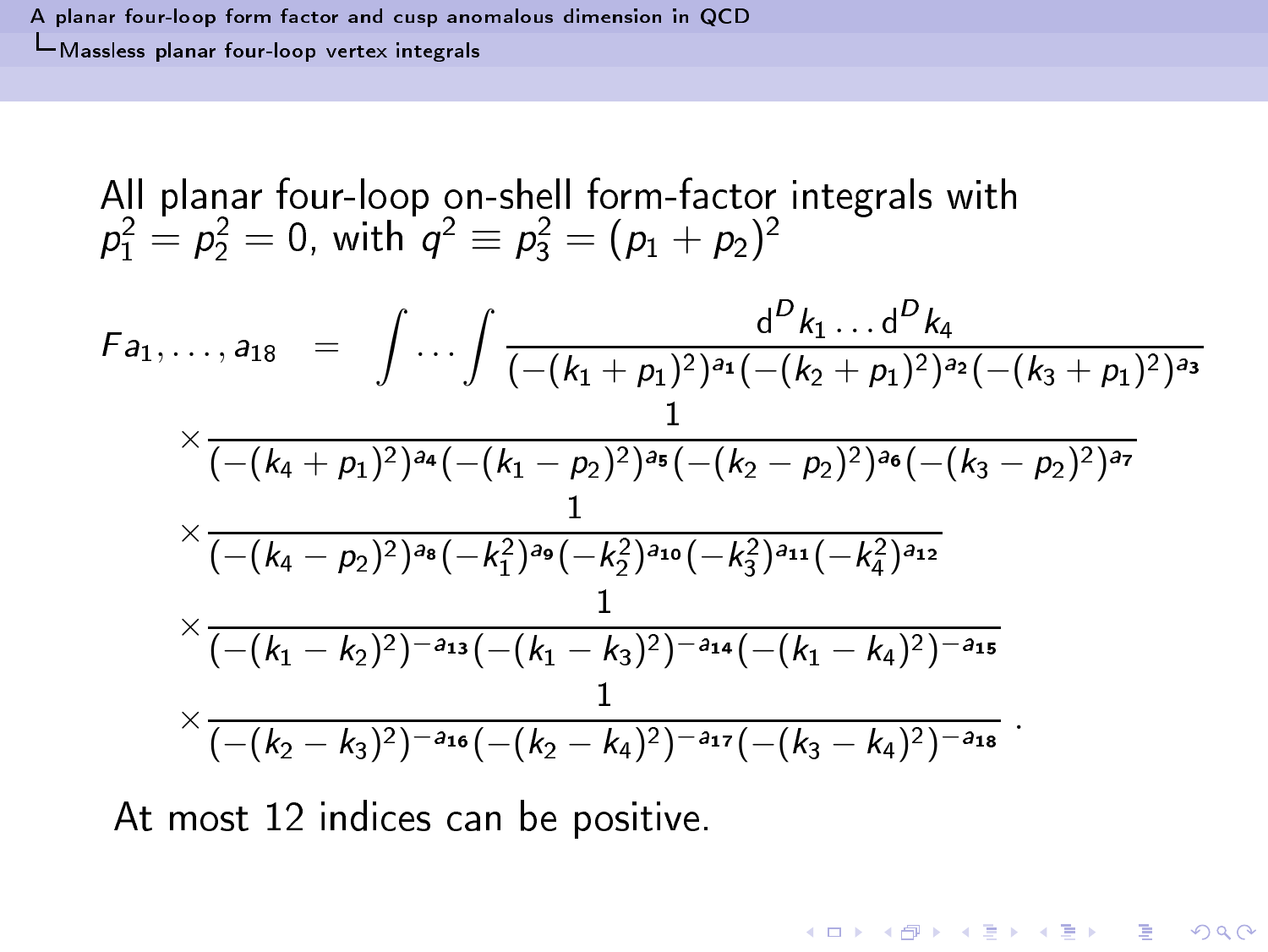<span id="page-31-0"></span>FIRE  $\rightarrow$  99 master integrals.

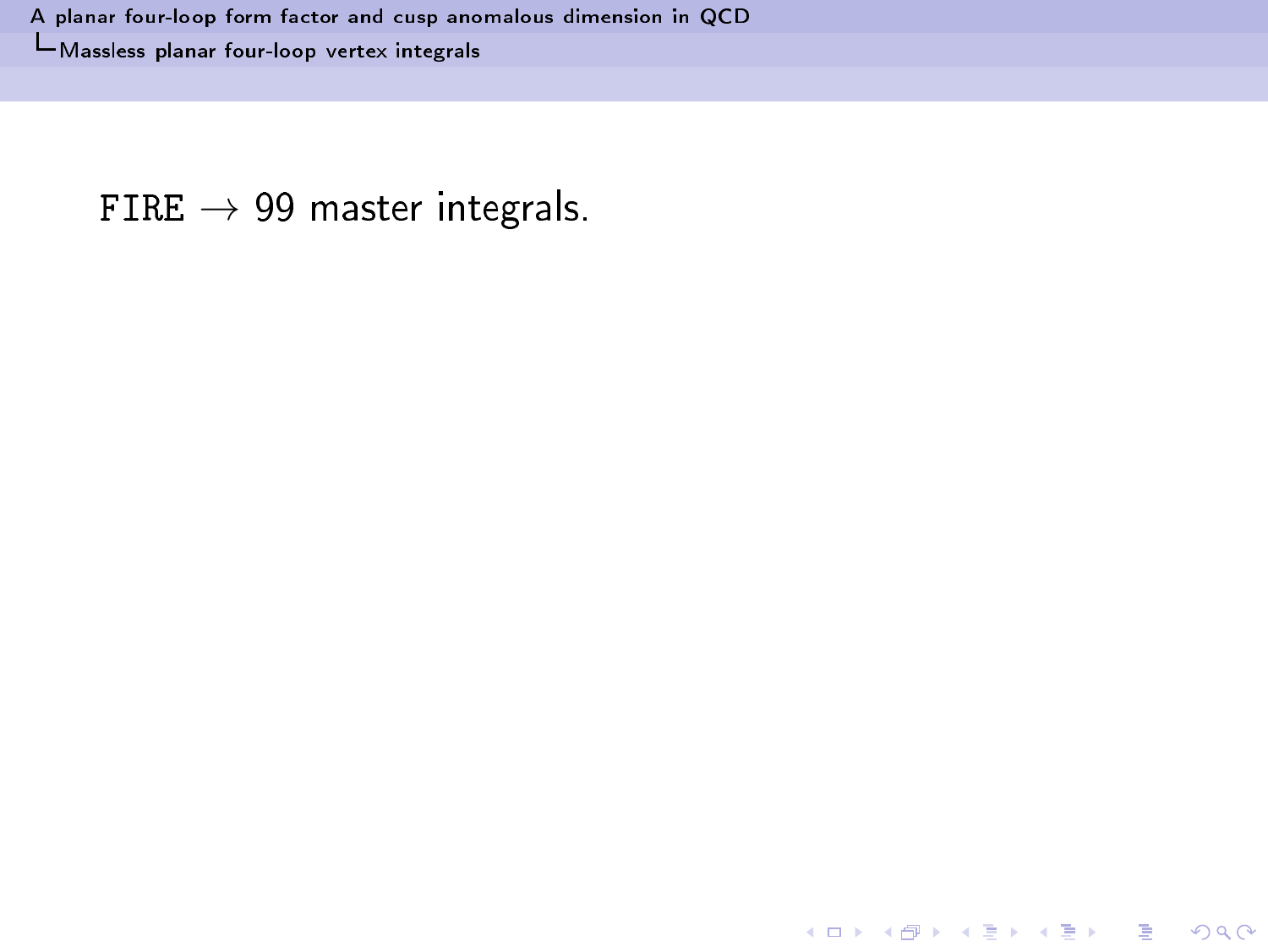A planar four-loop form factor and cusp anomalous dimension in QCD -Massless planar four-loop vertex integrals

FIRE  $\rightarrow$  99 master integrals.

```
[J. Henn, A.&V. Smirnov'13]: introduce an additional scale.
p_2^2 \neq 0
```
K ロ ▶ K 레 ≯ K X B → K 코 ≯ L B → Y Q Q O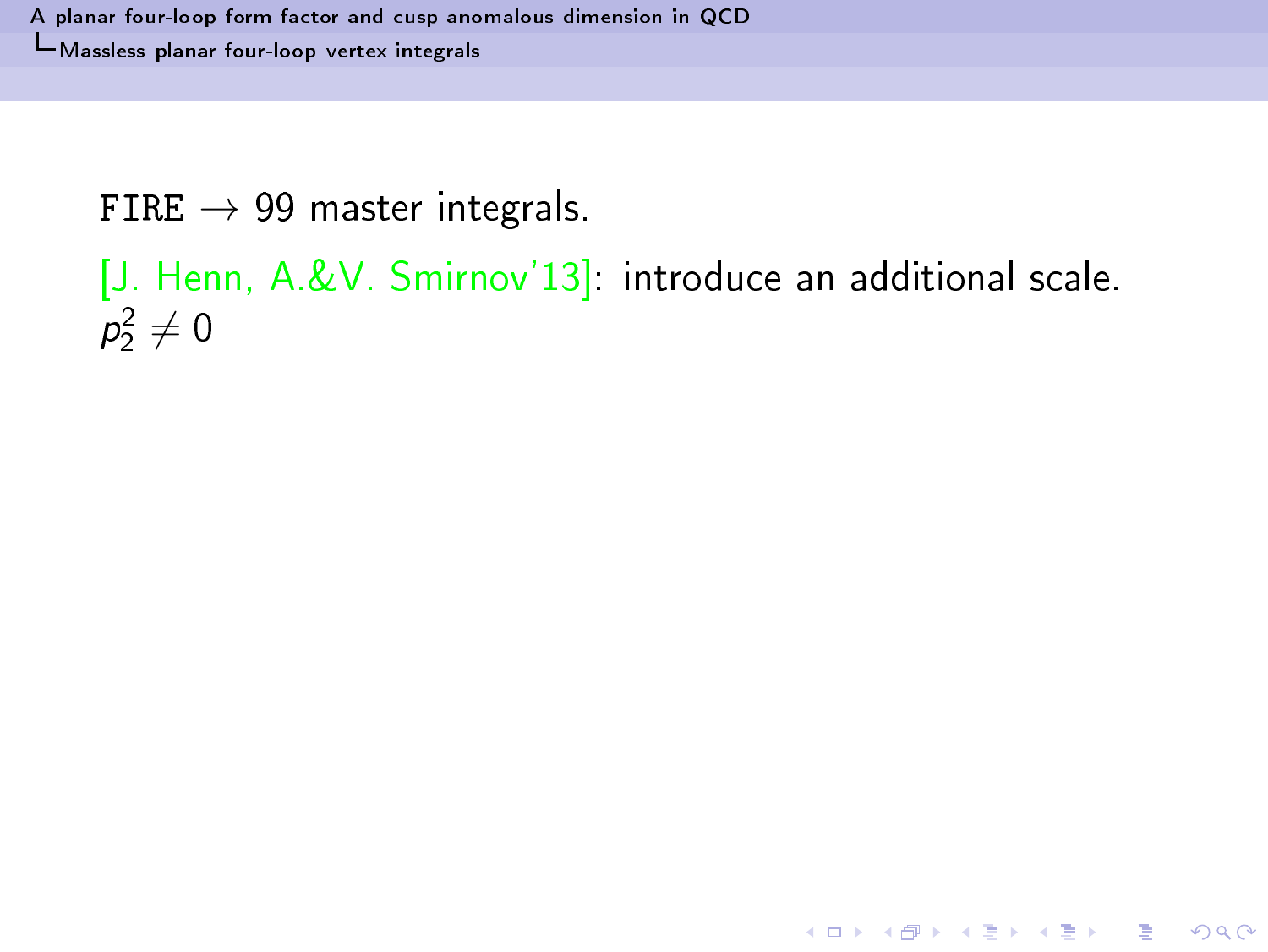A planar four-loop form factor and cusp anomalous dimension in QCD -Massless planar four-loop vertex integrals

FIRE  $\rightarrow$  99 master integrals.

```
[J. Henn, A.&V. Smirnov'13]: introduce an additional scale.
p_2^2 \neq 0
```
K ロ ▶ K 레 ≯ K X B → K 코 ≯ L B → Y Q Q O

<span id="page-33-0"></span>504 master integrals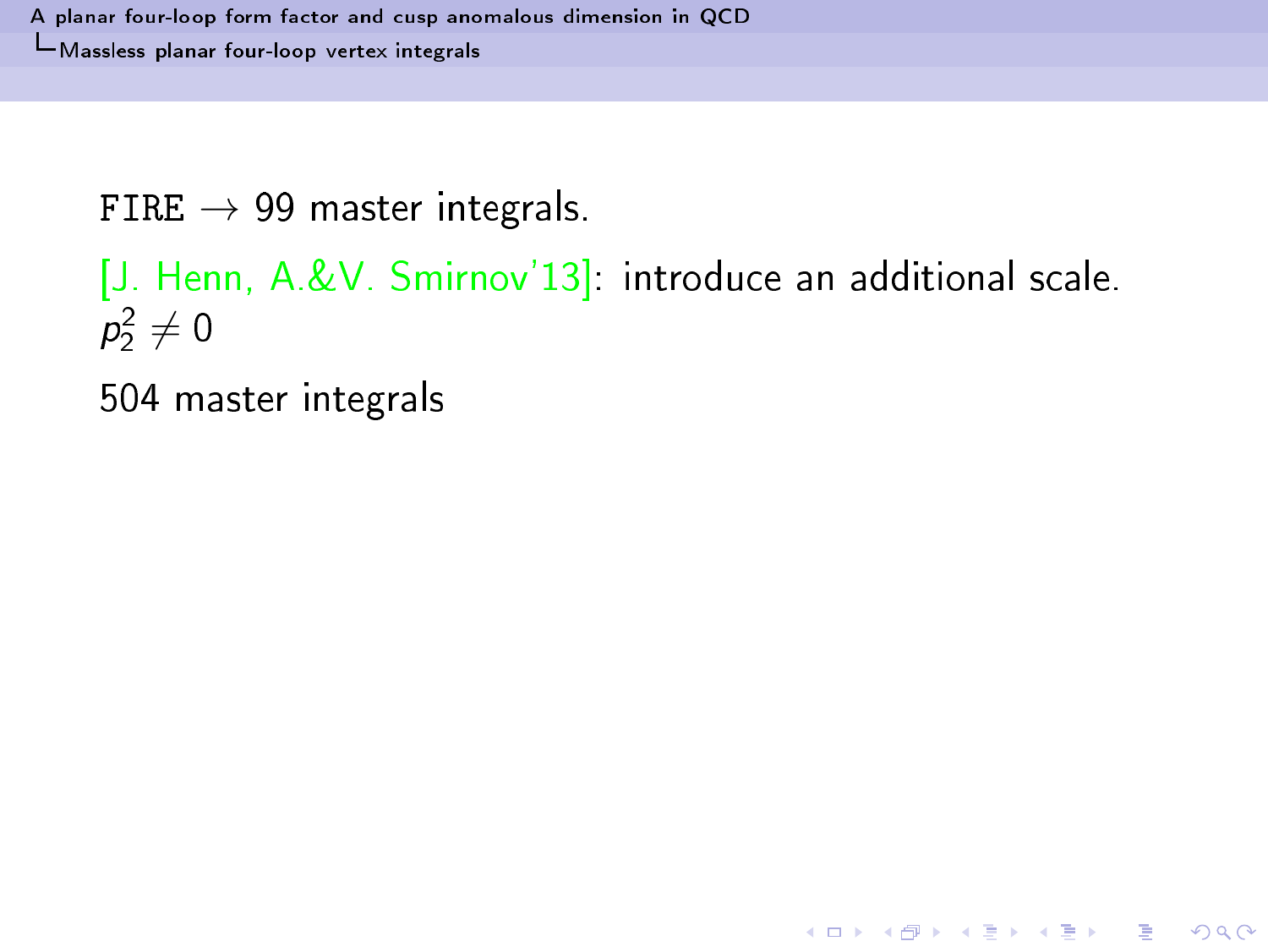FIRE  $\rightarrow$  99 master integrals.

[J. Henn, A.&V. Smirnov'13] introduce an additional scale.  $p_2^2 \neq 0$ 

**A DIA K RIA K E A K RIA K L DA CA** 

504 master integrals

<span id="page-34-0"></span>Use differential equations [A.V. Kotikov'91, E. Remiddi'97, T. Gehrmann & E. Remiddi'00, J. Henn'13....]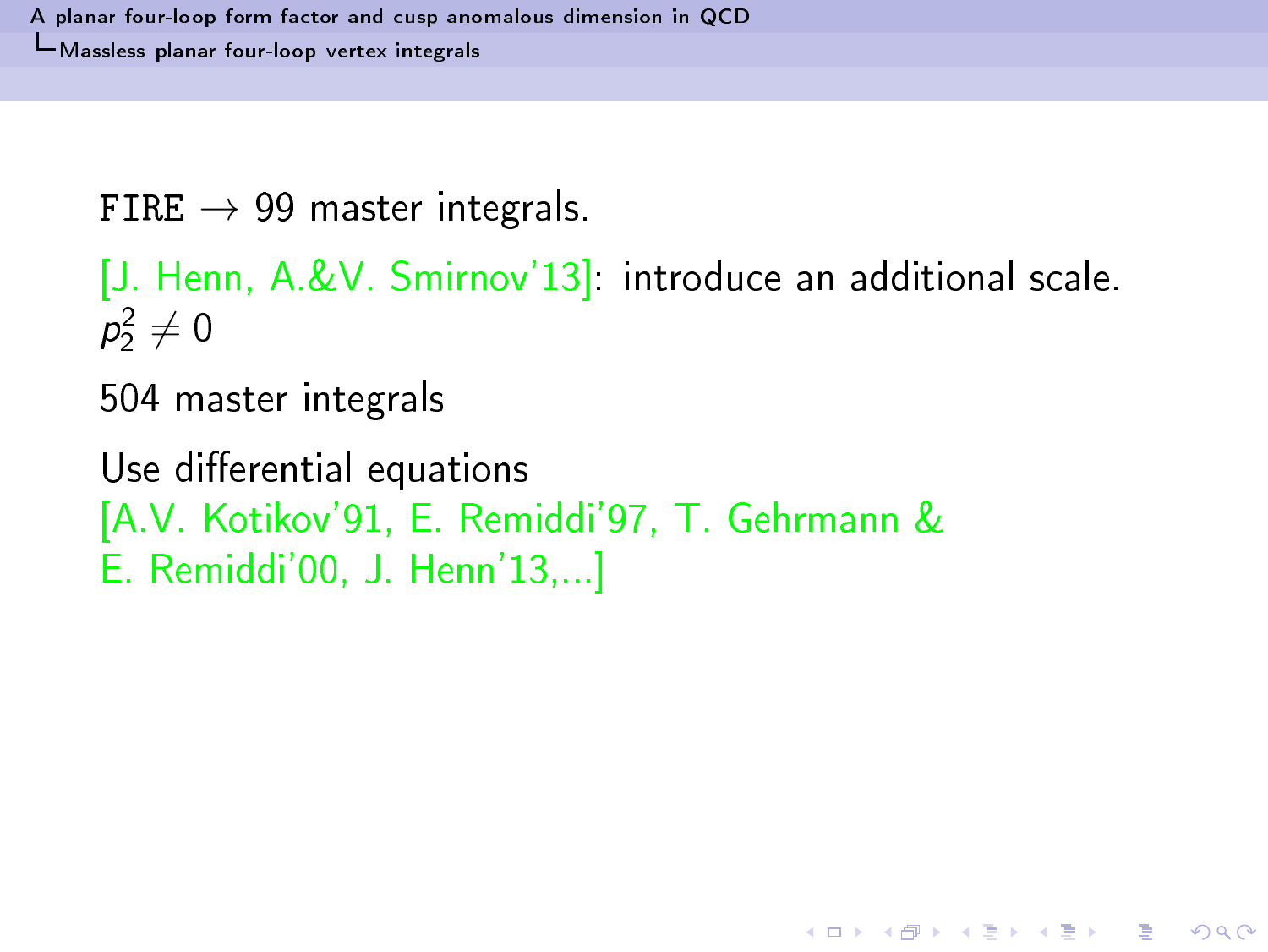FIRE  $\rightarrow$  99 master integrals.

[J. Henn, A.&V. Smirnov'13] introduce an additional scale.  $p_2^2\neq 0$ 

504 master integrals

Use differential equations [A.V. Kotikov'91, E. Remiddi'97, T. Gehrmann & E. Remiddi'00, J. Henn'13,...]

<span id="page-35-0"></span>Gehrmann & Remiddi: a method to evaluate master integrals. It is assumed that the problem of reduction to master integrals is solved.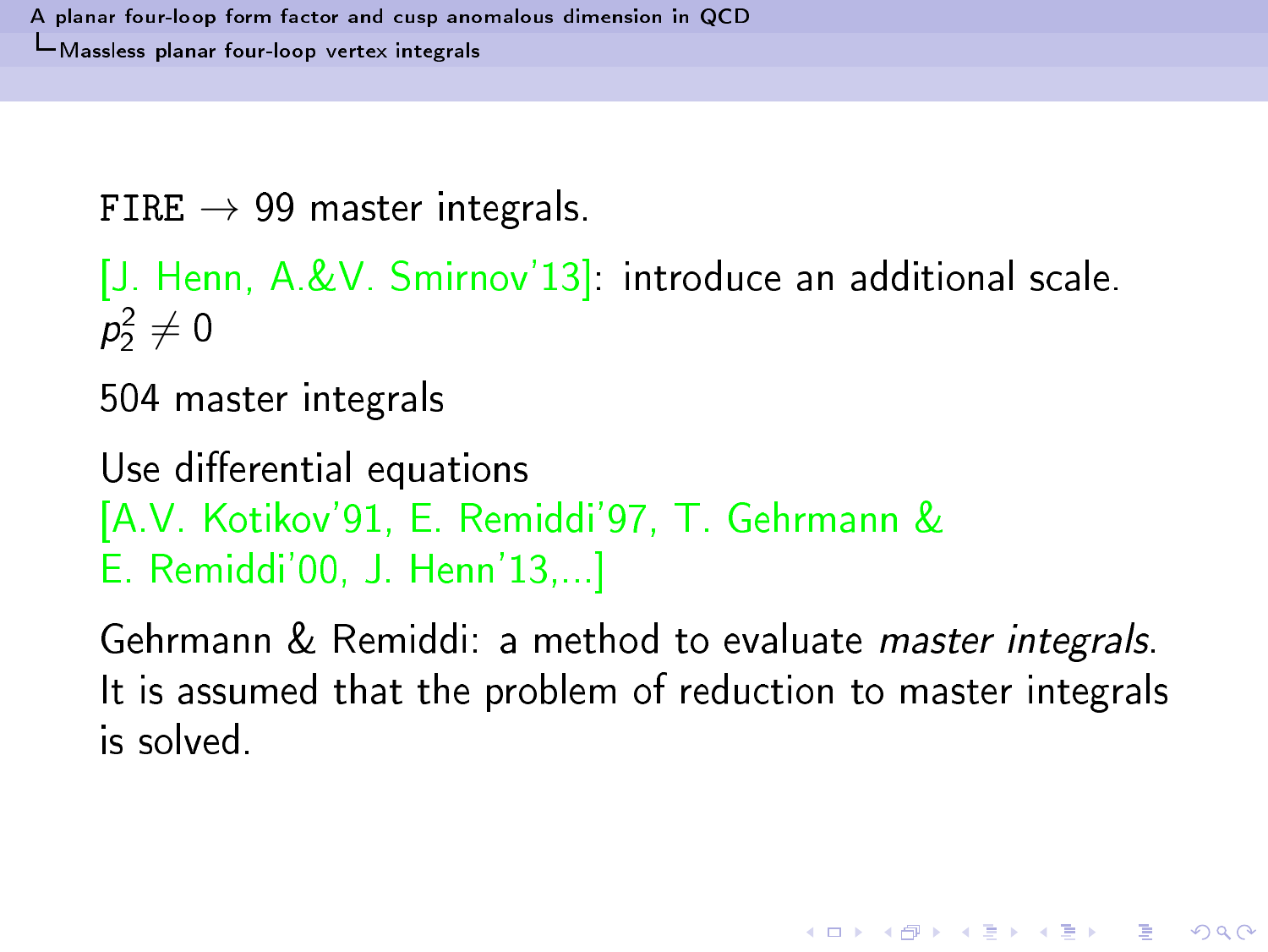FIRE  $\rightarrow$  99 master integrals.

[J. Henn, A.&V. Smirnov'13] introduce an additional scale.  $p_2^2\neq 0$ 

504 master integrals

Use differential equations [A.V. Kotikov'91, E. Remiddi'97, T. Gehrmann & E. Remiddi'00, J. Henn'13,...]

Gehrmann & Remiddi: a method to evaluate master integrals. It is assumed that the problem of reduction to master integrals is solved.

<span id="page-36-0"></span>Henn: use uniform trans
endental (UT) bases.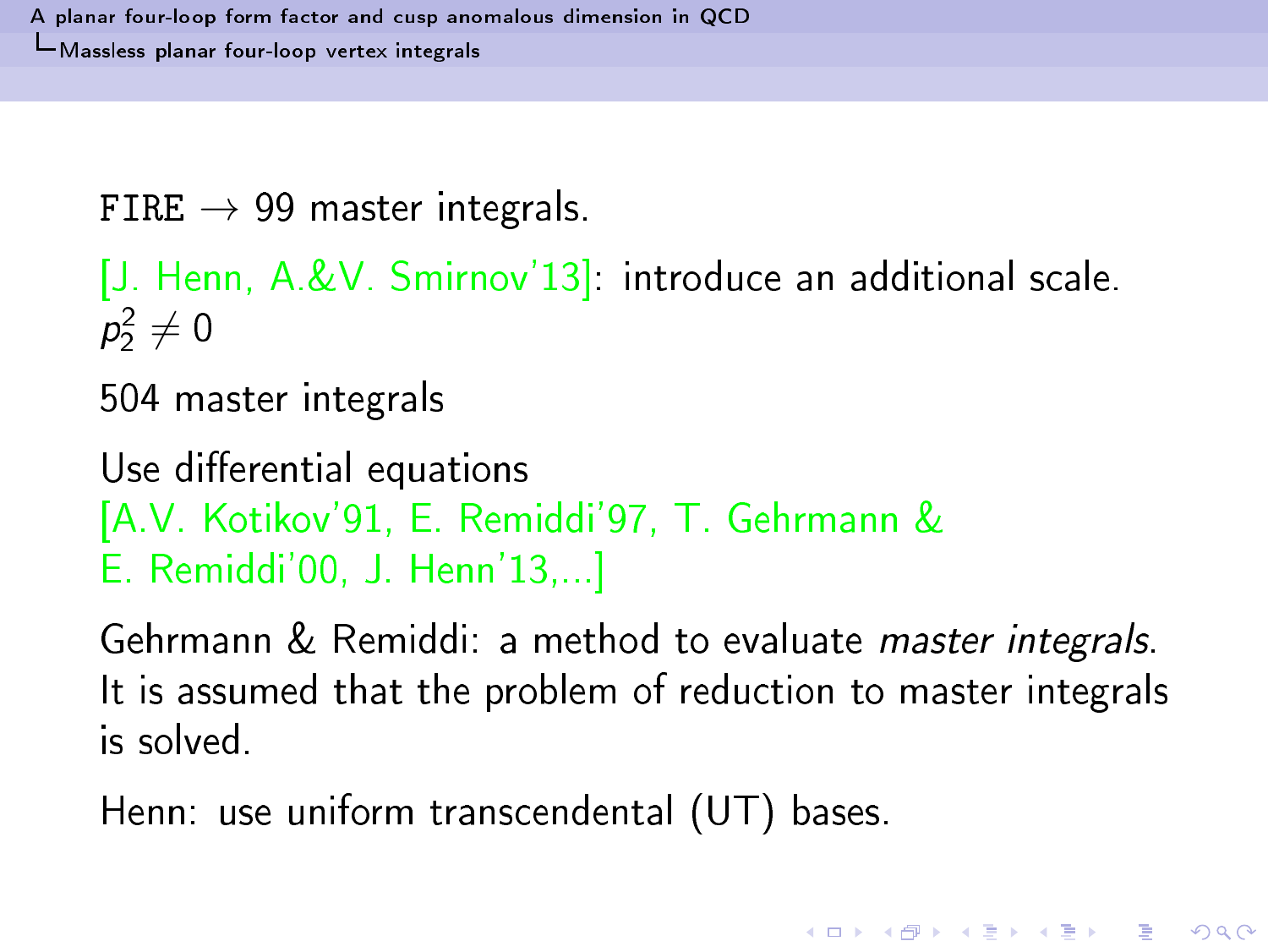A planar four-loop form fa
tor and usp [anomalous](#page-0-0) dimension in QCD Massless planar [four-loop](#page-37-0) vertex integrals

<span id="page-37-0"></span>Let  $f = (f_1, \ldots, f_N)$  be *primary* master integrals (MI) for a given family of dimensionally regularized (with  $D = 4 - 2\epsilon$ ) Feynman integrals. Feynman integrals.

K ロ ▶ K 레 ≯ K X B → K 코 ≯ L B → Y Q Q O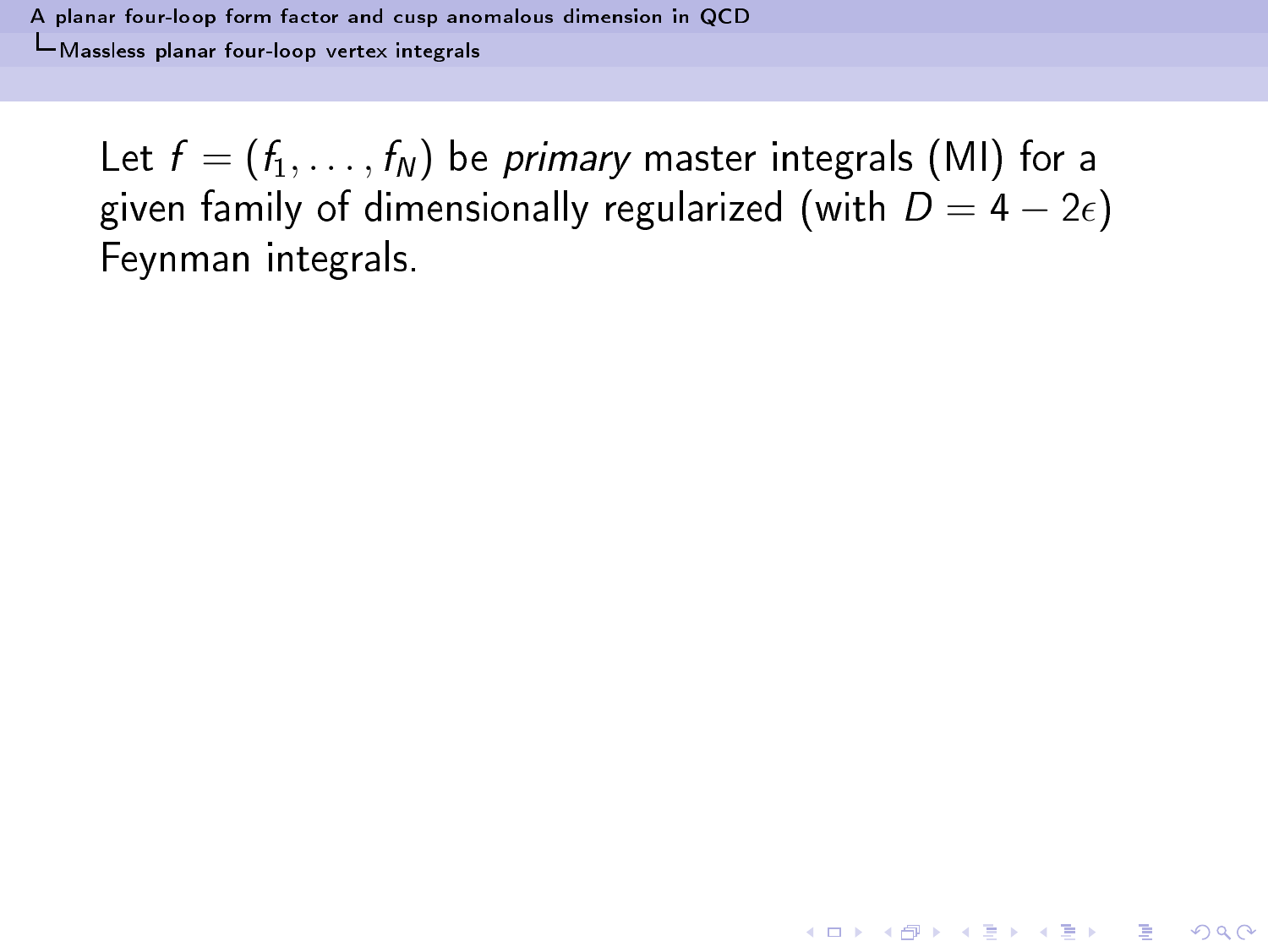Let  $f = (f_1, \ldots, f_N)$  be *primary* master integrals (MI) for a given family of dimensionally regularized (with  $D = 4 - 2\epsilon$ ) Feynman integrals. Feynman integrals.

<span id="page-38-0"></span>Let  $x = (x_1, \ldots, x_n)$  be kinematical variables and/or masses, or some new variables introdu
ed to `get rid of square roots'.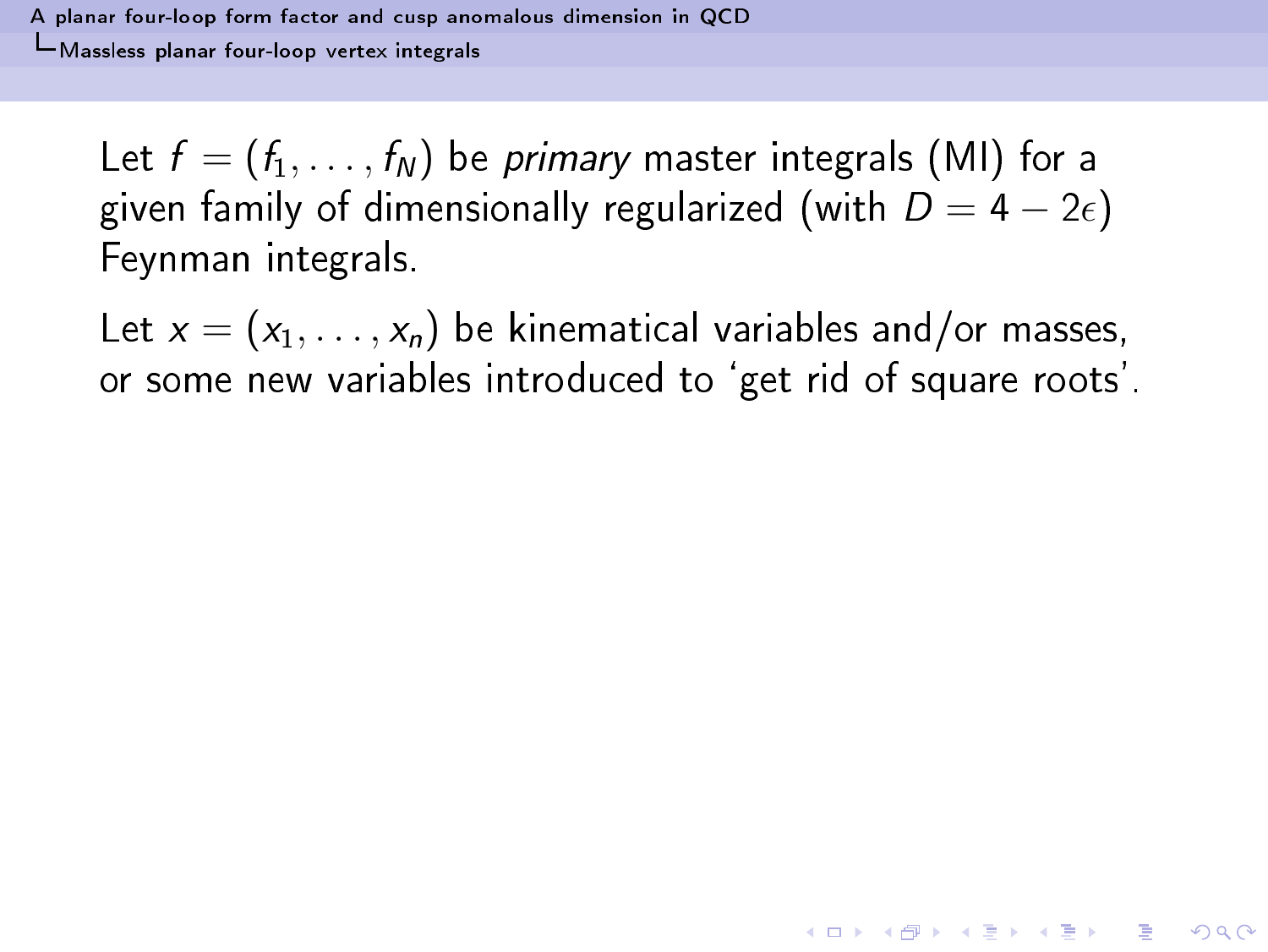Let  $f = (f_1, \ldots, f_N)$  be *primary* master integrals (MI) for a given family of dimensionally regularized (with  $D = 4 - 2\epsilon$ ) Feynman integrals. Feynman integrals.

Let  $x = (x_1, \ldots, x_n)$  be kinematical variables and/or masses, or some new variables introdu
ed to `get rid of square roots'. DF.

$$
\partial_i f(\epsilon, x) = A_i(\epsilon, x) f(\epsilon, x) \,,
$$

**A DIA K RIA K E A K RIA K L DA CA** 

<span id="page-39-0"></span>where  $\partial_i = \frac{\partial}{\partial x_i}$  $\frac{\partial}{\partial x_i}$ , and each  $A_i$  is an  $N\times N$  matrix.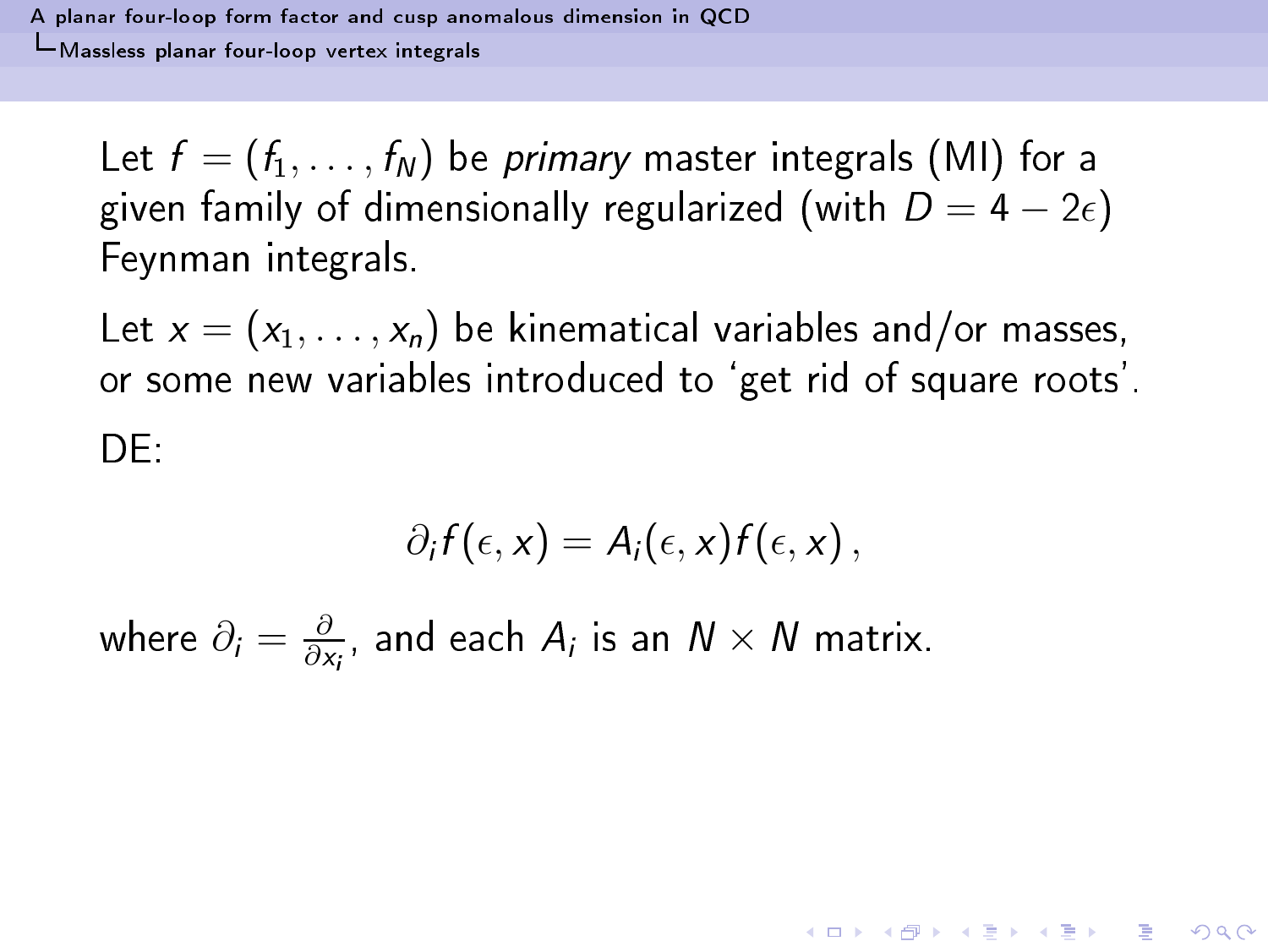Let  $f = (f_1, \ldots, f_N)$  be *primary* master integrals (MI) for a given family of dimensionally regularized (with  $D = 4 - 2\epsilon$ ) Feynman integrals. Feynman integrals.

Let  $x = (x_1, \ldots, x_n)$  be kinematical variables and/or masses, or some new variables introdu
ed to `get rid of square roots'. DF.

$$
\partial_i f(\epsilon, x) = A_i(\epsilon, x) f(\epsilon, x) \,,
$$

<span id="page-40-0"></span>where  $\partial_i = \frac{\partial}{\partial x_i}$  $\frac{\partial}{\partial x_i}$ , and each  $A_i$  is an  $N\times N$  matrix. Henn (2013): turn to a new basis where DE take the form

$$
\partial_i f(\epsilon,x)=\epsilon A_i(x) f(\epsilon,x).
$$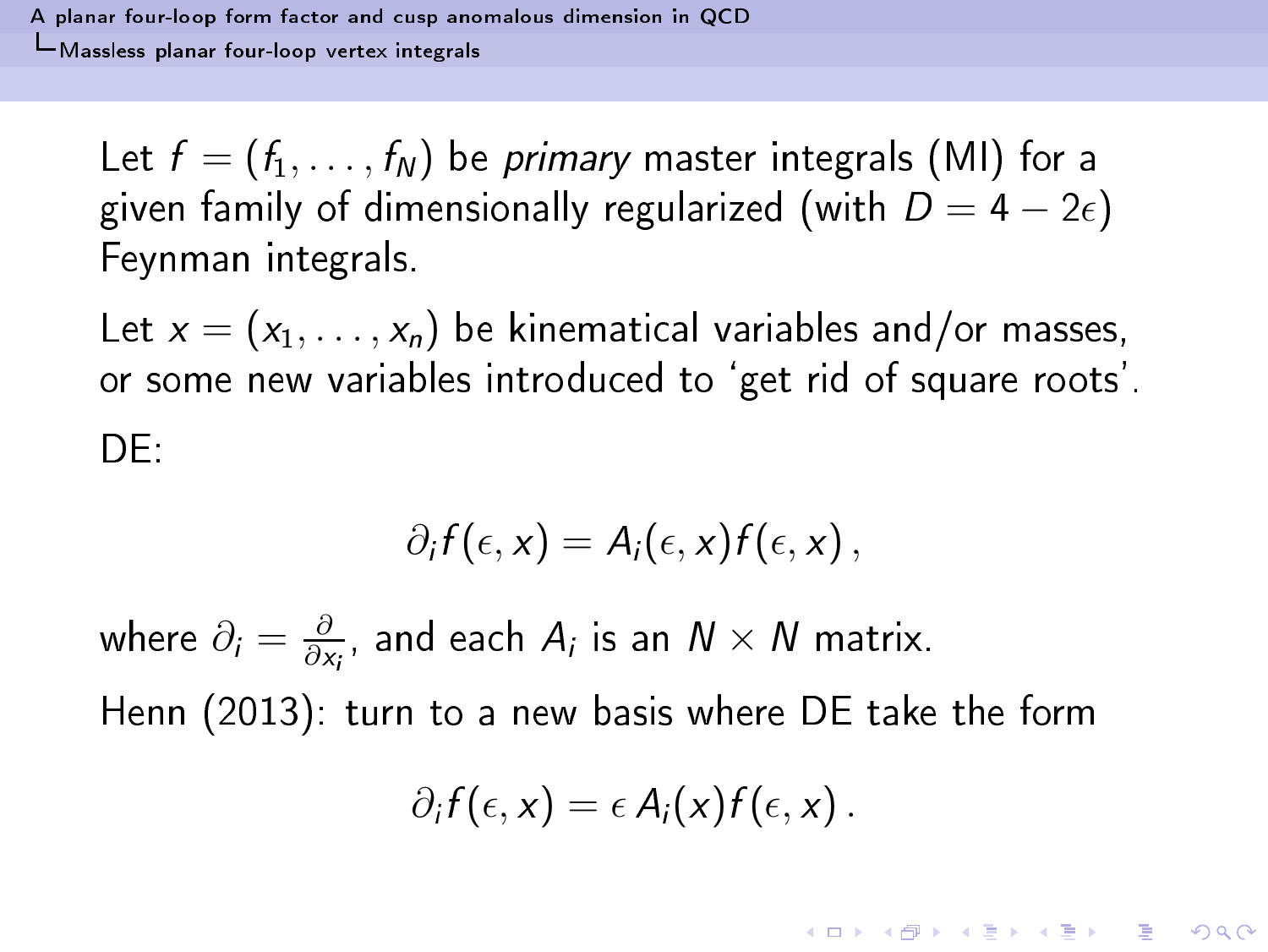A planar four-loop form fa
tor and usp [anomalous](#page-0-0) dimension in QCD Massless planar [four-loop](#page-41-0) vertex integrals

In the case of two scales, i.e. with one variable in the DE, i.e.  $n = 1$ .

$$
f'(\epsilon,x)=\epsilon\sum_k\frac{a_k}{x-x^{(k)}}f(\epsilon,x).
$$

<span id="page-41-0"></span>where  $x^{(k)}$  is the set of singular points of the DE and  $N\times N$ matrices  $a_k$  are independent of x and  $\epsilon$ .

**A DIA K RIA K B A SHA K RIA K DIA K**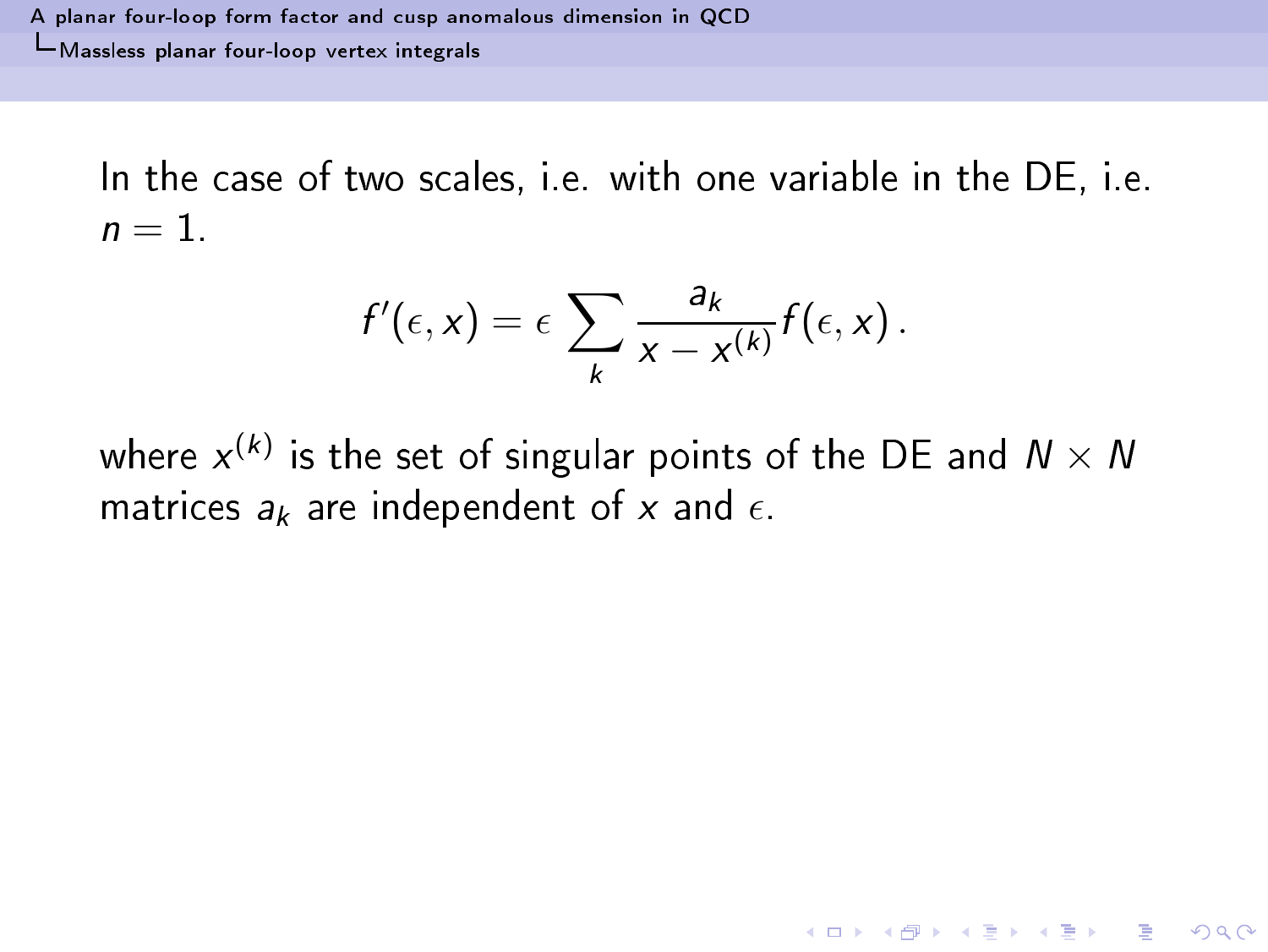In the case of two scales, i.e. with one variable in the DE, i.e.  $n = 1$ .

$$
f'(\epsilon,x)=\epsilon\sum_k\frac{a_k}{x-x^{(k)}}f(\epsilon,x).
$$

where  $x^{(k)}$  is the set of singular points of the DE and  $N\times N$ matrices  $a_k$  are independent of x and  $\epsilon$ .

For example, if  $x_k = 0, -1, 1$  then results are expressed in terms of HPLs [E. Remiddi & J.A.M. Vermaseren]

$$
H(a_1, a_2, \ldots, a_n; x) = \int_0^x f(a_1; t) H(a_2, \ldots, a_n; t) dt,
$$

<span id="page-42-0"></span>where  $f(\pm 1; t) = 1/(1 \mp t)$ ,  $f(0; t) = 1/t$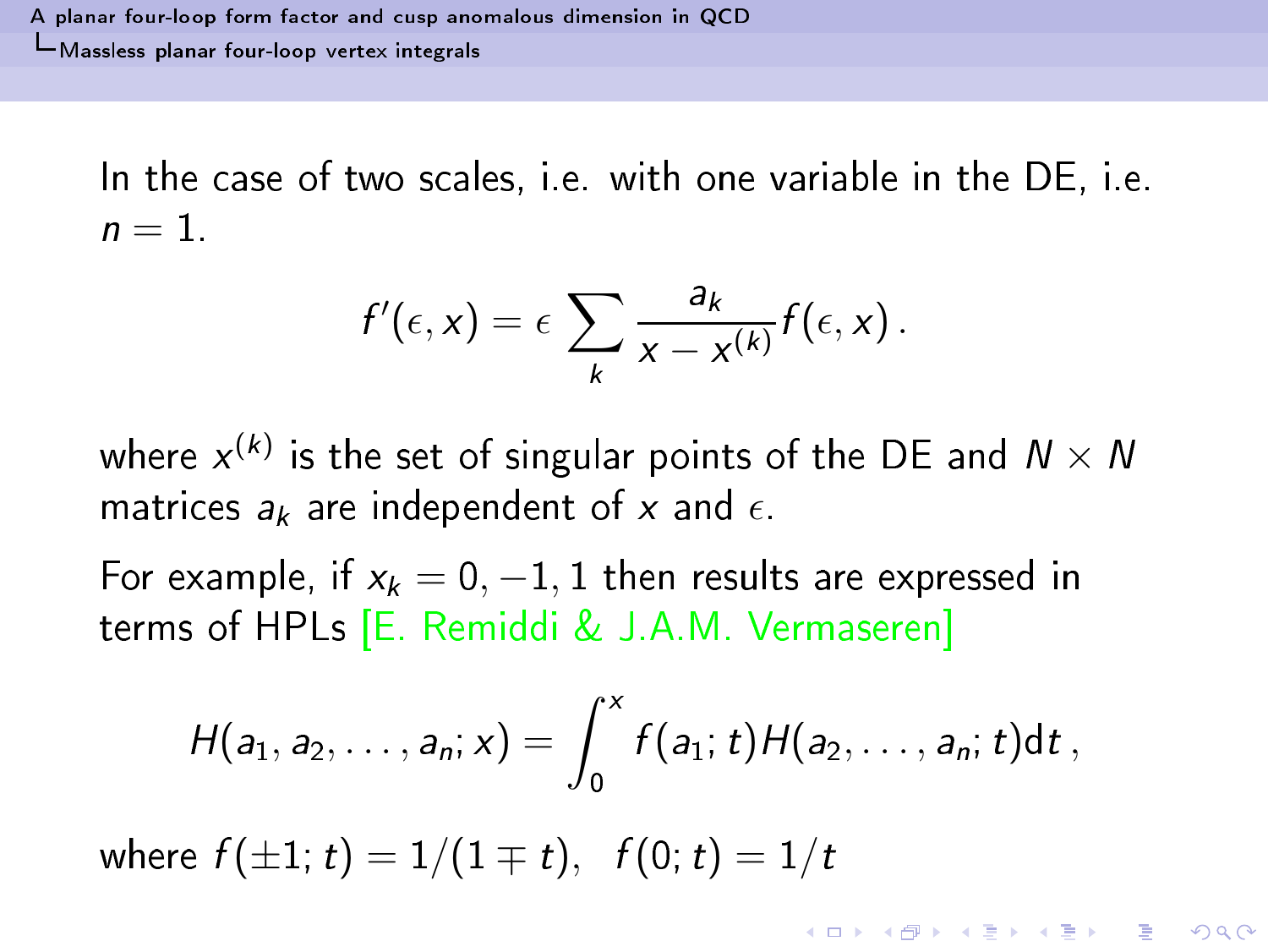<span id="page-43-0"></span>How to turn to a UT basis?

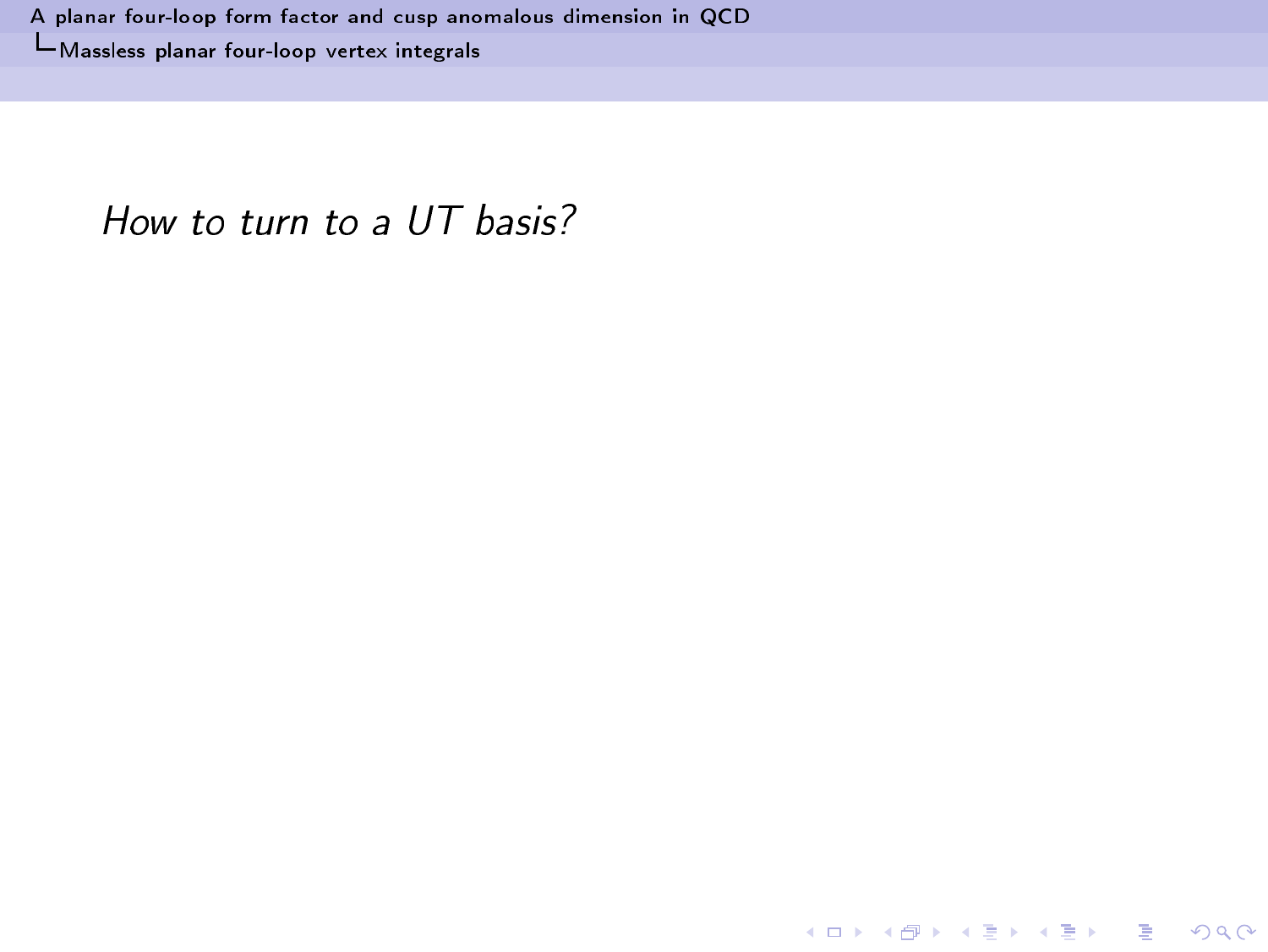How to turn to a UT basis?

<span id="page-44-0"></span>An algorithmic description in the case of one variable  $[R.N. Lee'14]$ 

K ロ ▶ K 레 ≯ K X B → K 코 ≯ L B → Y Q Q O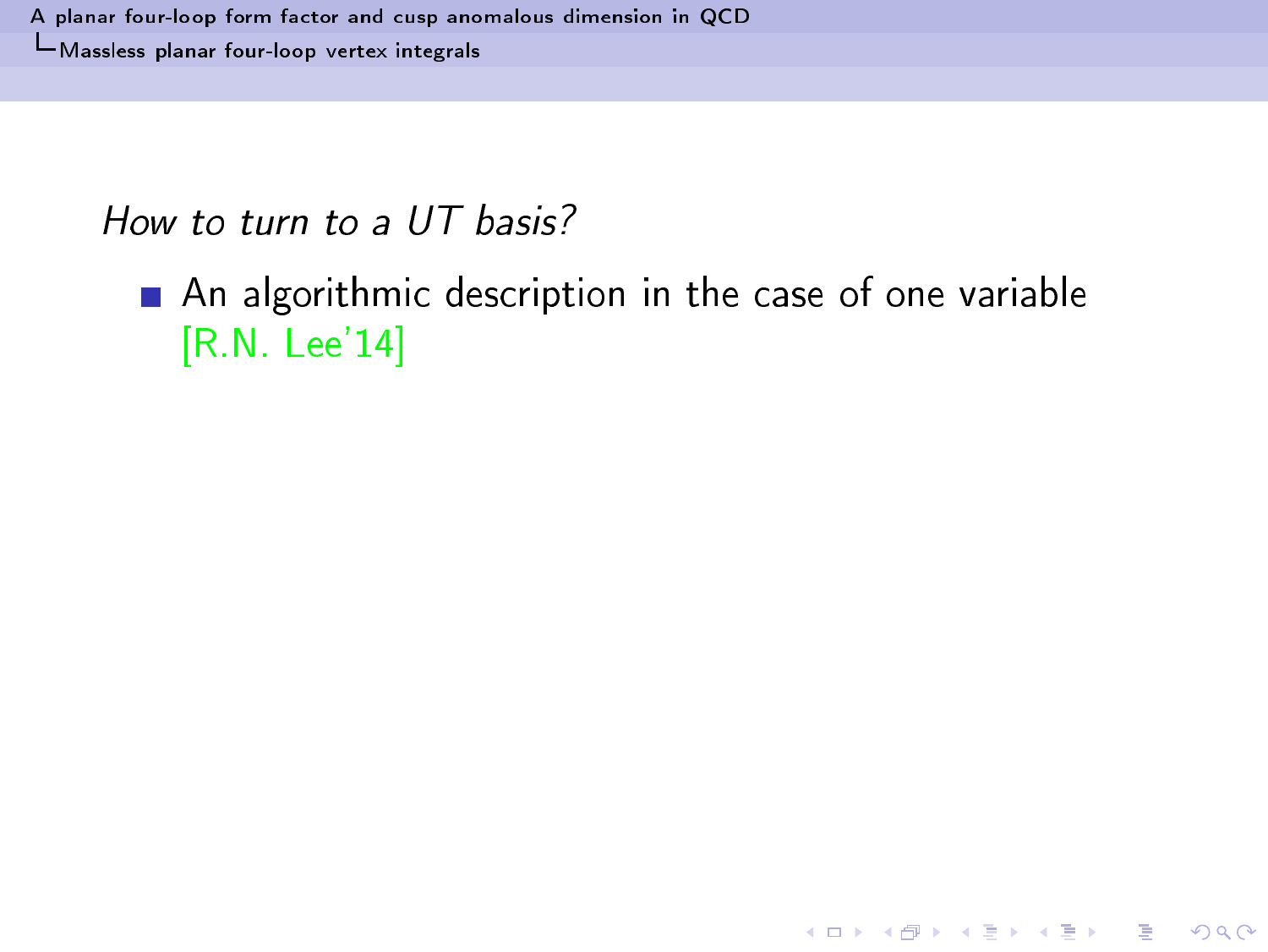How to turn to a UT basis?

- An algorithmic description in the case of one variable  $[R.N. Lee'14]$
- <span id="page-45-0"></span>Select basis integrals that have constant leading singularities [F. Cachazo'08] which are multidimensional residues of the integrand. (Replace propagators by delta functions).

K □ ▶ K @ ▶ K 할 X X 할 X 및 할 X 9 Q Q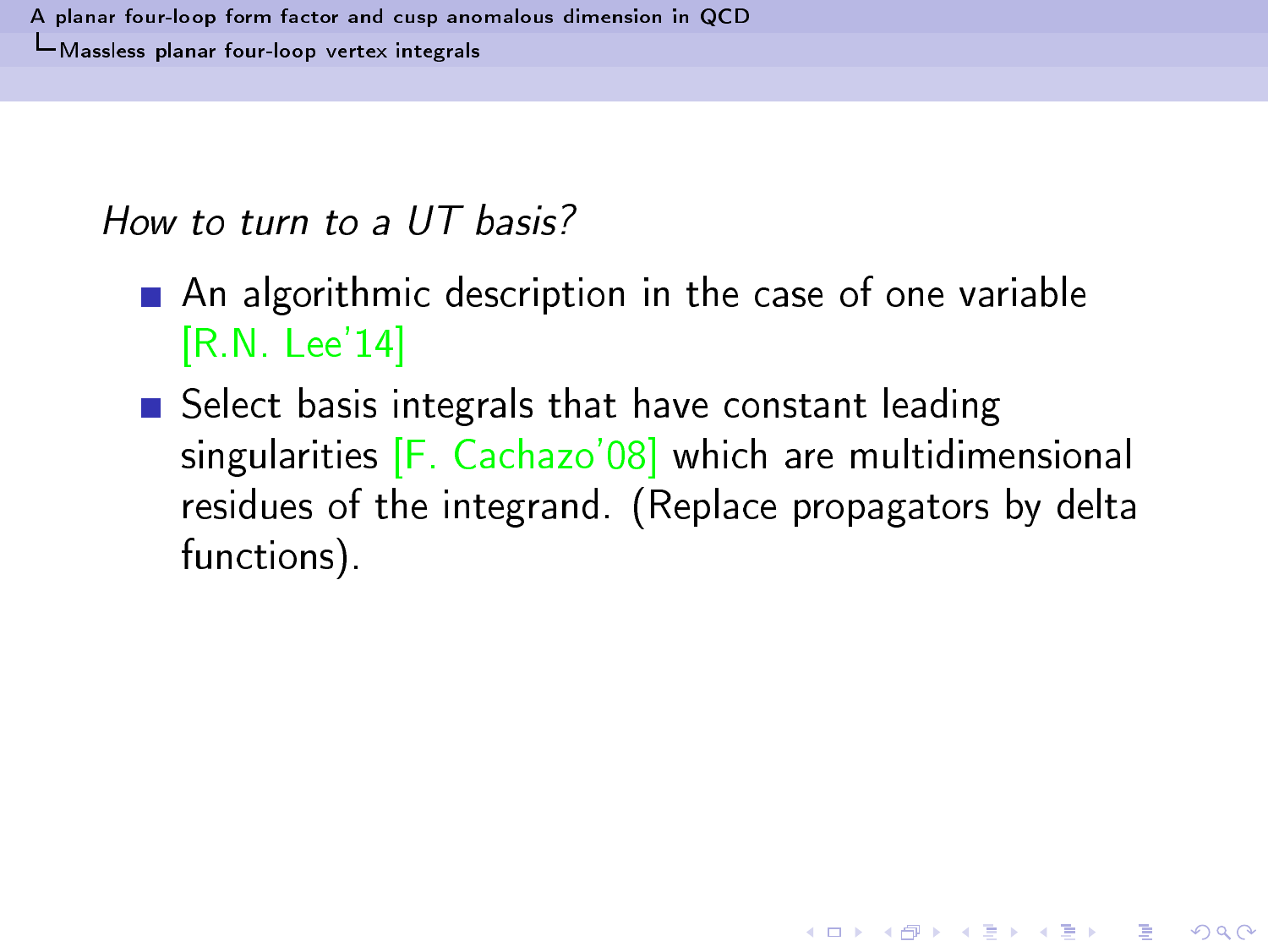How to turn to a UT basis?

- An algorithmic description in the case of one variable  $[R.N. Lee'14]$
- Select basis integrals that have constant leading singularities [F. Cachazo'08] which are multidimensional residues of the integrand. (Replace propagators by delta functions).
- <span id="page-46-0"></span>**If** you have almost reached the  $\varepsilon$ -form, make a small final rotation of the current basis. See, e.g., [T. Gehrmann, A. von Manteuffel, L. Tancredi and E. Weihs'14]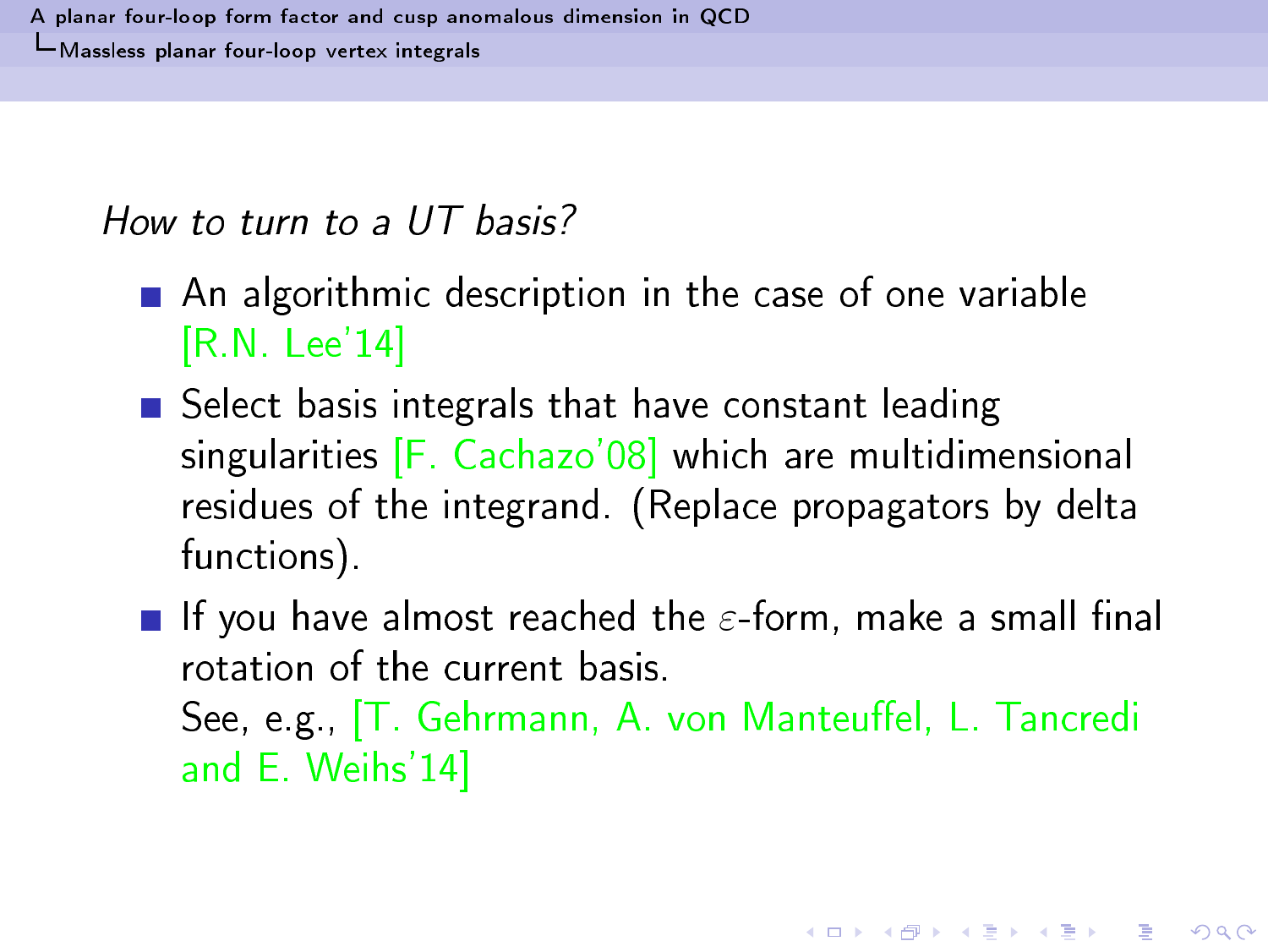We obtain (KZ) differential equations with respect to  $x = p_2^2/p_3^2$ 

$$
\partial_x f(x,\epsilon) = \epsilon \left[ \frac{a}{x} + \frac{b}{1-x} \right] f(x,\epsilon)
$$

<span id="page-47-0"></span>where a and b are x- and  $\epsilon$ -independent 504  $\times$  504 matrices.

**K ロ ▶ K 레 ▶ K 코 ▶ K 코 ▶ 『코 및 수 이익()**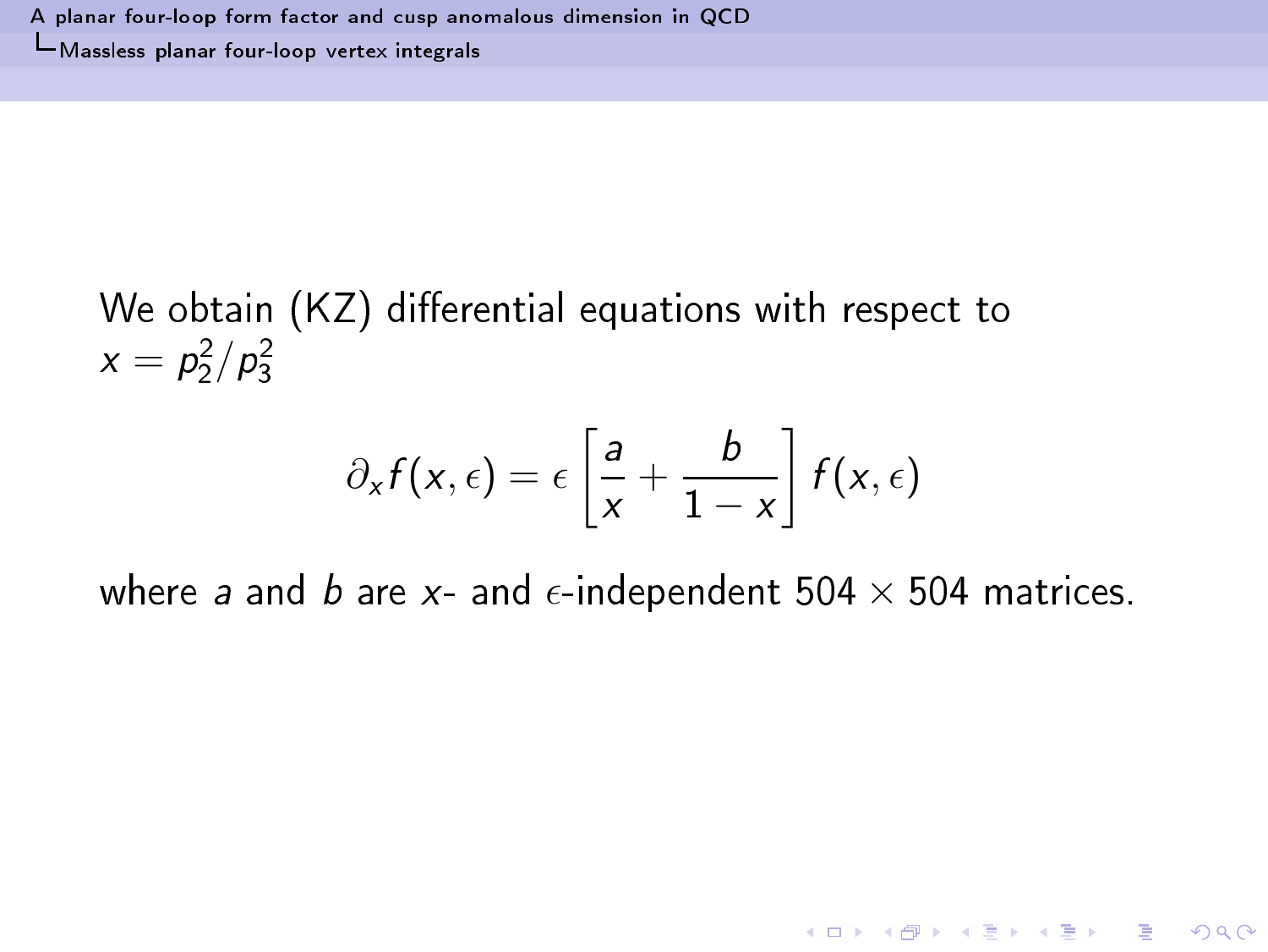We obtain  $(KZ)$  differential equations with respect to  $x=p_2^2/p_3^2$ 

$$
\partial_x f(x,\epsilon) = \epsilon \left[ \frac{a}{x} + \frac{b}{1-x} \right] f(x,\epsilon)
$$

<span id="page-48-0"></span>where a and b are x- and  $\epsilon$ -independent 504  $\times$  504 matrices. Solving these equations in terms of HPL with letters 0 and 1.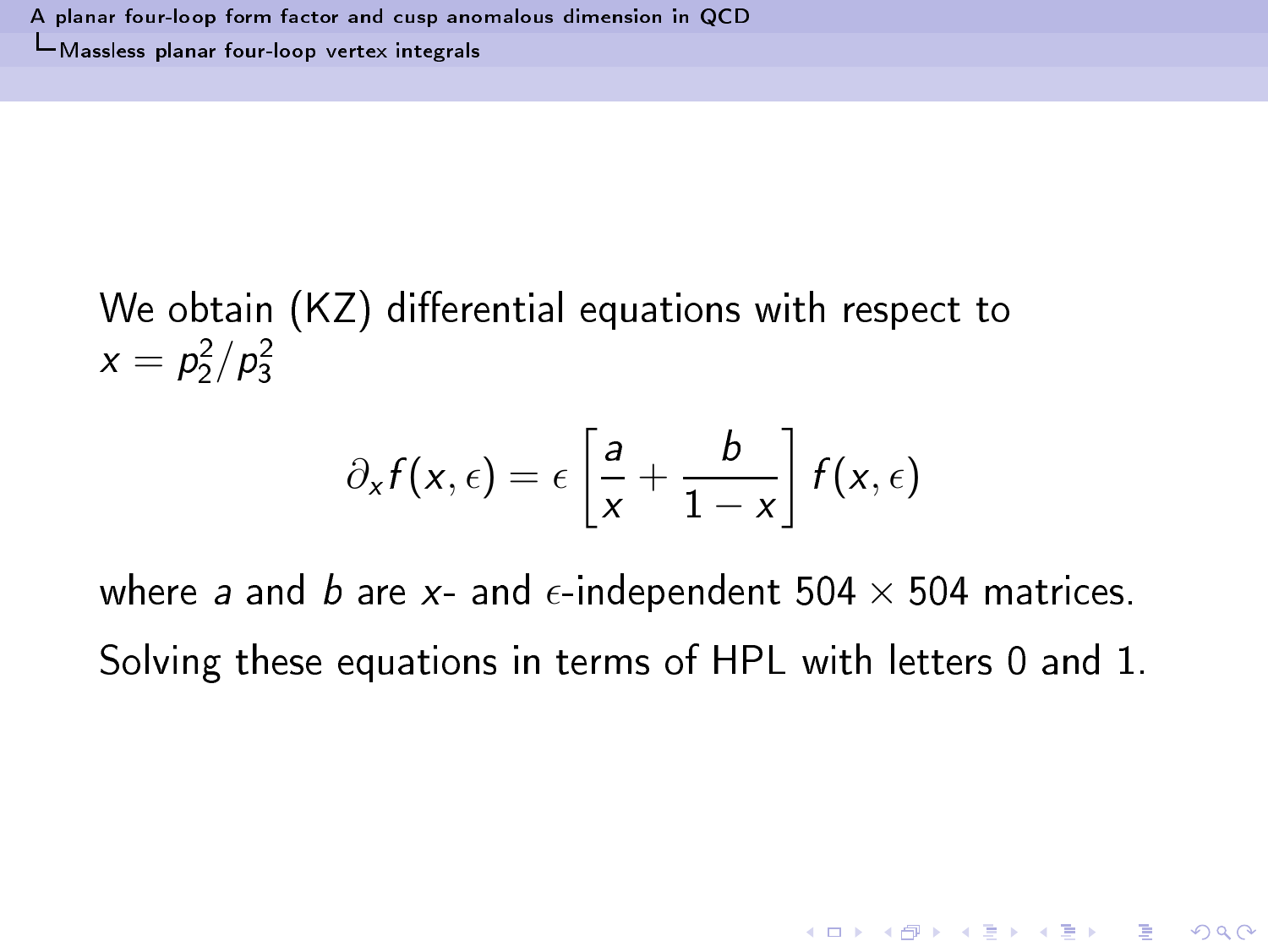Asymptotic behaviour at the points  $x = 0$  and  $x = 1$ 

<span id="page-49-0"></span>
$$
f(x,\epsilon) \stackrel{x \to 0}{=} \left[1 + \sum_{k \geq 1} p_k(\epsilon) x^k\right] x^{\epsilon a} f_0(\epsilon),
$$
  

$$
f(x,\epsilon) \stackrel{x \to 1}{=} \left[1 + \sum_{k \geq 1} q_k(\epsilon) (1-x)^k\right] (1-x)^{-\epsilon b} f_1(\epsilon),
$$

K ロ ▶ K 레 ≯ K 제공 X X 제공 → D 및 X - 9 Q Q Q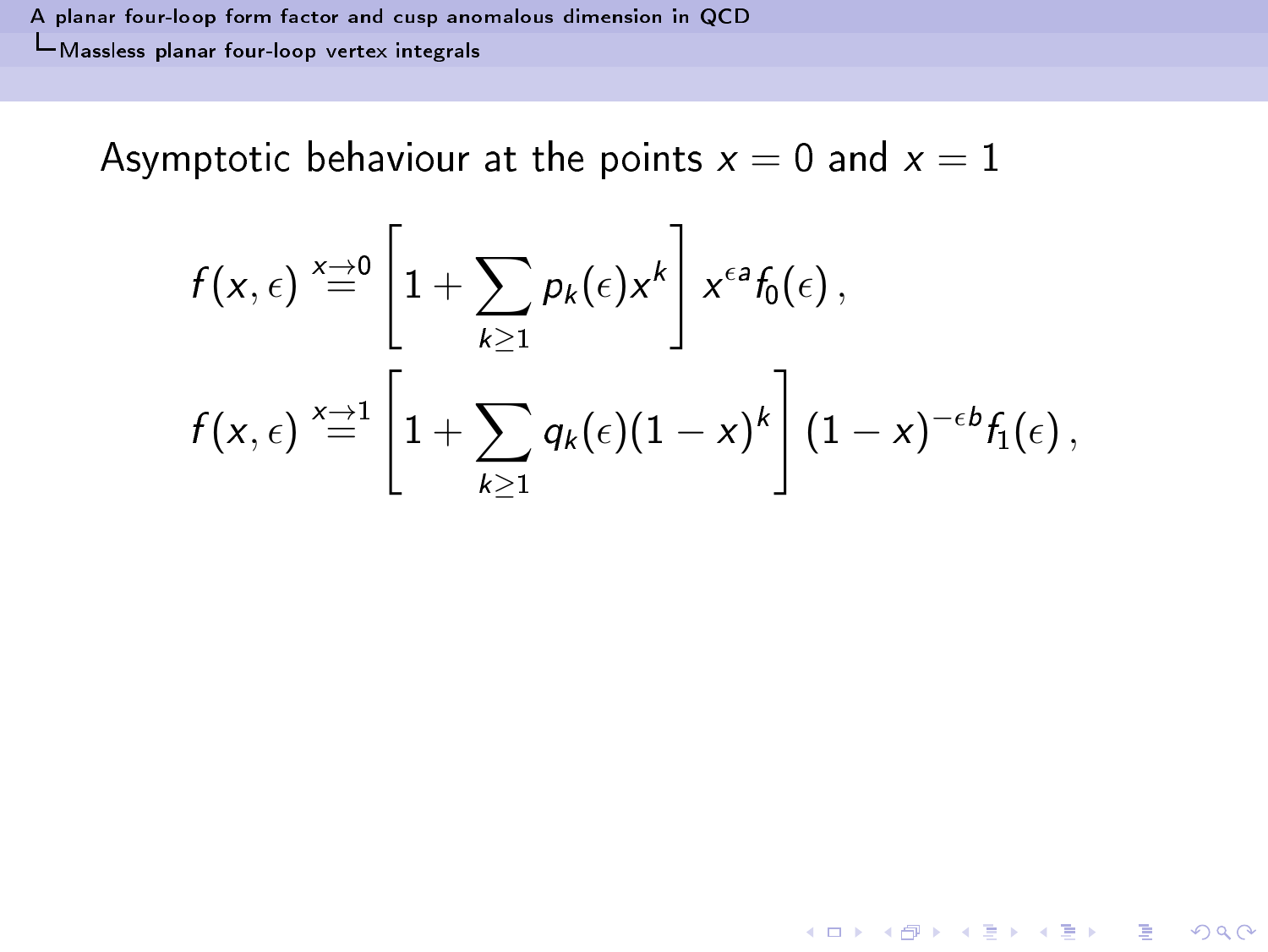A planar four-loop form fa
tor and usp [anomalous](#page-0-0) dimension in QCD L Massless planar four-loop vertex integrals Massless planar [four-loop](#page-50-0) vertex integrals

Asymptotic behaviour at the points  $x = 0$  and  $x = 1$ 

$$
f(x,\epsilon) \stackrel{x \to 0}{=} \left[1 + \sum_{k \geq 1} p_k(\epsilon) x^k \right] x^{\epsilon a} f_0(\epsilon),
$$
  

$$
f(x,\epsilon) \stackrel{x \to 1}{=} \left[1 + \sum_{k \geq 1} q_k(\epsilon) (1-x)^k \right] (1-x)^{-\epsilon b} f_1(\epsilon),
$$

<span id="page-50-0"></span>Natural boundary conditions at the point  $x = 1$ : there is no singularity and it corresponds to propagator-type integrals whi
h are known [P. Baikov and K. Chetyrkin'10; R. Lee and V. Smirnov'11]

**A DIA K RIA K B A SHA K RIA K DIA K**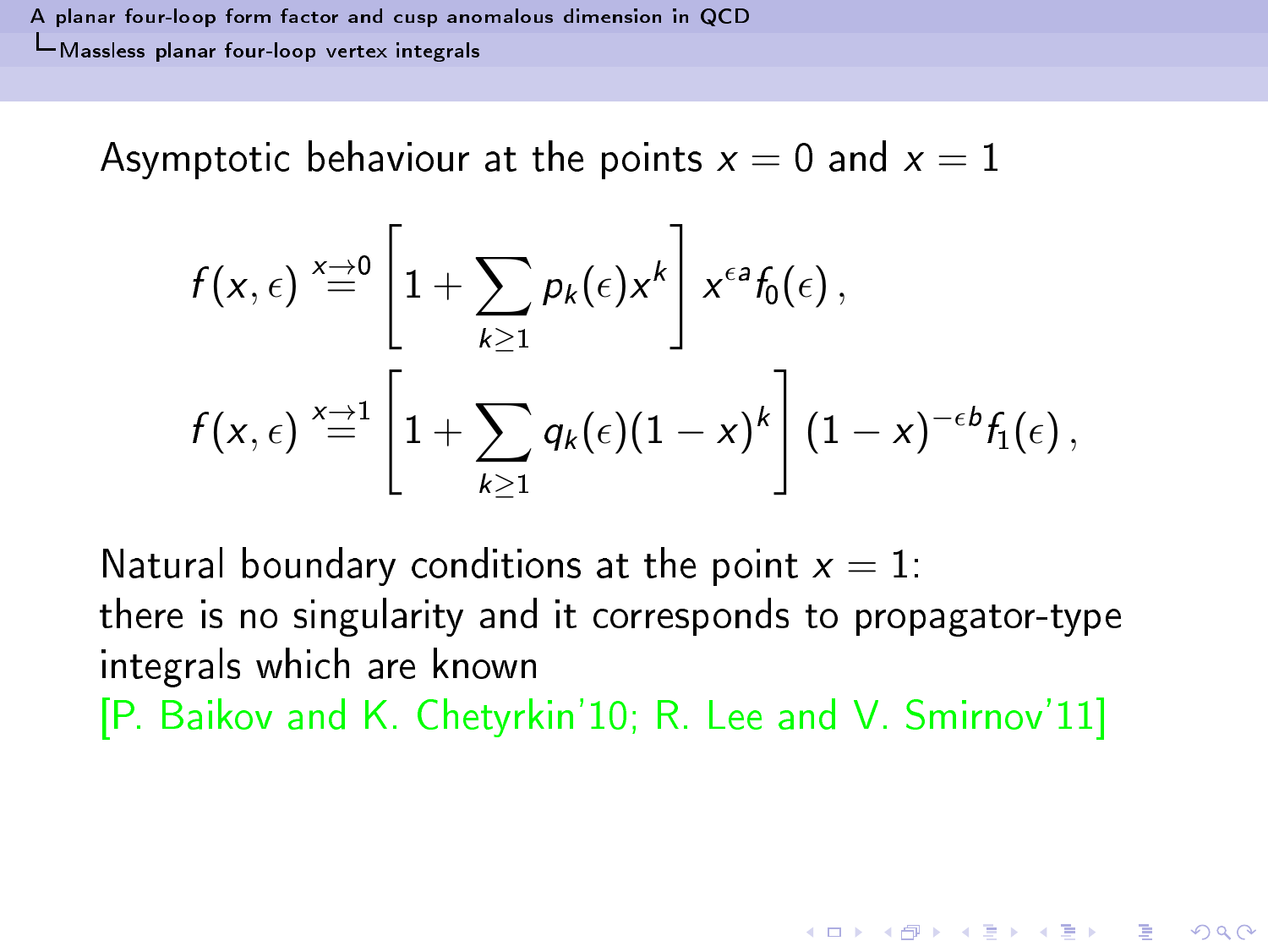A planar four-loop form fa
tor and usp [anomalous](#page-0-0) dimension in QCD L Massless planar four-loop vertex integrals Massless planar [four-loop](#page-51-0) vertex integrals

Asymptotic behaviour at the points  $x = 0$  and  $x = 1$ 

$$
f(x,\epsilon) \stackrel{x \to 0}{=} \left[1 + \sum_{k \geq 1} p_k(\epsilon) x^k \right] x^{\epsilon a} f_0(\epsilon),
$$
  

$$
f(x,\epsilon) \stackrel{x \to 1}{=} \left[1 + \sum_{k \geq 1} q_k(\epsilon) (1-x)^k \right] (1-x)^{-\epsilon b} f_1(\epsilon),
$$

Natural boundary conditions at the point  $x = 1$ : there is no singularity and it corresponds to propagator-type integrals whi
h are known

[P. Baikov and K. Chetyrkin'10; R. Lee and V. Smirnov'11]

<span id="page-51-0"></span>To obtain analytical results for the 99 one-scale MI, we perform (with the help of the HPL package  $[D.$  Maître'06 $]$ ) matching at the point  $x=0$ .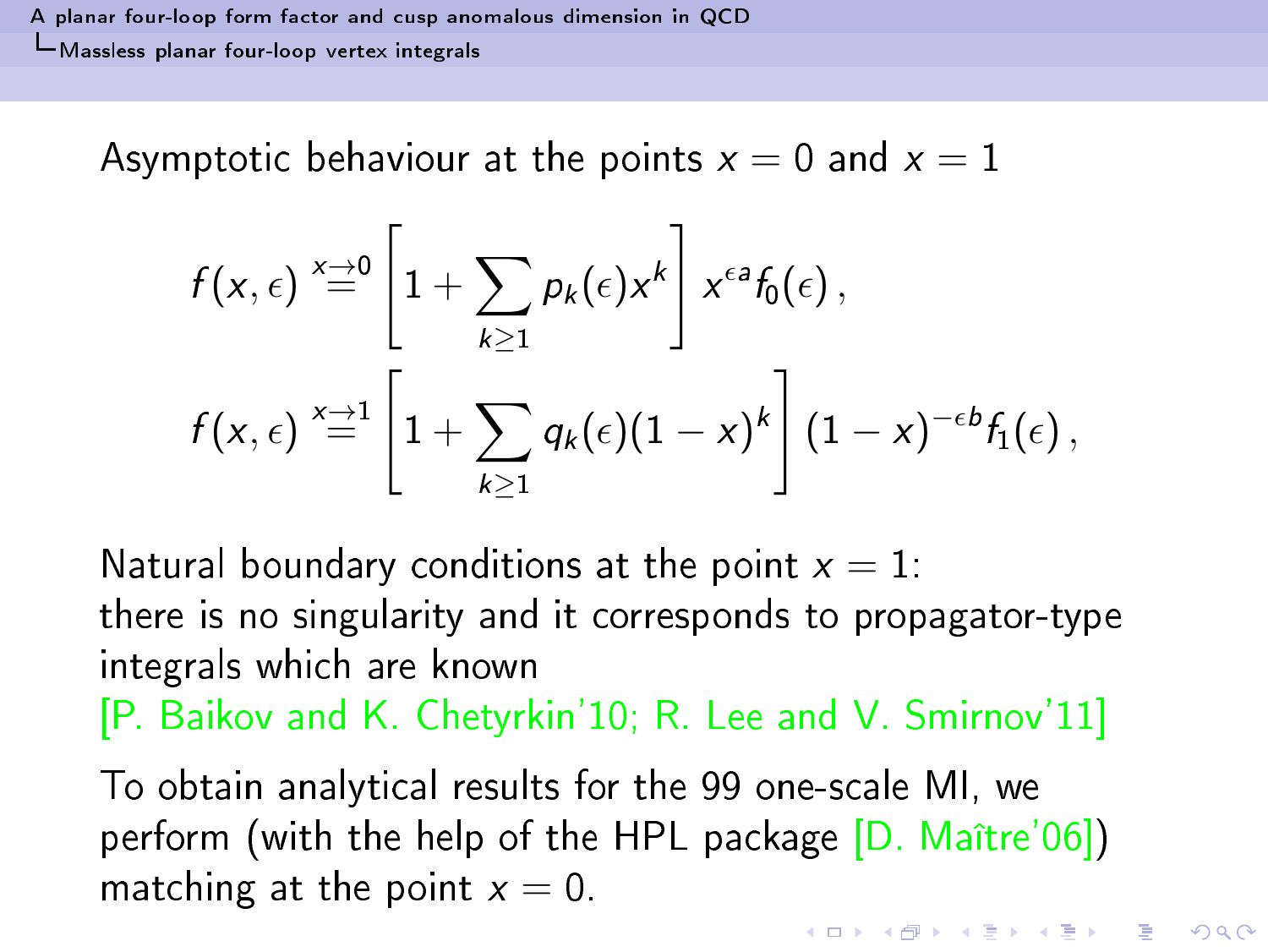<span id="page-52-0"></span>Transporting boundary conditions at  $x = 1$  to the point  $x = 0$ .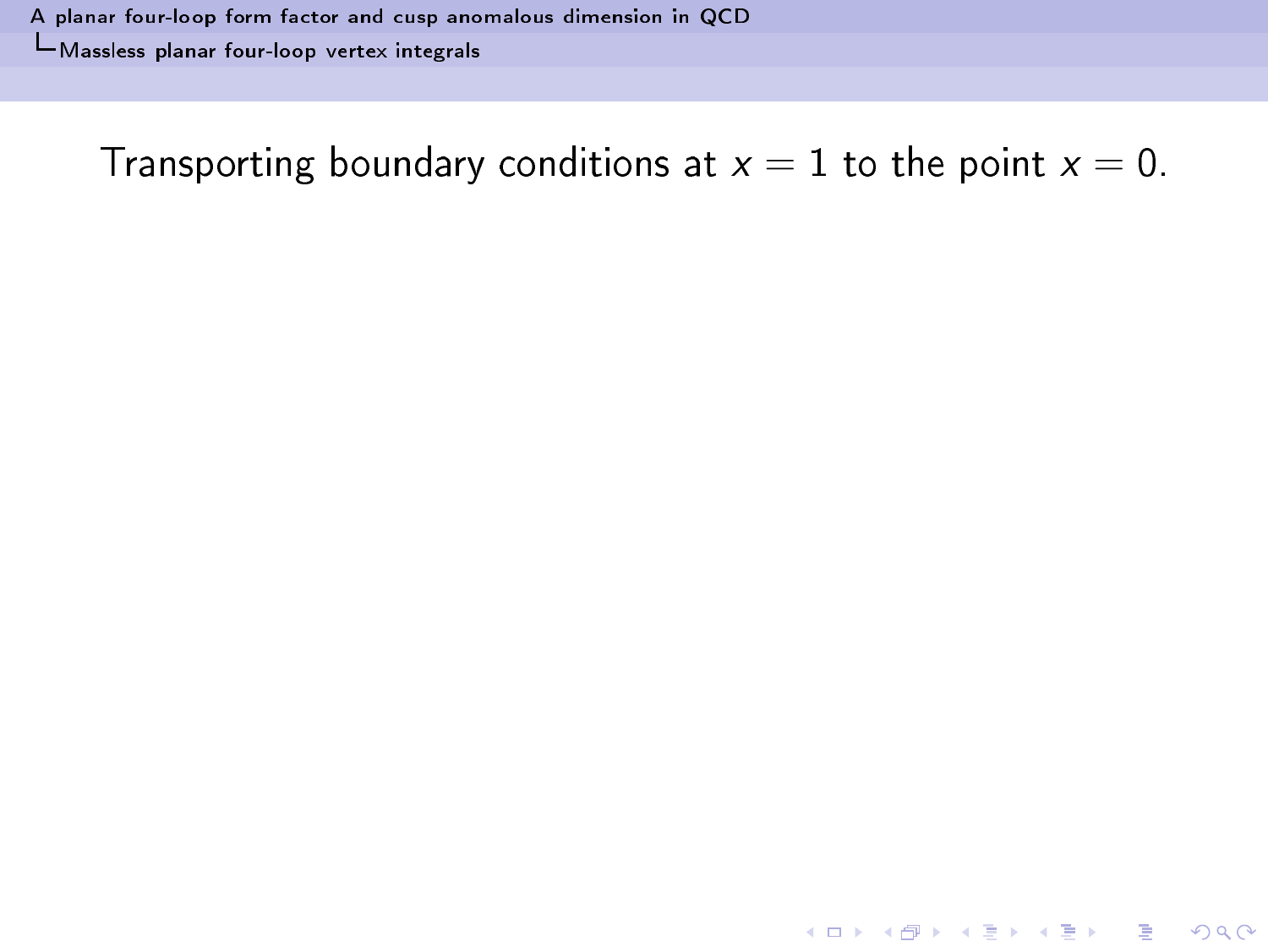<span id="page-53-0"></span>**A DIA K RIA K B A SHA K RIA K DIA K**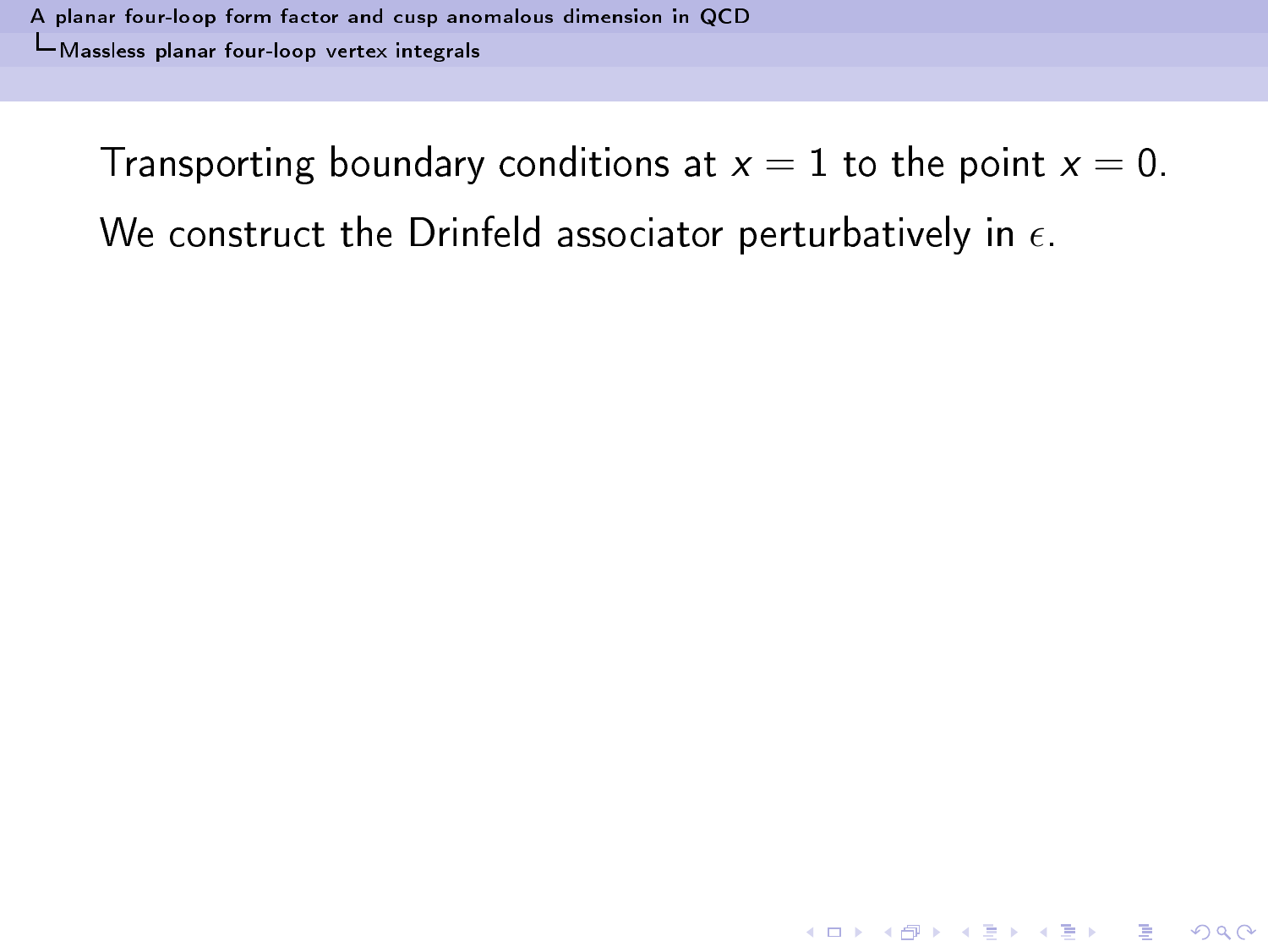$$
x^{\epsilon a} = \sum x^{j\epsilon} a_j
$$

<span id="page-54-0"></span>Results for the 99 one-scale MI can be obtained from the 'naive' part of the asymptotic expansion at  $x=0$ , i.e. from the part corresponding to the zero eigenvalue of the matrix a. i.e. to  $i=0$ .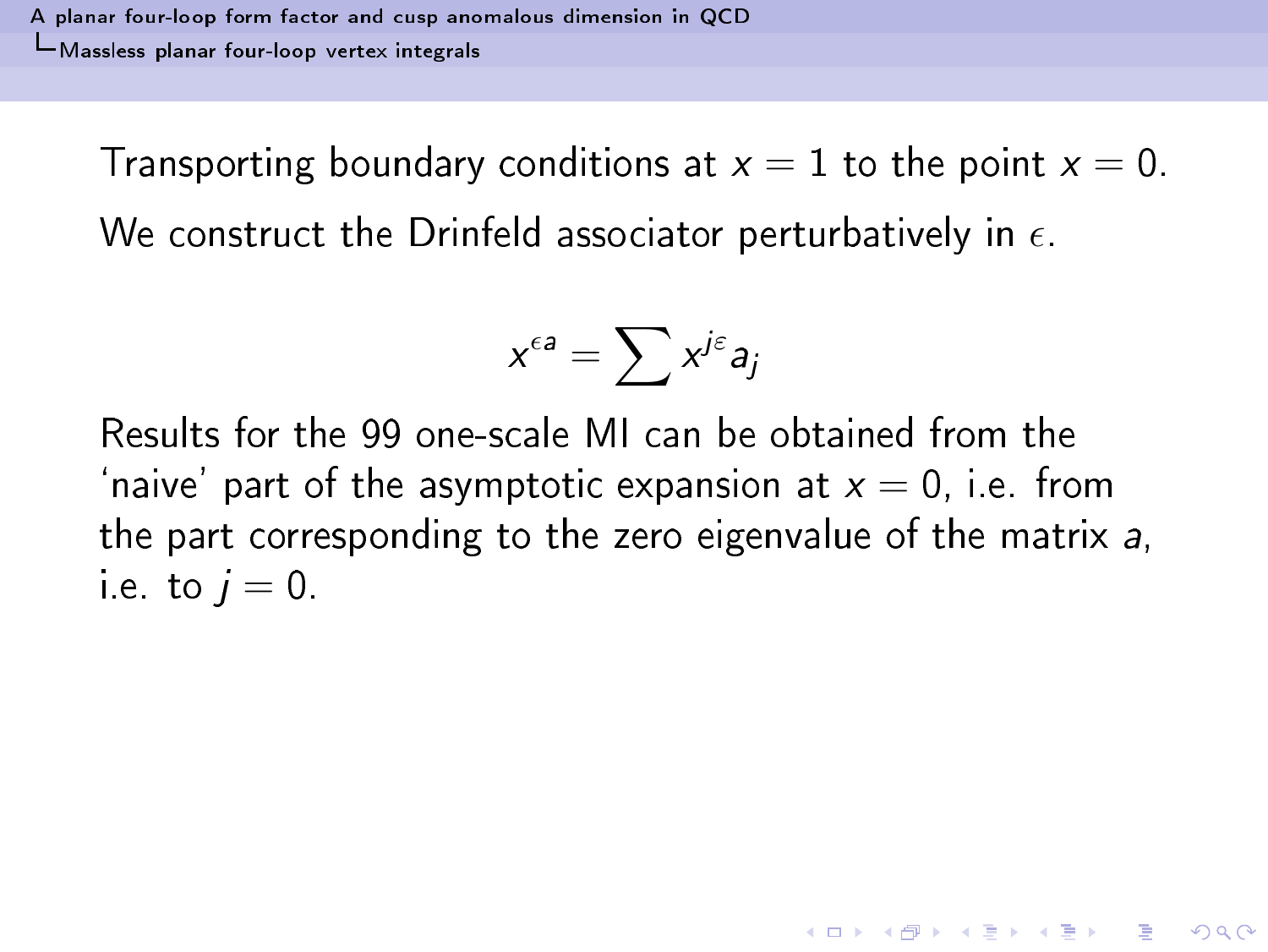$$
x^{\epsilon a} = \sum x^{j\epsilon} a_j
$$

Results for the 99 one-scale MI can be obtained from the 'naive' part of the asymptotic expansion at  $x=0$ , i.e. from the part corresponding to the zero eigenvalue of the matrix a. i.e. to  $i=0$ .

<span id="page-55-0"></span>Two alternative descriptions of the asymptotic expansion: with DE and with with expansion by regions [M. Beneke and V. Smirnov'98]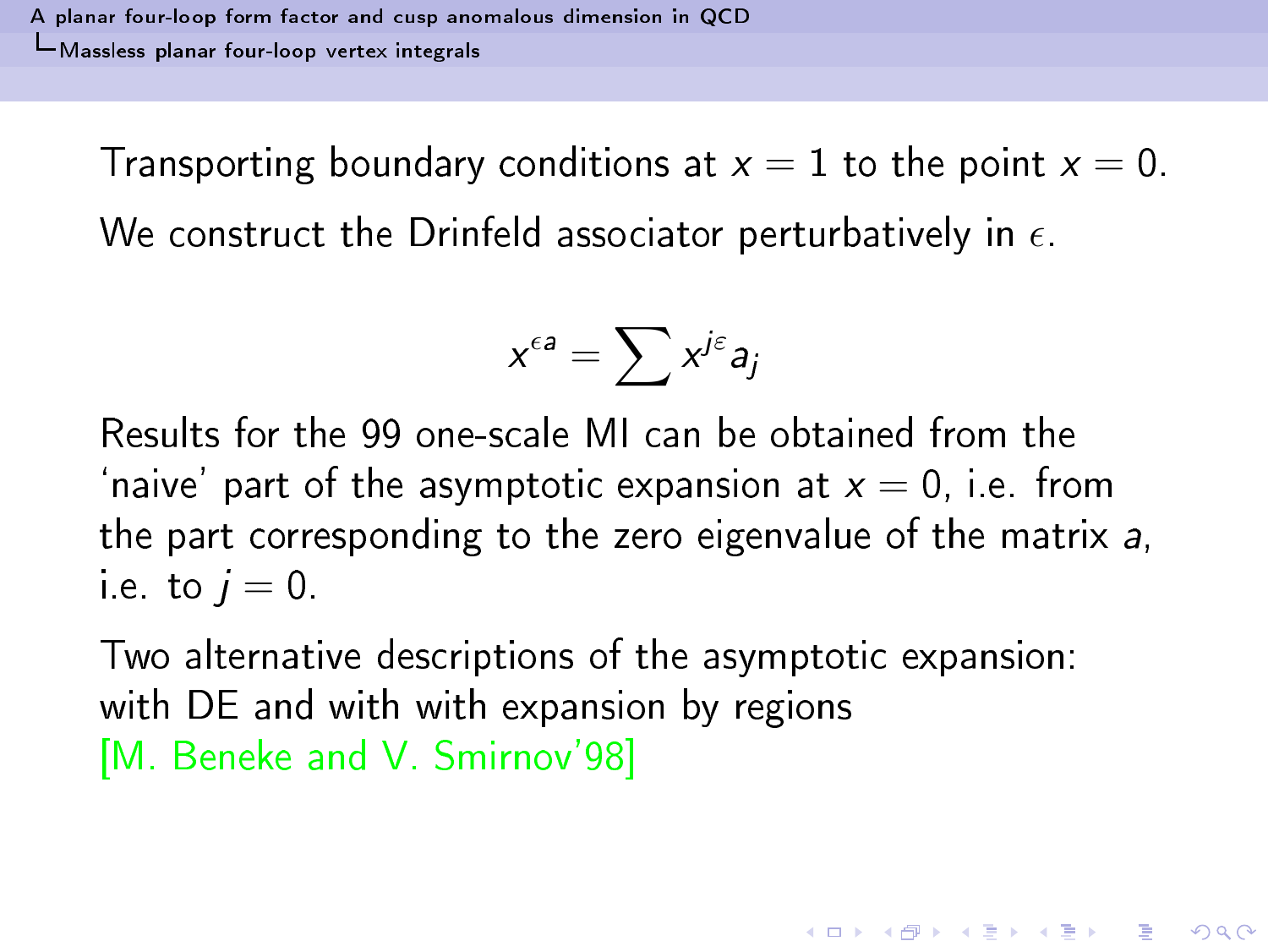$$
x^{\epsilon a} = \sum x^{j\epsilon} a_j
$$

Results for the 99 one-scale MI can be obtained from the 'naive' part of the asymptotic expansion at  $x = 0$ , i.e. from the part corresponding to the zero eigenvalue of the matrix a, i.e. to  $i=0$ .

Two alternative descriptions of the asymptotic expansion: with DE and with with expansion by regions [M. Beneke and V. Smirnov'98]

<span id="page-56-0"></span> $j = 0$  corresponds to the hard-... -hard region while terms with  $j < 0$  to other regions (soft, collinear,  $\ldots$  ).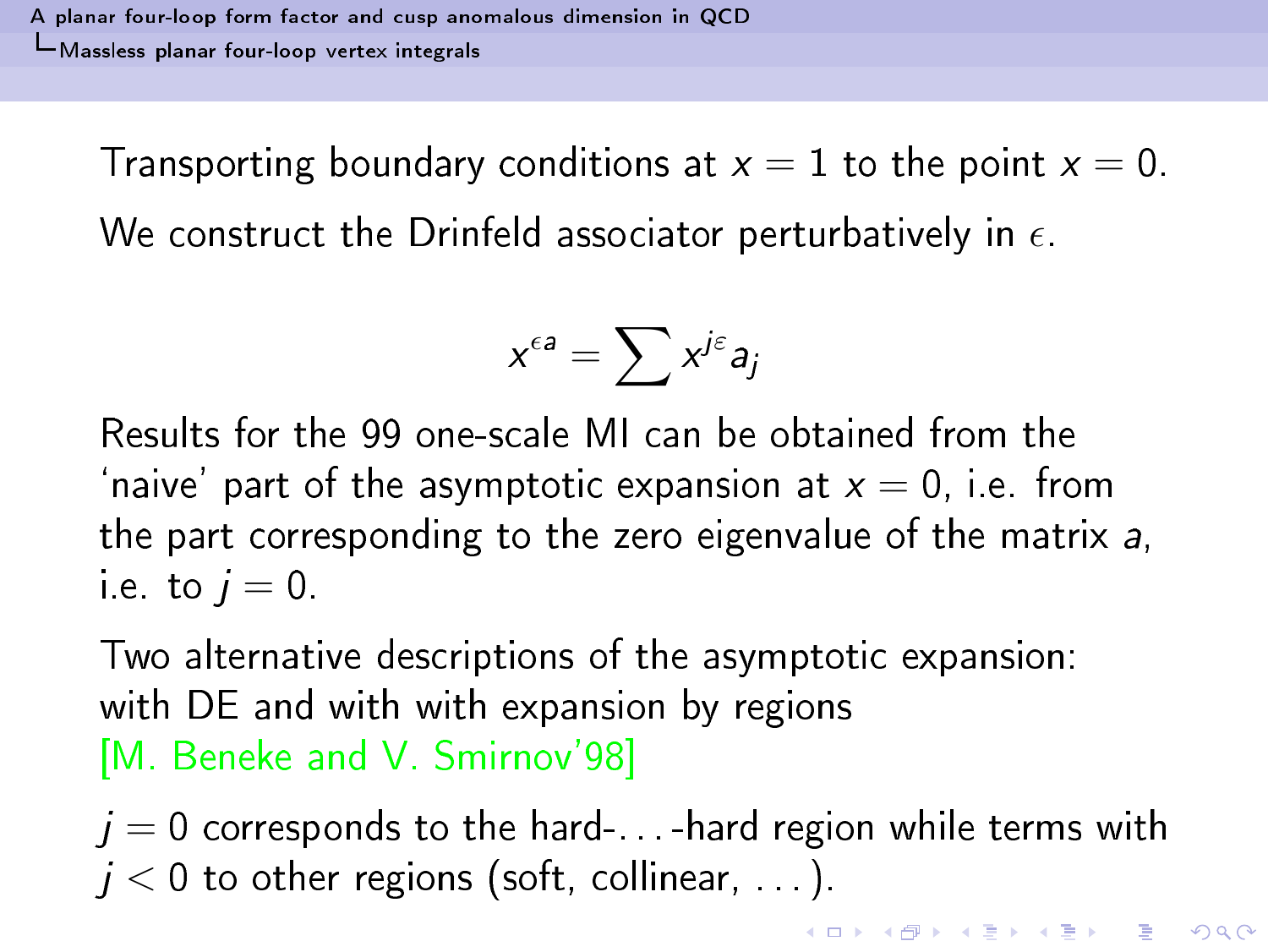$$
x^{\epsilon a} = \sum x^{j\epsilon} a_j
$$

Results for the 99 one-scale MI can be obtained from the 'naive' part of the asymptotic expansion at  $x = 0$ , i.e. from the part corresponding to the zero eigenvalue of the matrix a, i.e. to  $i=0$ .

Two alternative descriptions of the asymptotic expansion: with DE and with with expansion by regions [M. Beneke and V. Smirnov'98]

<span id="page-57-0"></span> $j = 0$  corresponds to the hard-... -hard region while terms with  $j < 0$  to other regions (soft, collinear, ...). No positive j.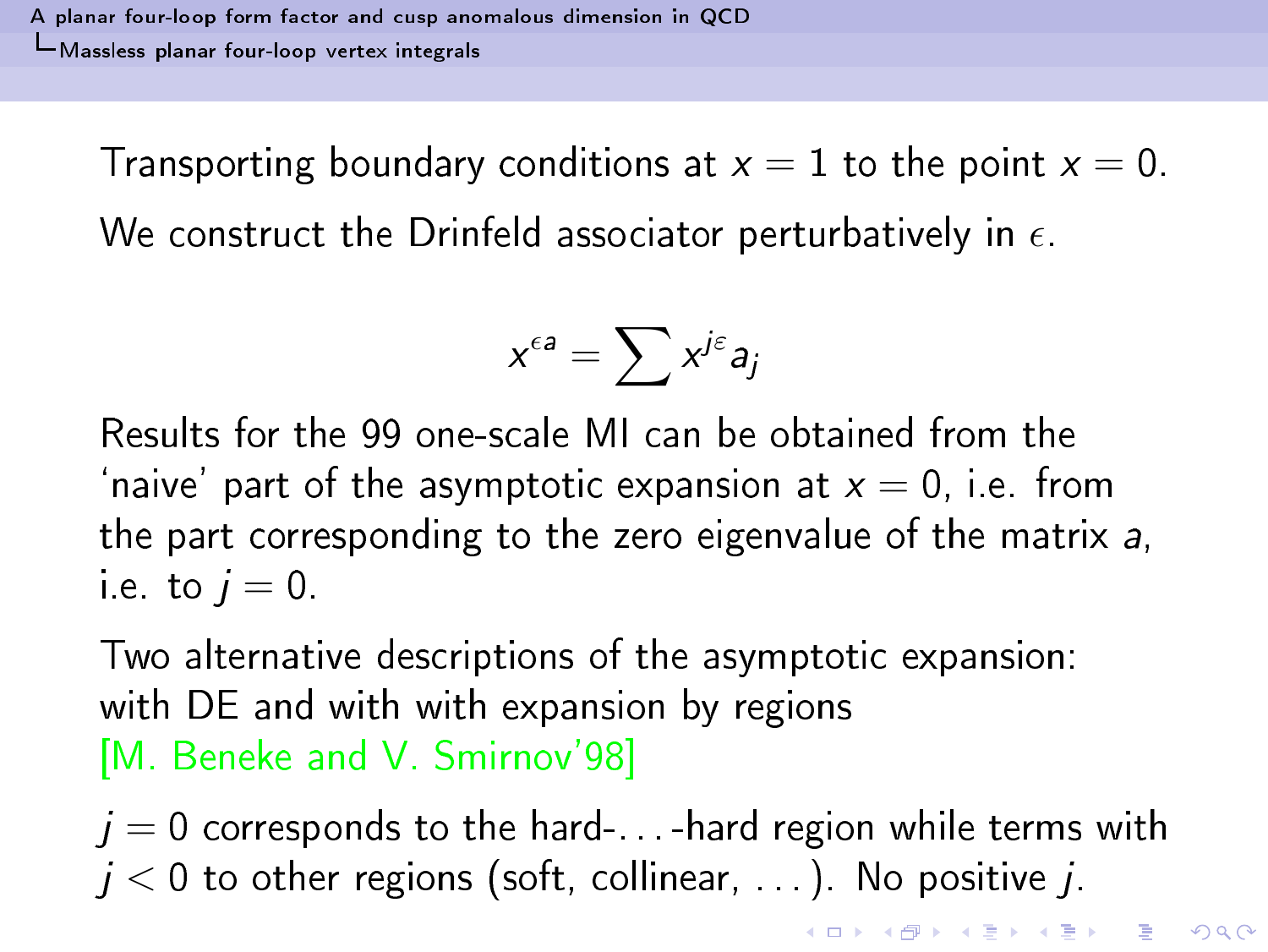<span id="page-58-0"></span>An example of our result



イロト イ部 トイモト イモド

重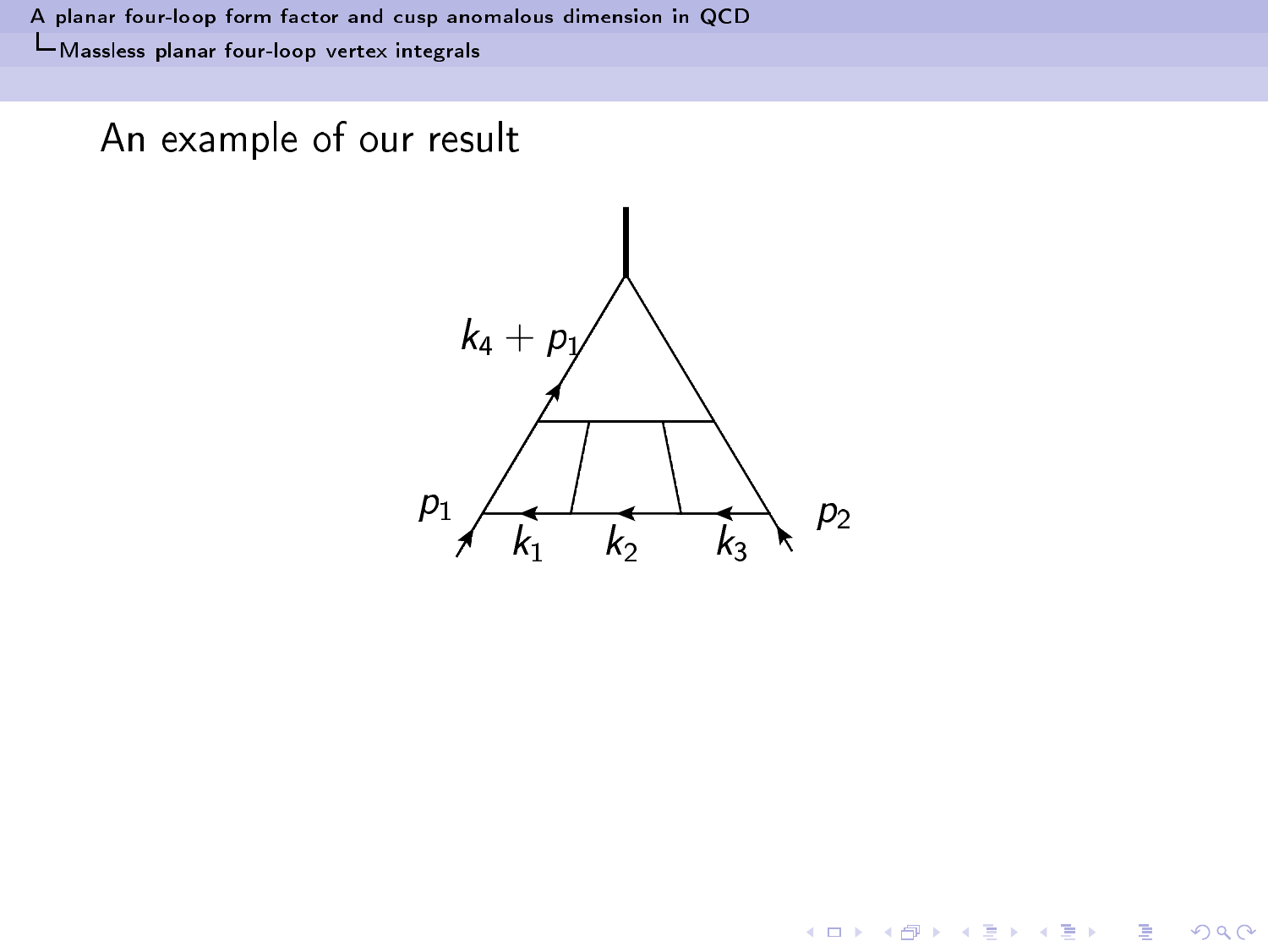### An example of our result



<span id="page-59-0"></span>
$$
I_{12} = \int \ldots \int \prod_{j=1}^{4} d^D k_j \frac{(k_4^2)^2}{k_1^2 k_2^2 k_3^2 (k_1 - k_2)^2 (k_2 - k_3)^2 (k_1 - k_4)^2}
$$
  
 
$$
\times \frac{1}{(k_2 - k_4)^2 (k_3 - k_4)^2 (k_1 + p_1)^2 (k_4 + p_1)^2 (k_4 - p_2)^2 (k_3 - p_2)^2}
$$

イロト イ部 トイモト イモド

重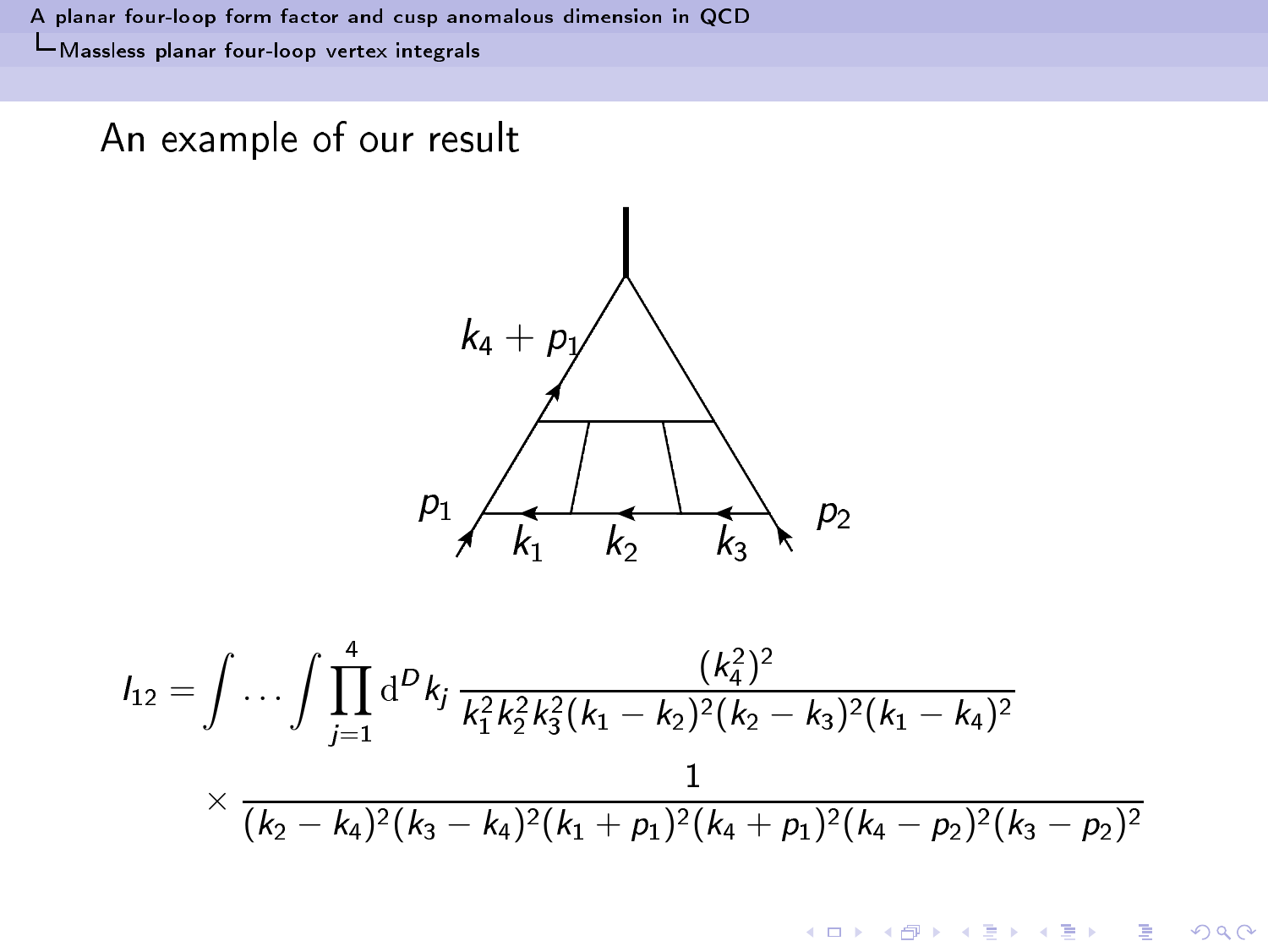A planar four-loop form factor and cusp anomalous dimension in QCD L Massless planar four-loop vertex integrals

<span id="page-60-0"></span>
$$
=\frac{1}{576\epsilon^{8}}+\frac{1}{216}\pi^{2}\frac{1}{\epsilon^{6}}+\frac{151}{864}\zeta_{3}\frac{1}{\epsilon^{5}}+\frac{173}{10368}\pi^{4}\frac{1}{\epsilon^{4}}+\left[\frac{505}{1296}\pi^{2}\zeta_{3}+\frac{5503}{1440}\zeta_{5}\right]\frac{1}{\epsilon^{3}}+\\+\left[\frac{6317}{155520}\pi^{6}+\frac{9895}{2592}\zeta_{3}^{2}\right]\frac{1}{\epsilon^{2}}+\left[\frac{89593}{77760}\pi^{4}\zeta_{3}+\frac{3419}{270}\pi^{2}\zeta_{5}-\frac{169789}{4032}\zeta_{7}\right]\frac{1}{\epsilon}\\+\left[\frac{407}{15}s_{8a}+\frac{41820167}{653184000}\pi^{8}+\frac{41719}{972}\pi^{2}\zeta_{3}^{2}-\frac{263897}{2160}\zeta_{3}\zeta_{5}\right]+{\cal O}(\epsilon)\,,
$$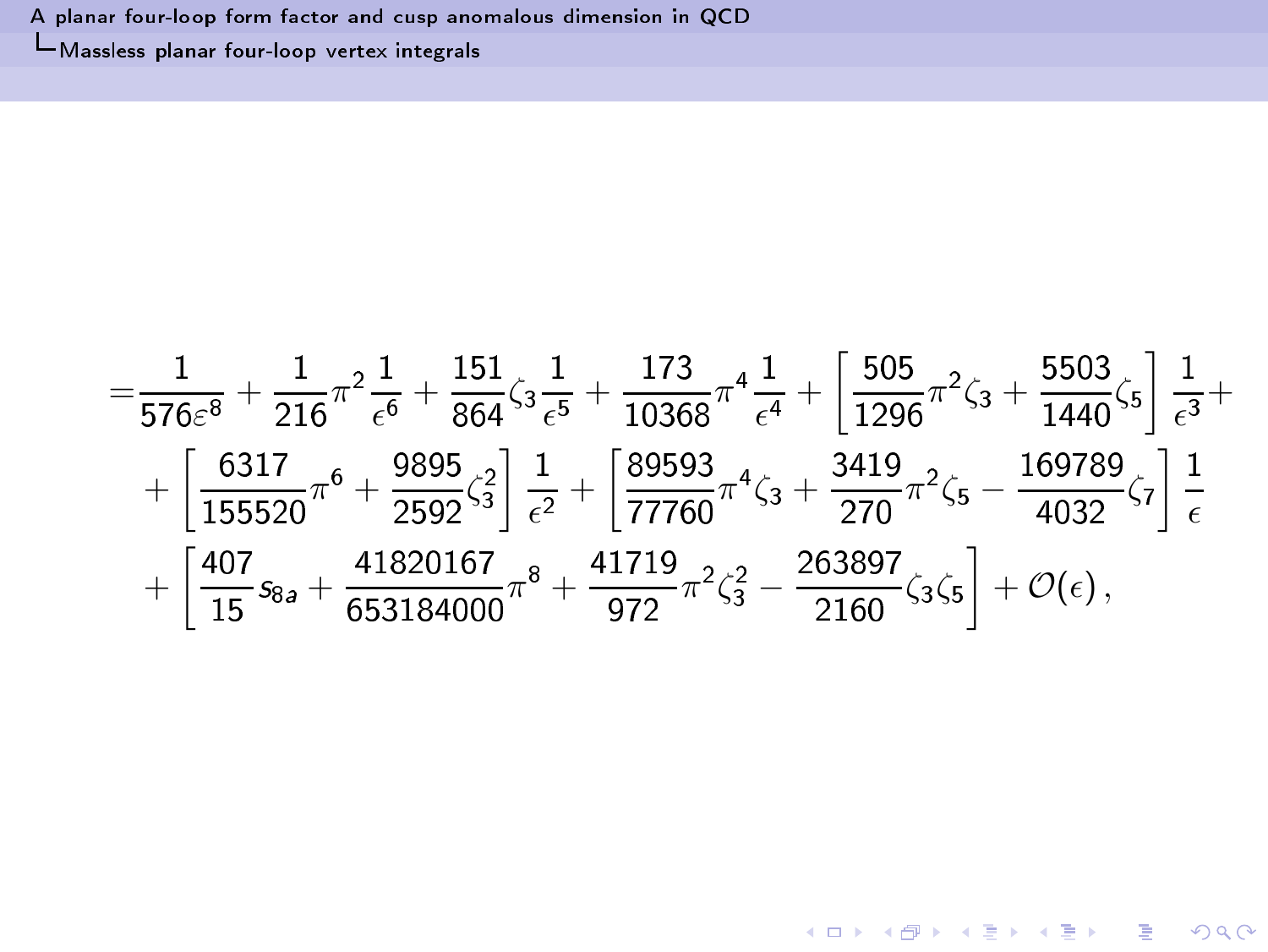### <span id="page-61-0"></span>General  $N_c$ . Non-planar diagrams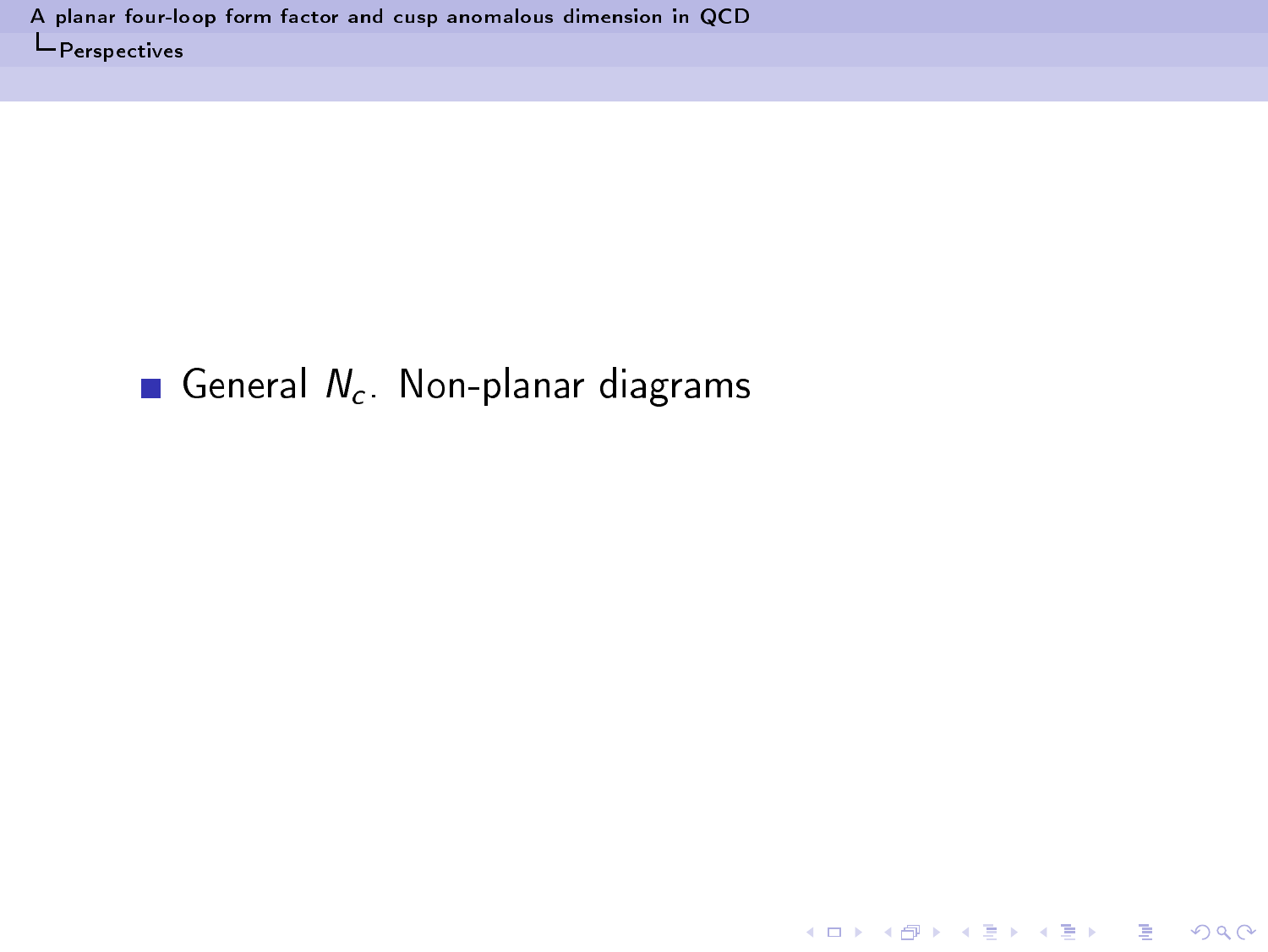# General  $N_c$ . Non-planar diagrams

<span id="page-62-0"></span>Other form-factors. More complicated integrals.